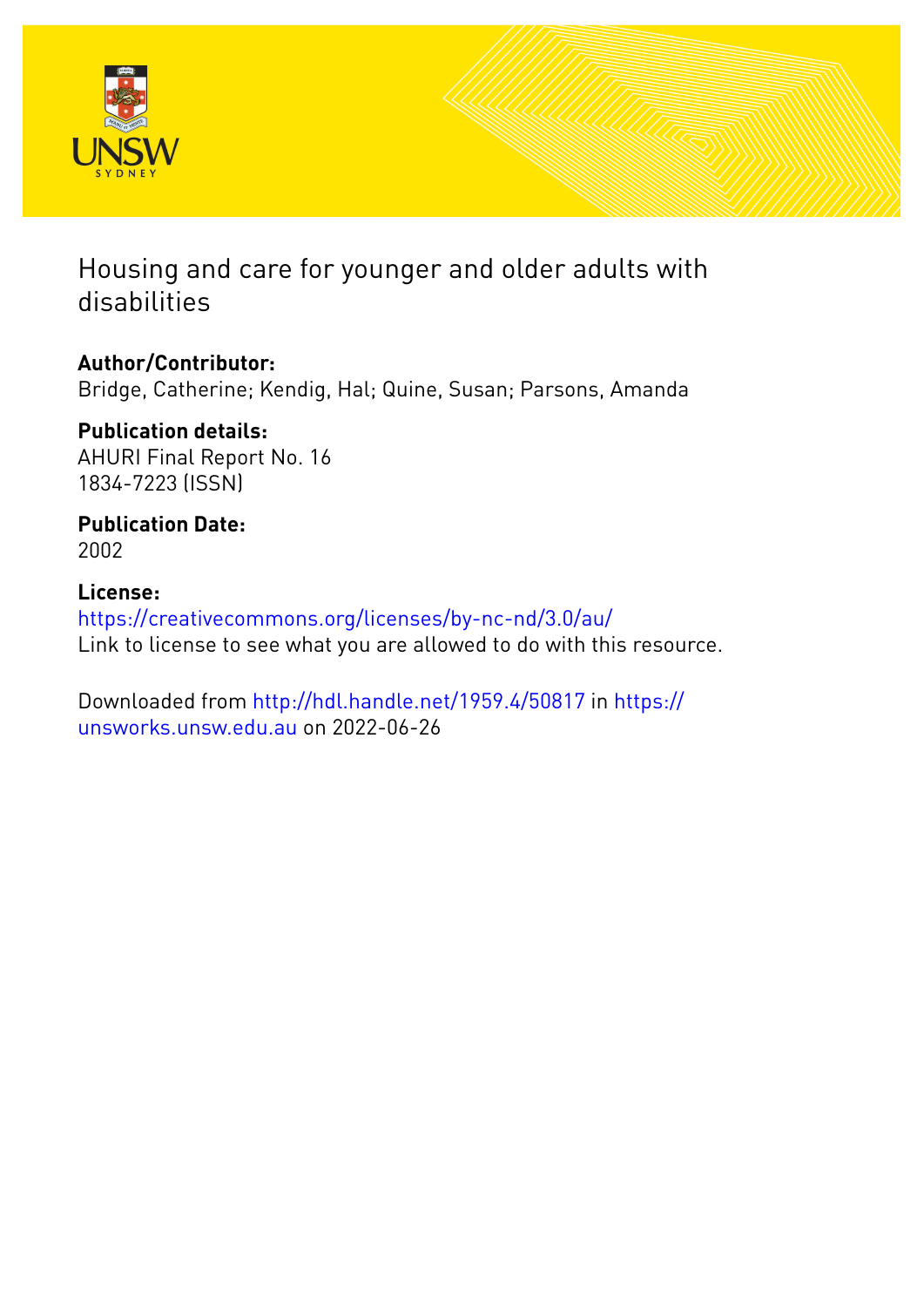# **Housing and care for younger and older adults with disabilities**

authored by **Catherine Bridge Hal Kendig Susan Quine Amanda Parsons** 

# **Australian Housing and Urban Research Institute**

Sydney Research Centre

May 2002

AHURI Final Report No. 16 ISSN: 1834-7223

ISBN: 1 877005 50 9

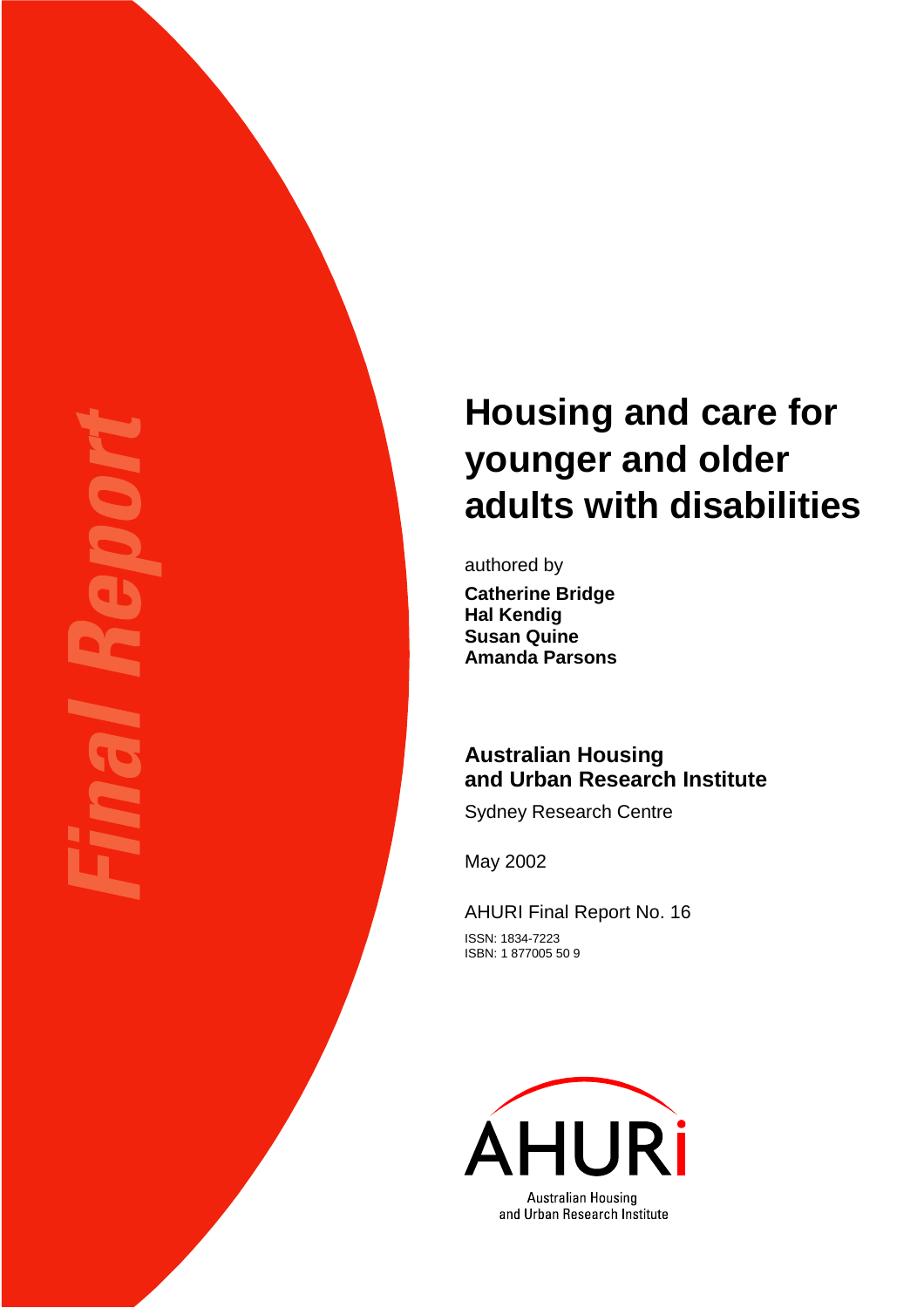#### **ACKNOWLEDGEMENTS**

This material was produced with funding from the Commonwealth of Australia and the Australian States and Territories. AHURI gratefully acknowledges the financial and other support it has received from the Commonwealth, State and Territory governments, without which this work (which is the third in a series of outputs from this project) would not have been possible.

The project team would also like to acknowledge the generosity of all the informants who participated in the study, and thank them for sharing their ideas, perspectives and knowledge with us. Our informants represented housing, ageing, disability and peak organizations across Australia. Without their commitment of time, encouragement and support, this work would not have been possible.

Special thanks go to our user group for provision of detailed feedback throughout the research process and to Dr Karen Pepper from the School of Community and Behavioural Sciences at the University of Sydney, who managed all the CURF data runs for this project. We would also like to acknowledge the leadership and guidance provided by Peter Phibbs the director of the AHURI Research Centre at the University of Sydney.

### **DISCLAIMER**

AHURI Ltd is an independent, non-political body which has supported this project as part of its programme of research into housing and urban development, which it hopes will be of value to policy-makers, researchers, industry and communities. The opinions in this publication reflect the views of the authors and do not necessarily reflect those of AHURI Ltd, its Board or its funding organisations. No responsibility is accepted by AHURI Ltd or its Board or its funders for the accuracy or omission of any statement, opinion, advice or information in this publication.

### **AHURI FINAL REPORT SERIES**

AHURI Final Reports is a refereed series presenting the results of original research to a diverse readership of policy makers, researchers and practitioners.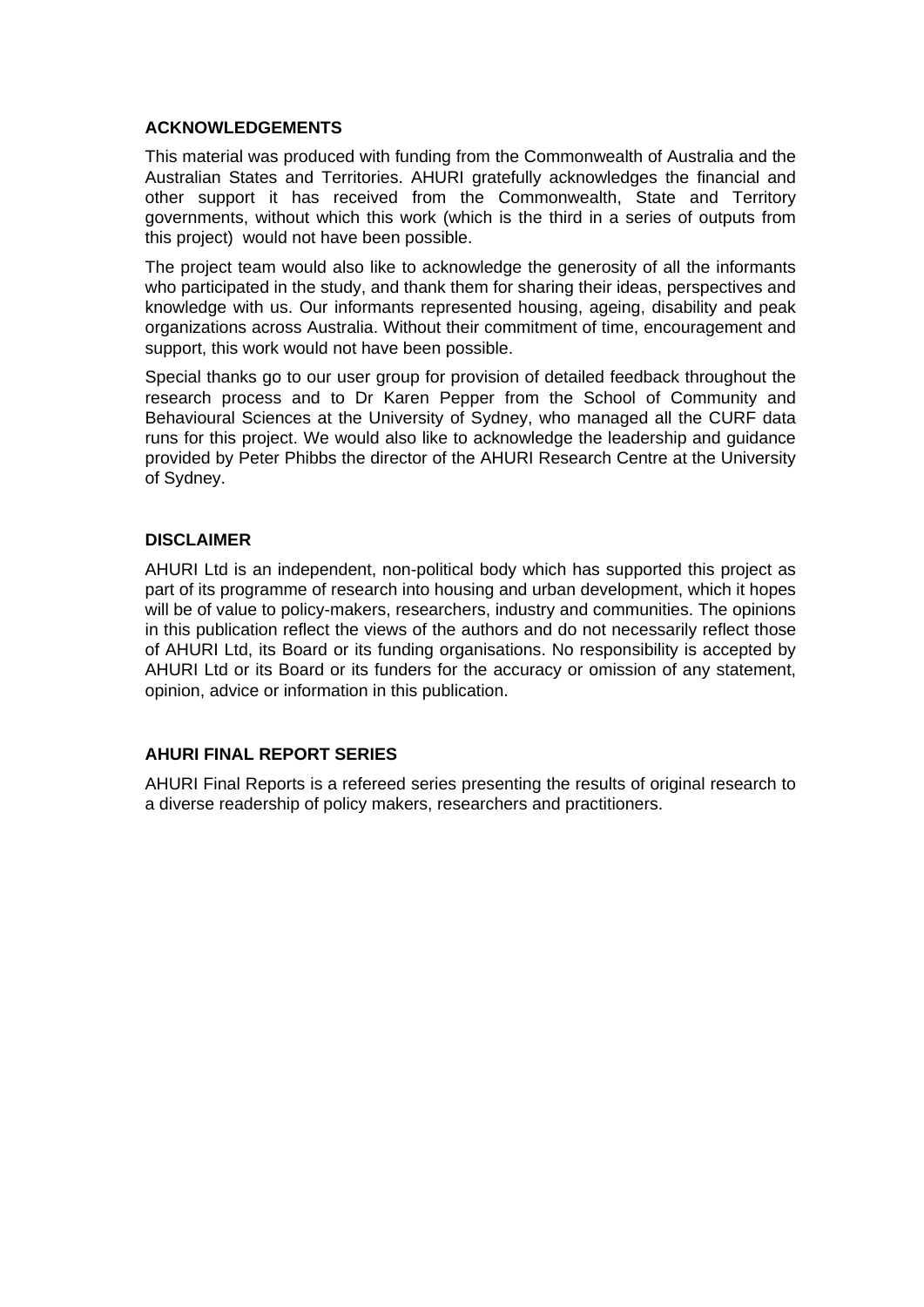# **TABLE OF CONTENTS**

| Acknowledgements                                                     | ii.            |
|----------------------------------------------------------------------|----------------|
| List of Figures                                                      | v              |
| <b>List of Tables</b>                                                | v              |
| Abbreviations                                                        | vi             |
| <b>Executive Summary</b>                                             | vii            |
| Chapter 1: Introduction and Methodology                              | 1              |
| 1.0 Introduction                                                     | 1              |
| 1.1 Research questions                                               | 1              |
| 1.2 The Positioning Paper                                            | 1              |
| 1.3 Research Procedures                                              | 4              |
| 1.4 Disability, Ageing and Carers (DAC) survey methodology           | 4              |
| 1.5 Key Player Interviews                                            | 5              |
| 1.6 Structure of the report                                          | 6              |
| Chapter 2. Population Profiles and Housing and Service Use           | $\overline{7}$ |
| 2.0 Introduction                                                     | $\overline{7}$ |
| 2.1 Data Definitions                                                 | $\overline{7}$ |
| 2.2 Overview of people with disabilities                             | 8              |
| 2.3 Accommodation and Living Arrangements                            | 8              |
| 2.4 Predictors of access to housing and community services           | 20             |
| Chapter 3. Key Players views on Long to Medium Term Policy Trends    | 23             |
| 3.0 Introduction                                                     | 23             |
| 3.1 Deinstitutionalisation of younger people with disabilities       | 24             |
| 3.2 Ageing in Place with a disability                                | 24             |
| 3.3 Recognition and support of carers                                | 28             |
| 3.4 Rising expectations/consumer rights                              | 30             |
| 3.5 Who pays?                                                        | 30             |
| 3.6 Tensions between different players viewpoints                    | 31             |
| Chapter 4. Key Players Thoughts on Potential Government Action Areas | 33             |
| 4.0 Introduction                                                     | 33             |
| 4.1 Income Support                                                   | 34             |
| 4.2 Housing Agreements                                               | 35             |
| 4.3 Disability Agreements                                            | 36             |
| 4.4 Community Care                                                   | 37             |
| 4.5 Residential Care                                                 | 39             |
| 4.6 Building and Land Regulation                                     | 39             |
| 4.7 Tensions between different players viewpoints                    | 41             |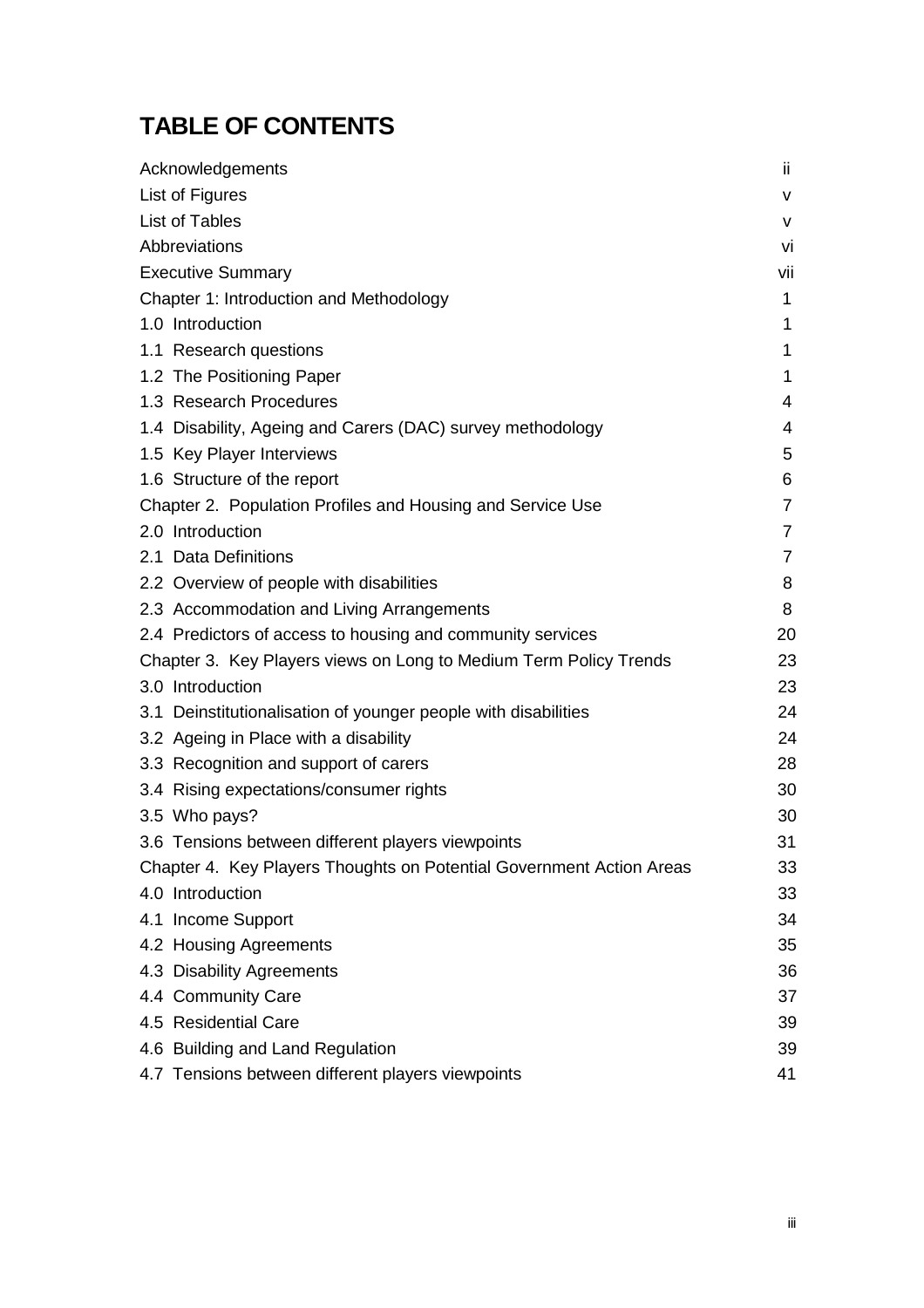| <b>Chapter 5: Current Housing Models</b>                         | 42 |
|------------------------------------------------------------------|----|
| 5.0 Introduction                                                 | 42 |
| 5.1 Formal Care Dominant models                                  | 42 |
| 5.2 Non Government Sector Care Enabling Models                   | 43 |
| 5.3 Informal Care Dominant Models                                | 44 |
| 5.4 Care Minimisation Enabling Housing Models                    | 45 |
| 5.5 Conclusions                                                  | 45 |
| Chapter 6: Implications for Policy                               | 46 |
| 6.0 Introduction                                                 | 46 |
| 6.1 Policy Framework                                             | 46 |
| 6.2 Housing circumstances, needs and service use                 | 47 |
| 6.3 Policy implications of interview findings                    | 48 |
| 6.4 Exploration of current housing and care packaging models     | 52 |
| 6.5 Conclusions and Directions                                   | 53 |
| References                                                       | 55 |
| Appendix A: List of User Group Participants                      | 57 |
| Appendix B: The Sampling Frame used for the Informant Interviews | 58 |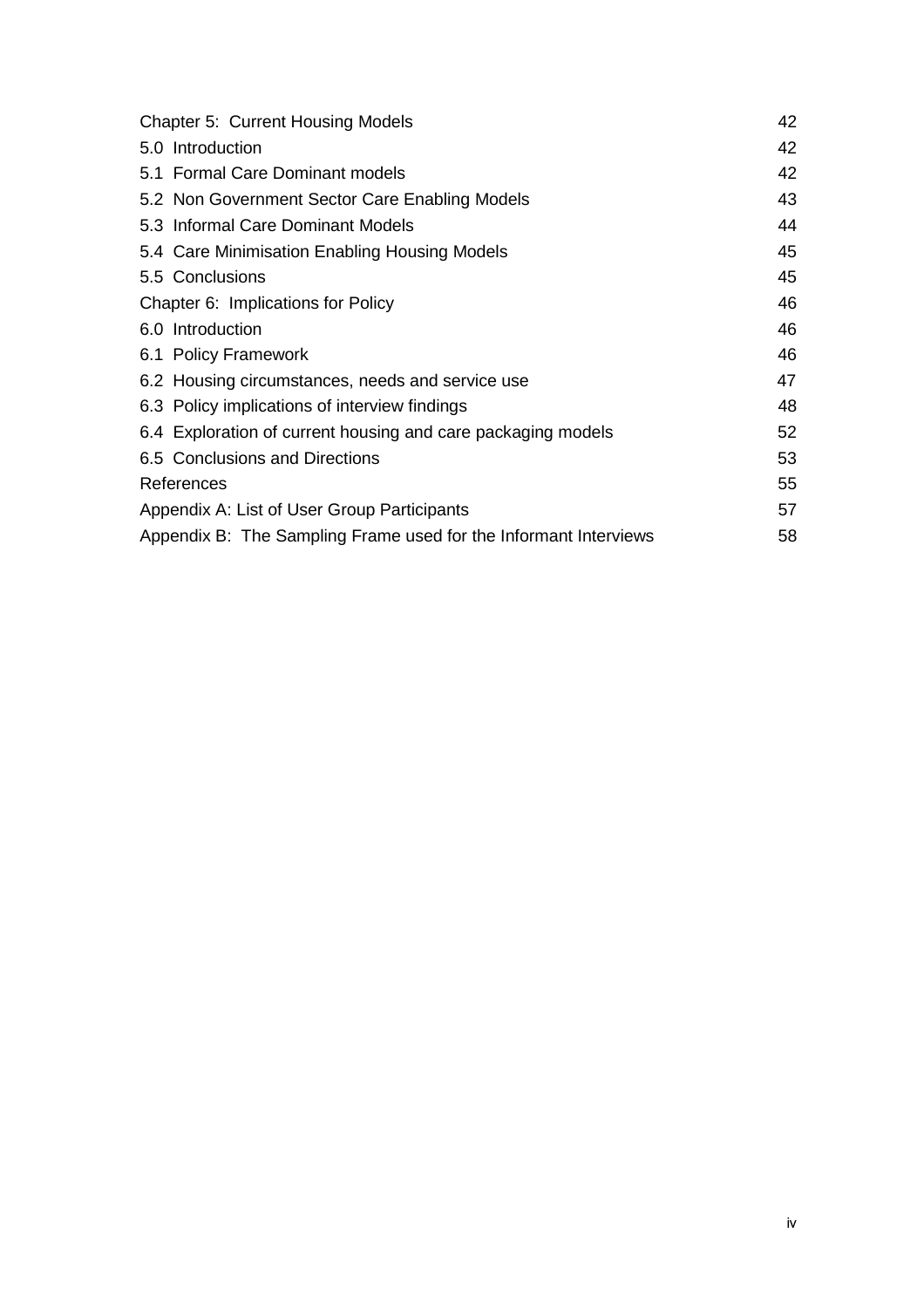# **LIST OF FIGURES**

| Figure 2-1: Residence in Cared Accommodation by Severity of Disability for Younger |  |
|------------------------------------------------------------------------------------|--|
| Figure 3-1: Number of informants who highlighted particular long to medium term    |  |

# **LIST OF TABLES**

| Table 1-1: Traditional continuum of housing options in terms of care availability 3                                                                       |  |
|-----------------------------------------------------------------------------------------------------------------------------------------------------------|--|
| Table 2-1: Percentage of Adults with Disabilities by Housing Tenure, Age and Living                                                                       |  |
| Table 2-3: Percentage of Adults with Disabilities by Disability Severity, Age and                                                                         |  |
| Table 2-4: Percentage of Adults with Disabilities <sup>,</sup> in Employment, by Age and                                                                  |  |
| Table 2-5: Percentage of Adults with Disabilities on Low Incomes (less than \$240<br>per week) by Age, Living Arrangement, and Housing Tenure, Australia, |  |
| Table 2-6: Percentage of Adults with Disabilities by Extent of Needs Met, Age and                                                                         |  |
| Table 2-7: Rank Ordering of Types of Assistance Needed for Adults with<br>Disabilities by Age and Living Arrangement, Australia, 1998 17                  |  |
| Table 2-8: Rank Order of Types of Unmet Needs for Assistance for Adults with<br>Disabilities ' bv Age and Living Arrangement, Australia, 1998 18          |  |
| Table 2-9: Percentage of Adults with Disabilities by Assistance Provider Type<br>(Overall), Age and Living Arrangement, Australia, 1998  18               |  |
| Table 2-10: Percentage of Adults with Disabilities 'Having Had Home Modification<br>by Age, Living Arrangement, and Housing Tenure, Australia, 1998 20    |  |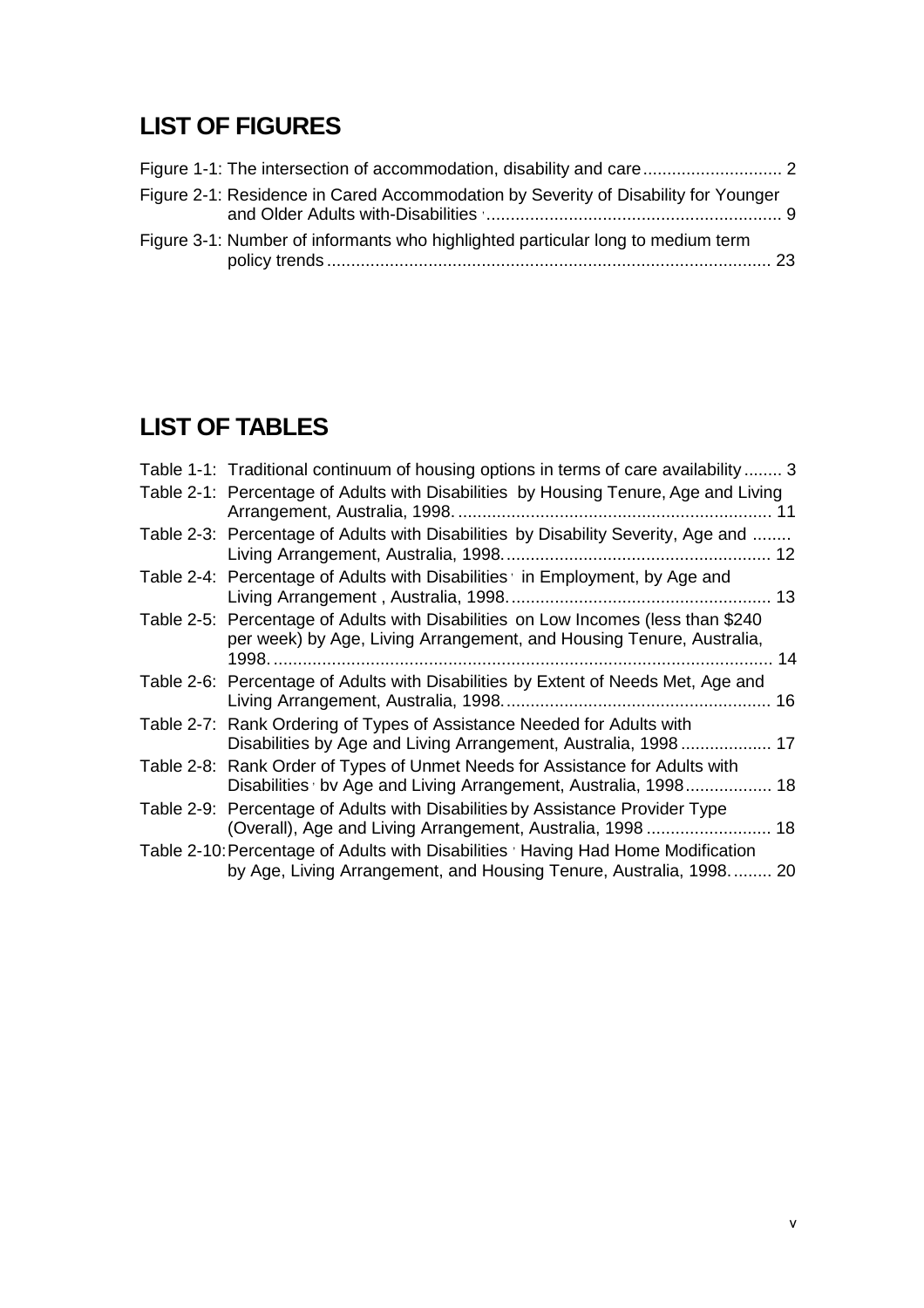# **ABBREVIATIONS**

| ACHA         | Assistance with Care and Housing for the Aged             |
|--------------|-----------------------------------------------------------|
| <b>ACT</b>   | <b>Australian Capital Territory</b>                       |
| <b>AHURI</b> | Australian Housing and Urban Research Institute           |
| AIHW         | Australian Institute of Health and Welfare                |
| AIP.         | Ageing In Place                                           |
| <b>CDSA</b>  | <b>Commonwealth State Disability Services Act</b>         |
| <b>CHP</b>   | <b>Community Housing Program</b>                          |
| <b>CSDA</b>  | Commonwealth State Disability Agreement                   |
| <b>CSHA</b>  | Commonwealth State Housing Agreement                      |
| <b>CURF</b>  | <b>Confidentialised Unit Record Files</b>                 |
| <b>DACS</b>  | Disability, Ageing and Carers Survey                      |
| DDA          | <b>Disability Discrimination Act</b>                      |
| <b>DSA</b>   | <b>Disability Services Act</b>                            |
| DSP          | <b>Disability Services Program</b>                        |
| DVA          | Department of Veterans Affairs                            |
| FACS         | Department of Family and Community and Community Services |
| HAA          | Housing Assistance Act                                    |
| HACC         | Home and Community Care Program                           |
| <b>NSW</b>   | <b>New South Wales</b>                                    |
| NT           | <b>Northern Territory</b>                                 |
| <b>PADP</b>  | Program of Aids for Disabled People                       |
| <b>PRA</b>   | <b>Private Rental Assistance</b>                          |
| RA           | (Commonwealth) Rent Assistance                            |
| SA           | South Australia                                           |
| <b>SAAP</b>  | Supported Accommodation Assistance Program                |
| <b>SHA</b>   | <b>State Housing Authority</b>                            |
| TAS          | Taemania                                                  |

- **TAS** Tasmania<br>**VIC** Victoria
- **VIC** Victoria
- **Western Australia**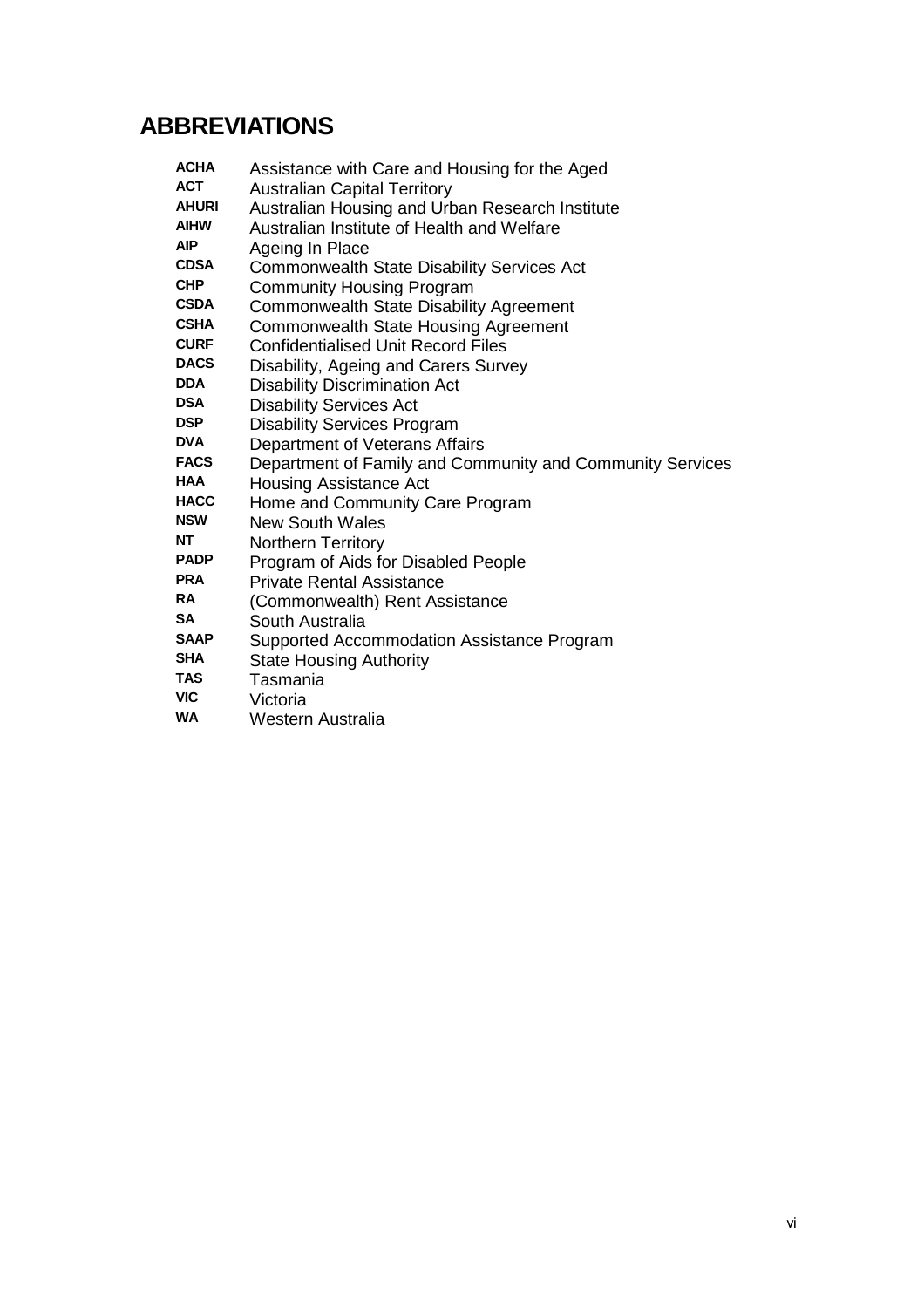# **EXECUTIVE SUMMARY**

### **Introduction**

This paper outlines research by the Australian Housing and Urban Research Institute: Sydney Research Centre, which examines the relationships between housing and care for younger and older adults with disabilities. Whilst disability, ageing, housing and care are important areas in themselves the real strength of this study is the provision of a national overview of housing as a key issue across and between these policy areas. The significance of the intersections between housing, and care is accentuated by population ageing, rising expectations amongst consumer groups, and constraints on government expenditure. Adults with disabilities often face multiple vulnerabilities, including limited incomes and social support, and therefore require integrated support delivered to a secure home base.

# **Project Aims**

This project aims to inform pressing policy and program delivery issues associated with achieving the linkages, cooperation and efficiencies in housing, disability and care to create a 'whole of government' approach in three ways. Firstly, the project analyses the housing and care circumstances of older and younger adults with disabilities nationally. Secondly, it identifies systematic variation indicating differences in State/Territory policies concerning housing markets. Thirdly, it reviews and critically assesses policy and program approaches that enable better targeting of met and unmet need.

### **Structure of this report**

The findings of this research study are presented in the following chapters; 2 covers national disability, ageing, housing and care analyses; 3 covers long to medium term policy trends; 4 covers potential government action areas and 5 covers current housing & care models. Chapter 1, sets the context by summarising relevant national and international academic literature as to what is known and what is still unclear whilst chapter 6 concludes the report with policy implications emerging from the work undertaken.

### **Research context**

### The Positioning Paper (see

http://www.ahuri.edu.au/research/summary/project19.html), an early paper published at the start of the research journey, revealed that while there is a considerable body of academic research relating to housing, disability and care, there have been very few studies that have looked at policy linkages across all three areas and the combined impact of policies in meeting unmet need. Therefore, whilst Australian population patterns, theory, and practice concerning disability and ageing have been examined no previous study investigating differences between younger and older cohorts in terms of housing, disability and care relations had been carried out in Australia.

Housing and care have traditionally been linked for example, the same level of care can be provided in a private dwelling as in a nursing home. However, the in-home care option depends on accommodation security and the ongoing provision of quality care by informal caregivers. Consequently, people without accommodation or informal care support are far more likely to be placed in cared accommodation settings. Lack of accommodation and care choices for people with the highest levels of disability and the least informal support to draw on are compounded by unemployment. For most of this group, reliance on income support precludes purchase of accommodation from the private sector.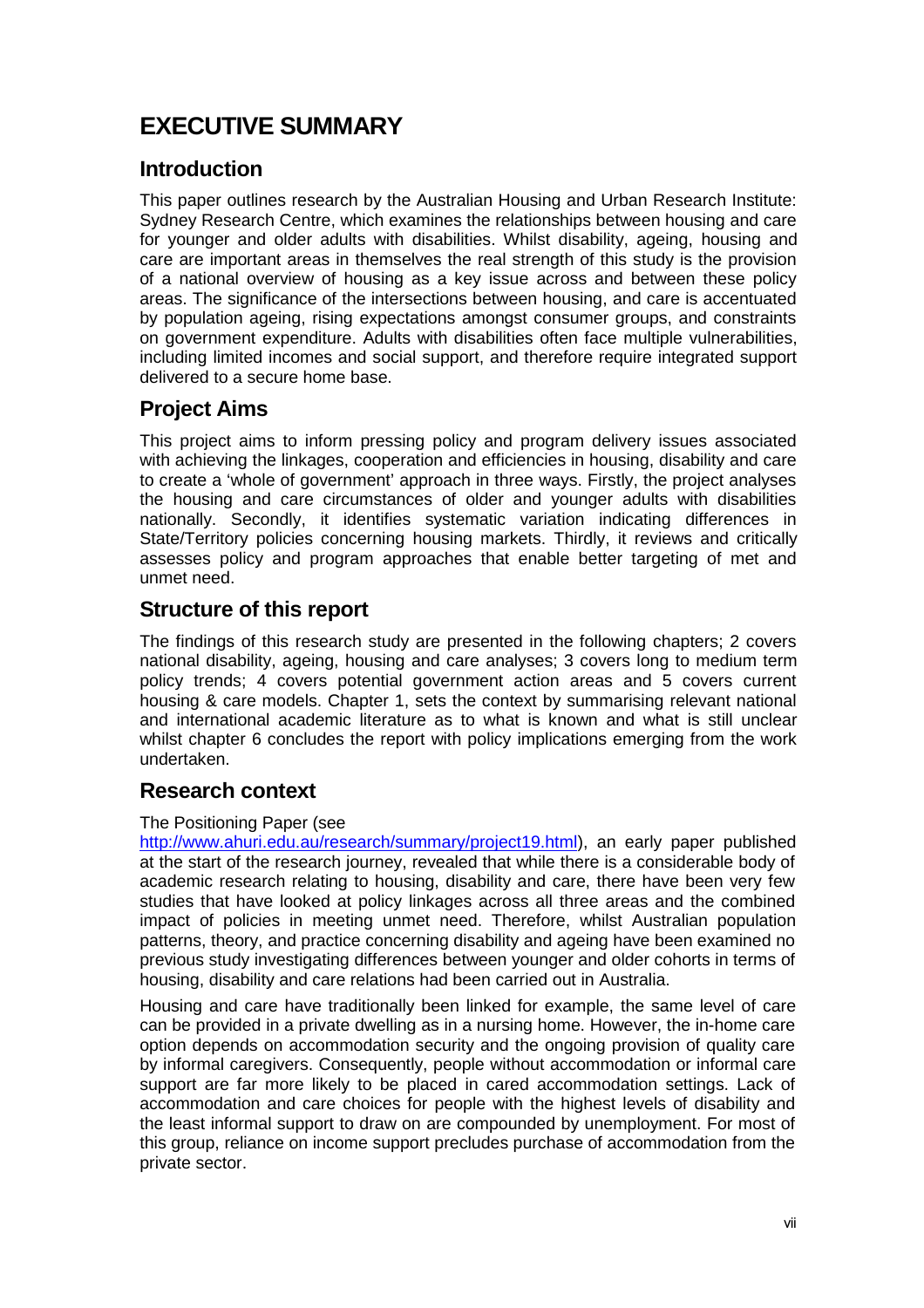Previous research indicates that:

• Disability, housing and care are interdependent and complex. Intersections particularly in terms of linkages between access, safety and dependency are not well understood or adequately researched particularly in the Australian context.

• Community care services can effectively supplement informal support but diversity, fragmentation, financial caps and lack of coordination result in substantial unmet demand.

• Design and construction of private dwellings and cared accommodation settings has consistently failed to adequately consider the needs of adults with disabilities effectively, increasing dependency and creating social exclusion.

The capacity to 'age in place' depends heavily on the availability of informal care. Providing care can lead to economic disadvantage and increased risk for carers of acquiring disability themselves.

### **Policy Context**

This report examines the Commonwealth/State policy context and maps some of the issues associated with coordination of policy initiatives. The current interest in linkages between housing, support and care arose in the early 1990's with the publication of the Mid Term Review of Aged Care and the National Housing Strategy. Consequently, the last ten years have seen a number of very significant reforms of legislation, that have impacted on policy at Commonwealth State/Territory and regional levels. Policy has been framed in a climate that increasingly seeks to maximise independence, improve customer satisfaction (choice, access and security) and service flexibility. At the same time, there has been increasing financial restraint, market driven competition, privatisation, outsourcing, and funder/provider accountability.

An analysis of current practice reveals that:

• The lack of knowledge about the relative effectiveness of different packages of income support, accommodation and care services means that further and ongoing research is urgently required.

• The lack of coordination, complexity and piecemeal nature of the current system are seriously impeding reform outcomes.

• The problems of compliance and consistency in regulating the private accommodation market (hostels, nursing homes, boarding houses, rental properties and community housing) are compounded by the trend away from social housing and the move towards "self service" and "user pays" care packaging.

• There is a plethora of bureaucracies and routes through which funding for housing and support is provided. The current lack of coordination creates confusion and increases communication difficulties.

Notwithstanding agreements between Commonwealth and State/Territory governments on reform and funding, the separate development of disability, ageing, housing and care programs create fragmentation and inequalities. Additionally, the current national policy emphasis on home ownership fails to address disadvantage experienced by adults with disabilities who typically have less purchasing power and are further limited by insufficient affordable, adaptable and/or accessible properties to select from. This home purchase disadvantage when combined with decreasing Commonwealth support for public housing, limits community integration, especially flexibility of response to care needs which change over time. Furthermore, the generally low level of public input by younger and older adults with disabilities in the early stages of planning reform initiatives result in policy that fails to address consumer expectations and concerns.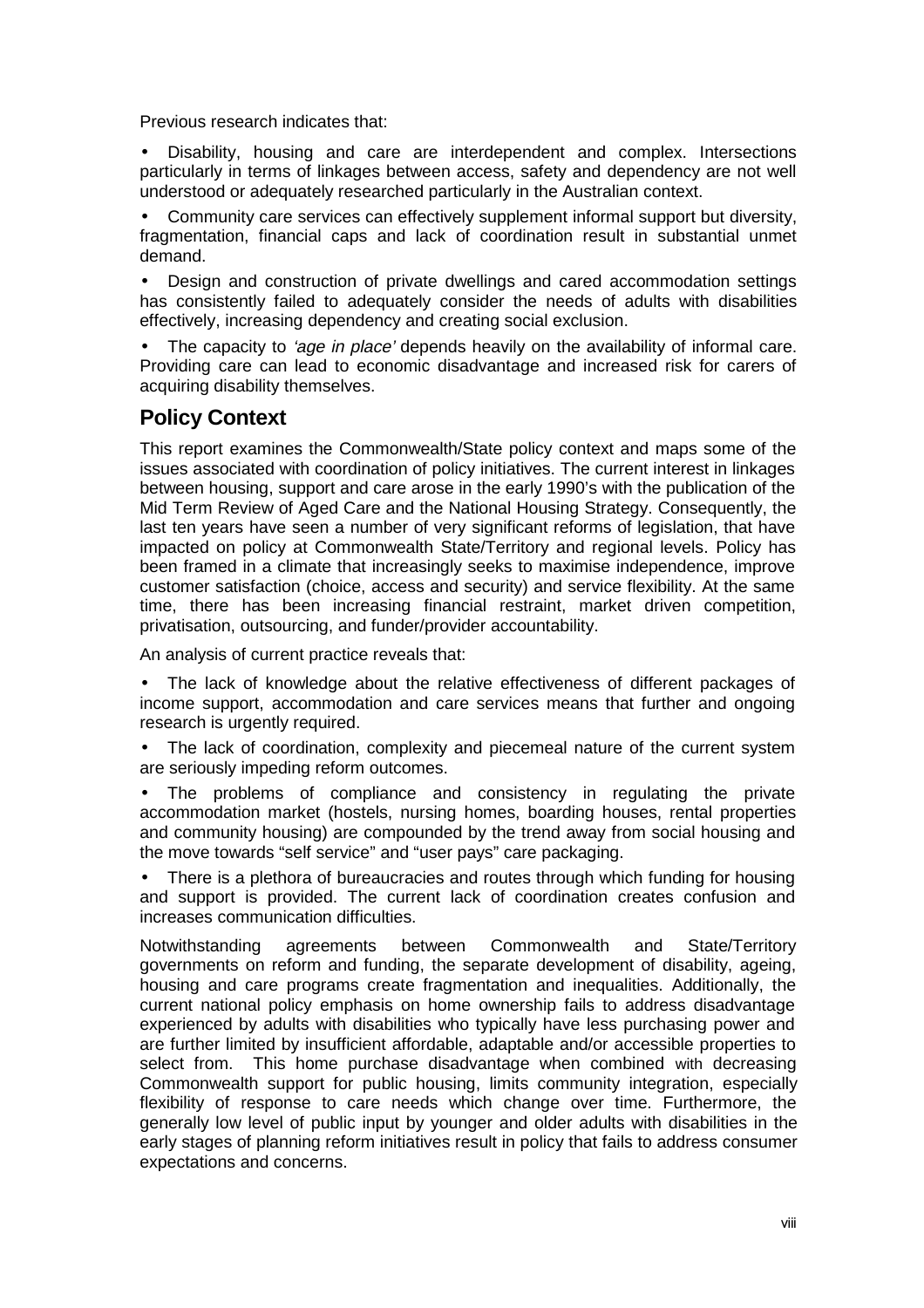# **Statistical Findings Summary**

Secondary data analysis undertaken as a part of this research of the Confidential Unit Record Files (CURF) collected by the Australian Bureau of Statistics (ABS) for the 1998 Disability, Ageing and Care Survey (DACS) reveals that for adults (20 years of age and over) experiencing some difficulties with core activities (i.e. self-care, mobility and housing):

- Fully two-thirds reside in some form of cared accommodation settings, which are primarily aged care nursing homes.
- Younger persons with disabilities are much more likely to reside in private households in the community than older persons.
- Older persons with disabilities are much more likely to live alone (30% versus 15%), have a profound level of disability (30% versus 13%); and own their own homes (76% versus 62%).
- Public tenancies provide accommodation for approximately one fifth of those persons with disabilities residing in the community, both younger (18%) & older (21%).
- Fully two-thirds residing in the community have incomes less than \$240.00 per week - this is significant given full-time adult ordinary time earnings are reported as \$822.3 per week (Australian Bureau of Statistics, 2001)
- Fully 85% report some need for assistance, including property maintenance (60%), housework (46%), mobility & health care (44%), transport (42%), self-care (29%), meal preparation (18%) and communication (4%).
- Overall, half of the respondents identified needs in three or more areas whilst a quarter had needs in five or more areas.
- Fully three-quarters of those residing in the community rely on informal care whilst only 6% were entirely reliant on formal care services alone.
- Just under a fifth of persons residing in the community have already undertaken some home modifications. Owner occupants who live alone are most likely (34%) to choose to do this. This is considerably lower than in other countries such as England where over two-fifths of all disabled people surveyed have had adaptations made (McCafferty,1994).
- Finally, any use of formal community services (both government and private) was best predicted by living alone, being male, being older and having a greater disposable income with which services could be purchased.

# **Policy implications Summary**

In depth interviews with twenty-four 'key players' across Commonwealth and State governments and peak community organisations yielded views in terms of both medium to long-term policy trends and potential government action areas. The range of opinions sampled highlighted the following views regarding medium to long-term policy trends:

• The trend towards '*deinstitutionalisation*' recognises community care as being the preferred care context for younger adults with disabilities, however insufficient resources and shortage of suitable community housing has seen the cost of formal care erode flexibility and opportunities for participation and community inclusion.

The trend towards 'ageing in place' recognises community care as being the preferred care context for older adults with disabilities, highlighting the inappropriateness of much of existing Australian infrastructure for people with disabilities, particularly housing and transport. It has also highlighted age specific program policies as barriers, particularly those concerning employment and day care.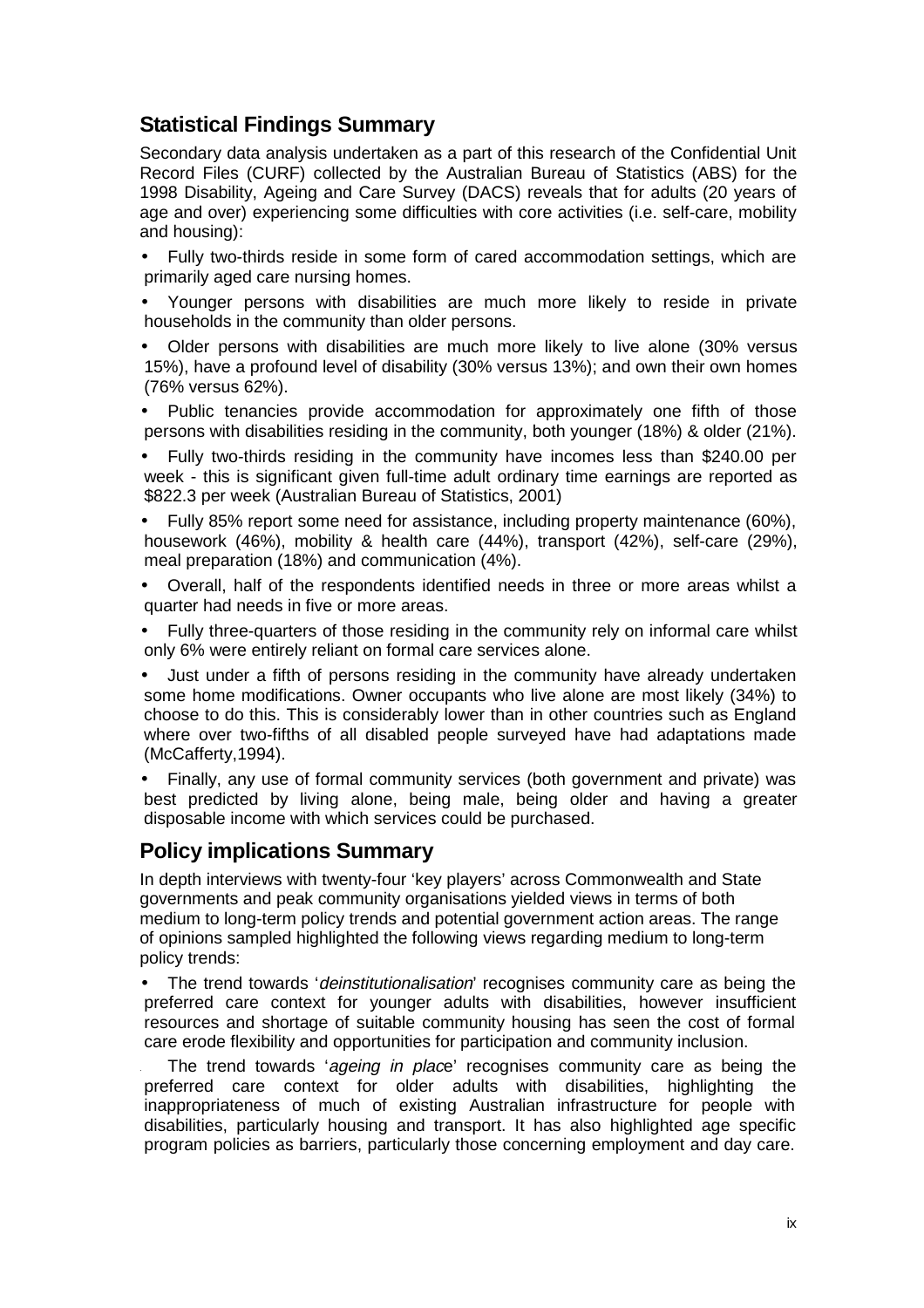• The trend towards 'increasing expectations of carers' has resulted from both 'ageing in place' and 'deinstitutionalisation' without which both would be infeasible. Concern exists over inadequate forward planning, lack of training and assistive devices, and the cost of caring. A number of interviews implicitly also raise issues about guardianship and the potential for a divergence of views between carer and client.

The trend towards 'consumer rights', reflects the fact that since the advent of the disability discrimination Act (1992) people with disabilities have had greater expectations of equal opportunity and inclusion. However, concern was raised because the rhetoric of discrimination legislation is not yet matched by the treatment currently accorded to people with disabilities. Additionally, rights based legislation such as tenancy legislation is still unclear about whose rights are paramount i.e. clients right to refuse service versus rights of other tenants and landlords. Implicitly this raises concern about the lack of ethical frameworks to guide achievement of a rights balance required for use in decision-making and outcome mediation.

• The trend towards 'user pays' follows expectations that reduced government contributions and the devolution of cost responsibility through user charges will continue. Concern was expressed that home ownership opportunities were limited. There was also concern expressed over cost shifting between government departments like housing, disability and welfare given the cost of having a disability (McClure, 2000).

• The range of opinions sampled highlighted the following views regarding potential government action areas:

• 'Income support' was viewed as a key factor influencing activity and participation levels and underpinning ability to purchase housing and care services. Areas highlighted for action included the proportion of income expended on supported accommodation (up to 80%) and private rental; the need for more rental assistance and the equity benefits of capping public housing rental at 25% of income nationwide.

• The 'Commonwealth/State Housing Agreement (CSHA)' was viewed as essential particularly given the fact that there are increasing numbers of older disabled tenants living alone (30% as reported by Bishop, 2000a) whilst two-fifths of all public housing tenants are identified as having a disability (40% as reported by AIHW, 1999a). This increasing disability focus reflects a shift that has ramifications on property profiles, stock upgrading, housing allocation, staff training and linkages with support agencies. On a wider level, it also raises increasing concern about securing and maintaining affordable and appropriate housing and foreshadows continued growth in the community housing sector which was viewed as more flexible and locally responsive. However, concern was raised regarding viability, accountability and paucity of standards and procedures in the community-housing sector.

• The 'Commonwealth/State Disability Agreement (CSDA)' was viewed positively for its rights focus but was criticised for limitations surrounding overspending on group homes, it's perceived inflexibility and gaps relating to children's and mental health services. It was noted that the CSHA and the CSDA operate under different principles and financial arrangements and that these are not currently complimentary. A greater emphasis on harmonisation and articulation of principles is required.

The 'Home and Community Care' program was generally viewed favourably particularly regarding flexibility and local responsiveness but concerns were expressed about an ageing bias, regional inequity, particularly rurally, and funding formulas which severely limit capacity and capacity building. Community transport is viewed as fundamental to housing and care for both younger and older adults with disabilities.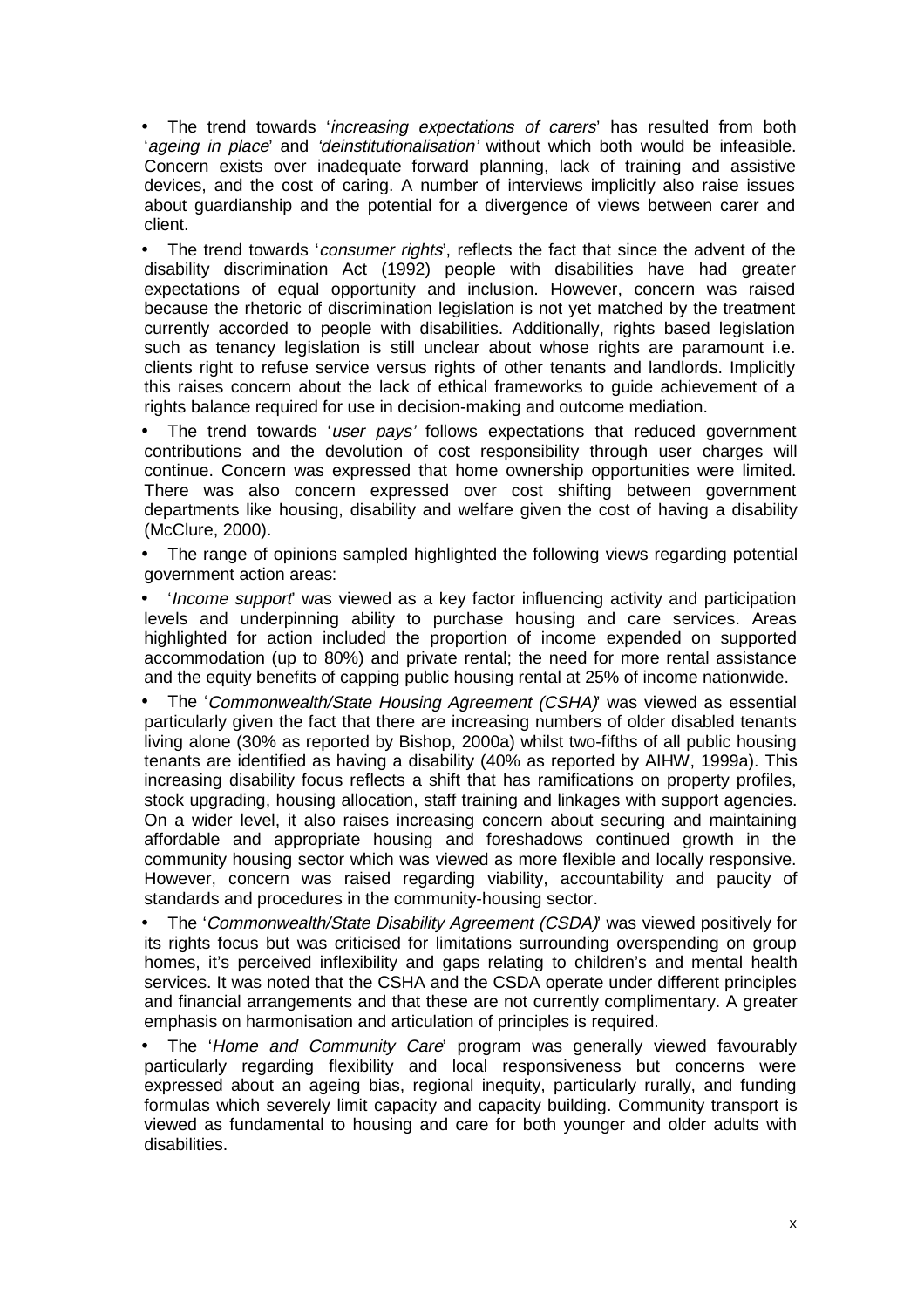The Commonwealth Department of Health and Aged Care has primary responsibility for funding and monitoring 'Residential Cared Accommodation Services' for older persons and this option was generally viewed as a last resort for those who were unable to obtain the level of housing and/or support they required in their communities. Concern was raised regarding the eligibility for and role of Aged Care Assessment Teams (ACAT's) and about the considerable numbers of younger people who enter or remain in aged care facilities due to lack of appropriate alternatives. Conversion of a greater number of aged care beds into community aged care packages is urgently required to prevent younger disabled persons from inappropriate admission to aged care facilities.

• The pressure towards increasing 'building and land regulation' results from increasing demand for community care as demonstrated by the trends toward both 'ageing in place' and 'deinstitutionalisation'. A predominantly community based care practice requires building and land infrastructure, particularly housing and transport planning, design and construction to better accommodate a wider range of human ability. Consequently, particular concerns were raised about discriminatory zoning practices and lack of motivation and knowledge particularly within the commercial housing sector. This is currently being compounded by lack of access to education, information and resources about better design options. Overall, the informants rated improved housing and land use regulation as being of the highest priority and considerable more attention needs to be directed towards it at national, State and local authority levels.

• Additionally a number of informants cautioned that a focus on any one-action area would be unlikely to be successful and that instead a 'Multifactorial, Integrated, Whole of Government' approach, that was flexible enough to respond to individualised needs was instead required.

### **Housing and Care Models Summary**

A critical research question developed and outlined in our Positioning Paper was the understanding, of what housing and care 'packages' have been explored in the Australian context. These follow four dominant themes with a primary focus on either formal care, privatisation of care, informal care or care minimisation. A summary of the models discussed follows:

- Those with a focus on formal care include 'Group homes', 'cluster housing' and 'Secure Accommodation Units'.
- Those with a focus on non-government care include 'rooming houses, boarding houses and private hotels', 'Singletons accommodation units' and 'Aged Care units'.
- Those with a focus on informal care include the 'Supported Living Model'. 'Community Disability Housing Program' and 'Local Area Coordination (LAC)' programs.

• Finally, the creation of 'Adaptable homes' provides a focus on housing design, which maximises independence thus minimising care.

### **Conclusion**

At the beginning of this study, it had been anticipated that housing tenure type i.e. difference between public and private tenancy might have a statistically significant impact on differential access to various forms of care. However, being a public or a private tenant does not appear to be a significant predictor of care need. Nevertheless, multivariate statistics suggest that the more advantaged forms of housing tenure such as home ownership are largely available to those who are relatively more advantaged in other aspects of their lives. Thus, it appears that the best predictors of access to formal care services are a higher discretionary income; less informal care availability;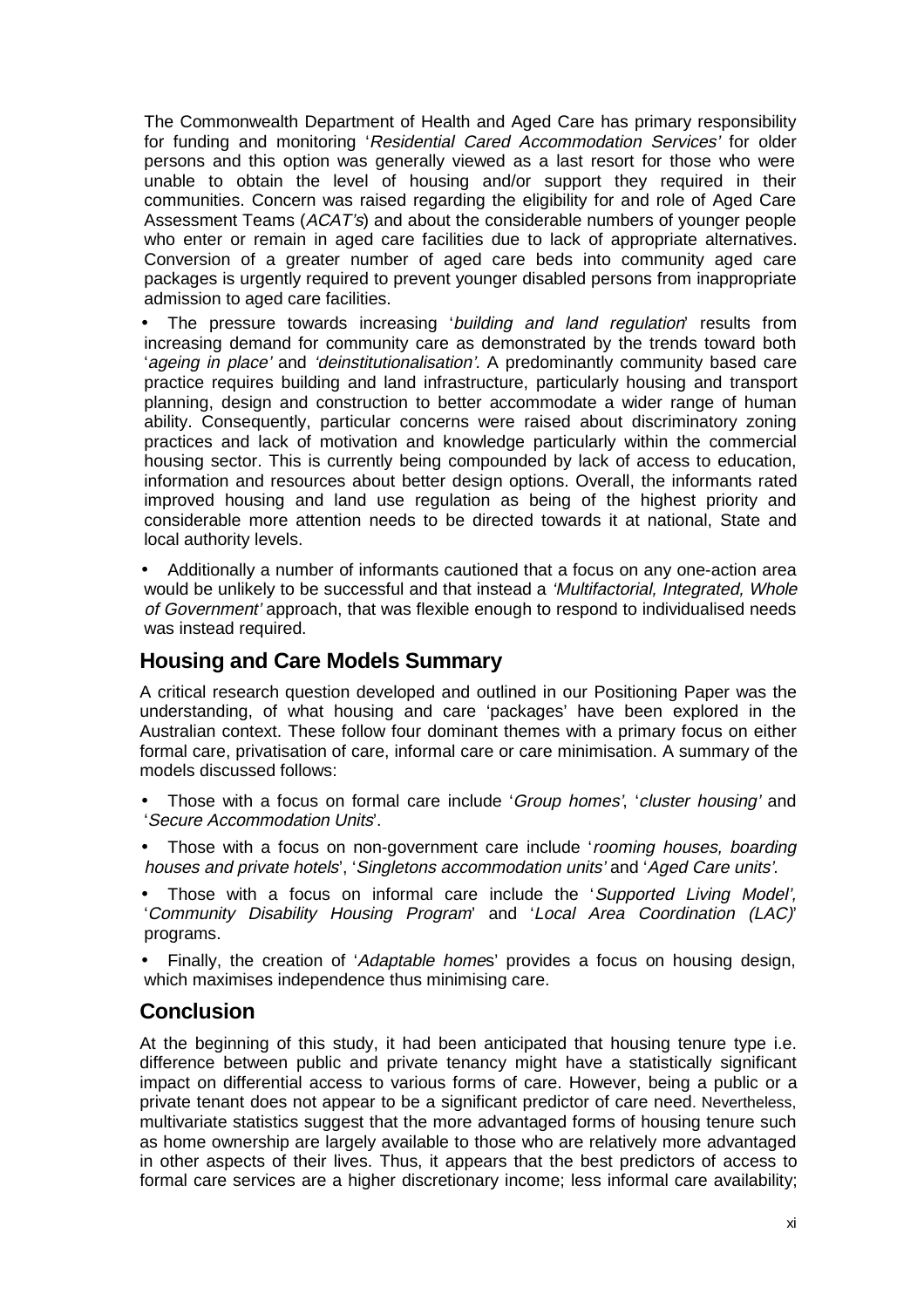being older; being male and having a secure home base. Furthermore, the primary national response for those with the highest levels of disability and the least access to informal care remains relocation to a cared accommodation setting.

There is currently, no national framework for the creation of a coordinated and flexible delivery of housing and support services for adults with disabilities. The existing divisions of responsibility and lack of harmonisation between Commonwealth and State programs, creates difficulties in efficient and equitable service provision. Linkages are still primarily based on informal cooperative efforts that vary in their effectiveness. Cost shifting and inefficiency arise because the lack of attention to cross-policy integration strategies has served to undermine linkages within health, housing and cared accommodation services irrespective of recent State trends towards departmental co-location. Consequently, Commonwealth/State agreements need to be strategically overviewed to ensure clear articulation of key principles and harmonisation of those principles across programs.

This picture suggests that while policy reform directions are clear and much has already been achieved, there are still major issues associated with achieving a wholeof-sector or cross-jurisdictional basis for the appropriate care and management of older and younger people with disabilities. This is critical given that persons with high dependency needs often require the involvement of more than one health and aged care service provider.

Clearly more work needs to be undertaken in Australia to better understand clients with high care needs and the next logical step would appear to be a closer examination of various State based service delivery models.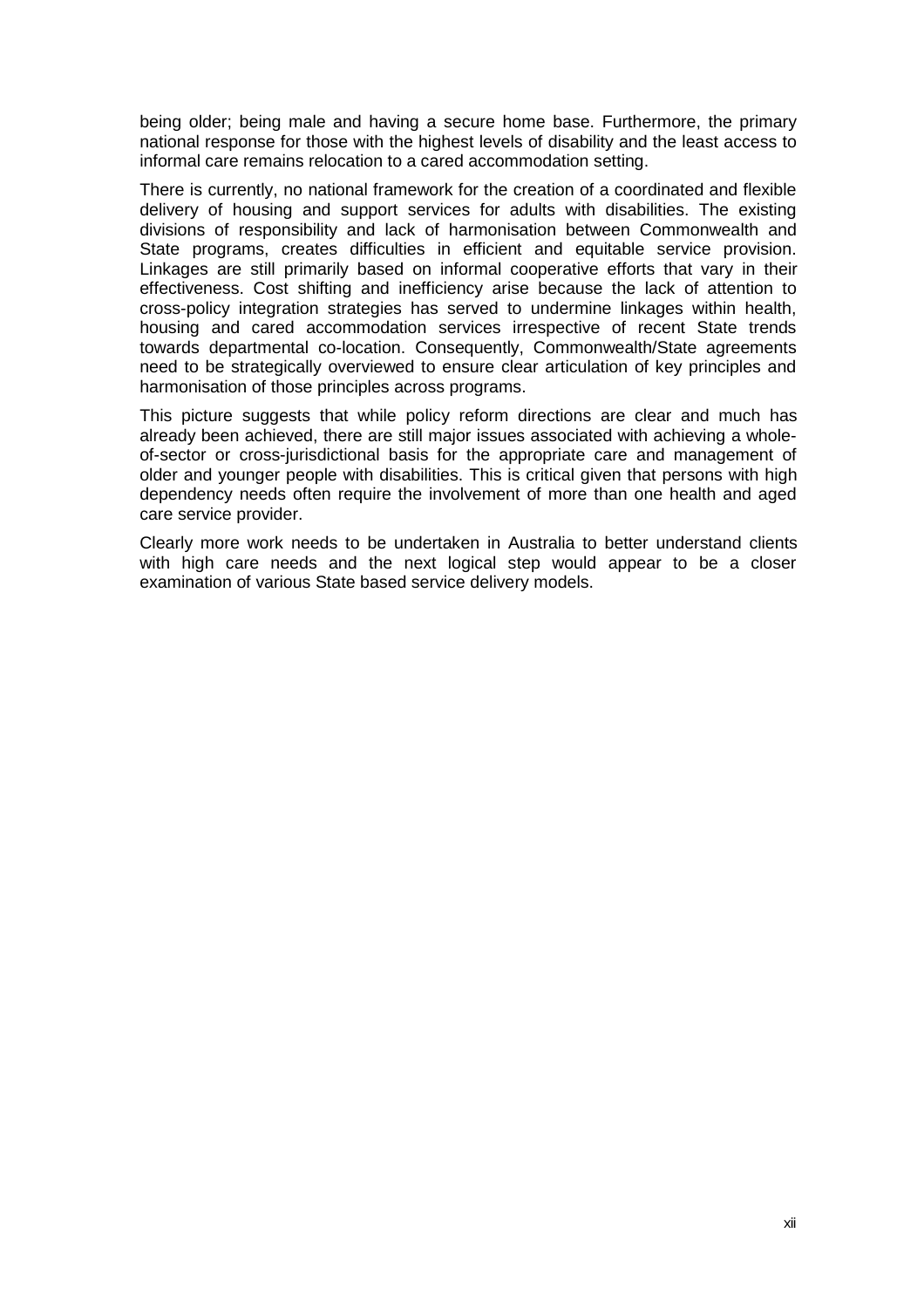# **CHAPTER 1: INTRODUCTION AND METHODOLOGY**

# **1.0 Introduction**

The 'Housing and Care for Younger and Older People with Disabilities' study addresses fundamental policy and program delivery issues. While ageing, disability, housing, and care policies are important areas in themselves, this study aims to provide an understanding of housing as a key issue across and between these policy areas. The project has a strong focus on the inter-related accommodation and other circumstances of vulnerable people, and on the linkages, cooperation and efficiencies across housing and care programs. The project findings aim to inform each of the housing and other policy areas in terms of their connections with each other. It also aims to contribute to the strategic development of 'whole of government' provision of comprehensive supports for vulnerable people.

This Final Report presents primary results from the two main data sources, namely the national policy interviews and the Disability, Ageing, and Carer (DAC) survey. This chapter outlines principal research questions, summarises the earlier Positioning Paper, and reviews the research methods and key tasks in the research.

# **1.1 Research questions**

The research aimed to answer the following principal questions:

- What are the housing circumstances, vulnerabilities, resources, service use and perceived met and unmet needs amongst older and younger adults with disabilities? (1998, Disability, Ageing, and Carer survey)
- How do the policymakers and service providers view the key issues and how might this create opportunities or barriers in achieving integrated, whole-ofgovernment approaches? (Key 'player' interviews)

• Within the past decade, what housing and care 'packages' have been explored in the Australian context? (Developed from academic and policy review and key 'player' interviews)

The project conducted a limited analysis of State and Territory differences. While some State comparisons were drawn from publications from the DACS, the Australian Bureau of Statistics did not include State of residence as a variable in the data file analysed in this project. The policy interviews were national in coverage but in order to protect confidentiality of informants State-specific findings were limited.

# **1.2 The Positioning Paper**

This paper (Bridge, Parsons, Quine, & Kendig, 2001) provides a broad context for the study. It showed that the significance of these issues is accentuated by population ageing, rising expectations amongst consumer groups, and constraints on government expenditure. People with disabilities often face multiple vulnerabilities, including limited incomes and social support, and therefore require integrated support delivered to a secure home base.

While there is a considerable body of academic research relating to housing, disability and care, the Positioning Paper showed that few studies have looked at policy linkages across all three areas and the combined impact of policies in meeting needs.

The research is framed around a conceptual understanding of how the intersection of accommodation, care and disability relates to met and unmet 'need'. Figure 1.1 illustrates how the intersection of accommodation and care raises issues of 'safety'; the intersection between disability and care relates to the continuum between independence and dependence; and the intersection of disability and accommodation raises issues of access to services and implicitly to premises. Levels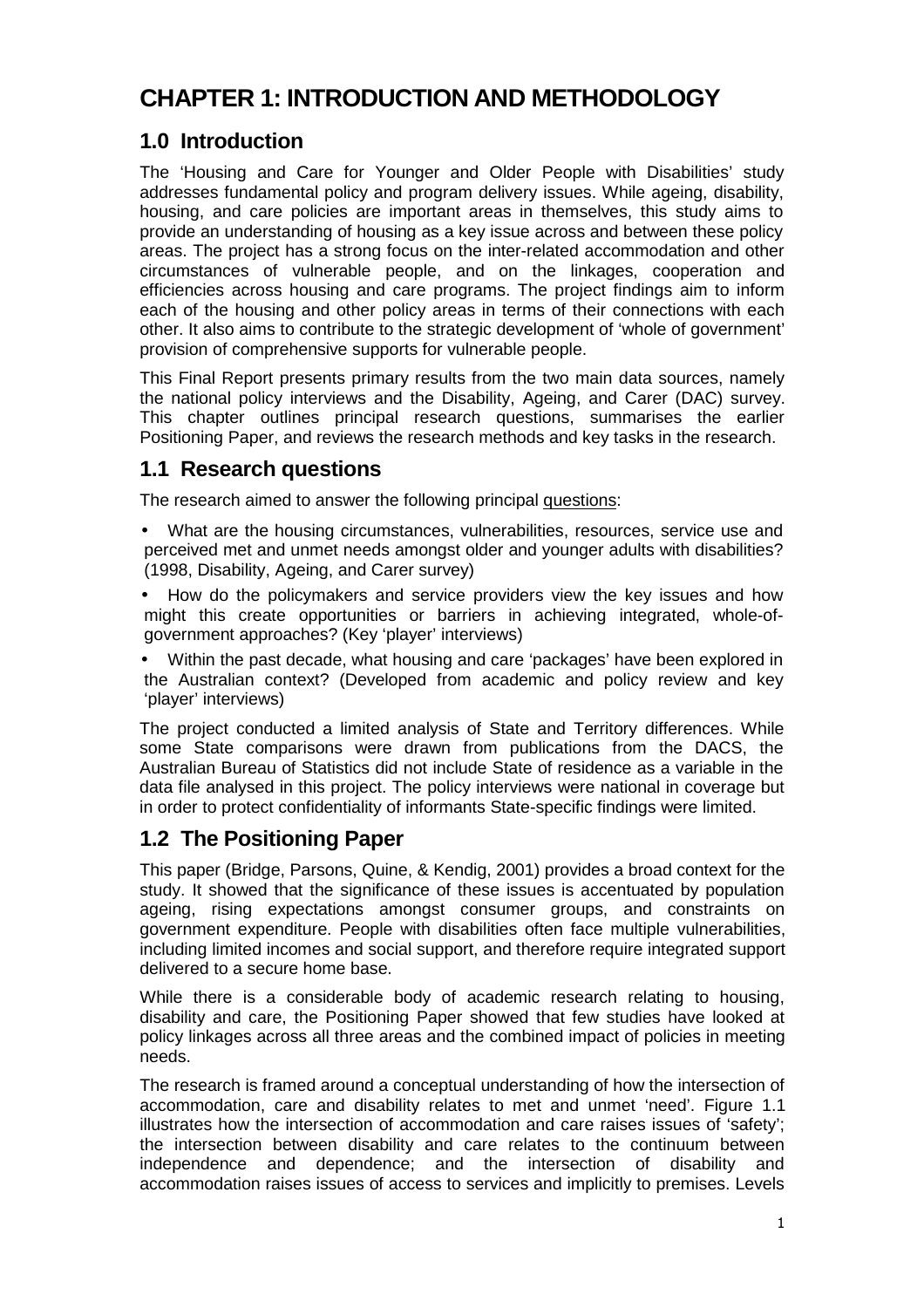of access, safety and dependency frame the 'needs' and point to implications for disability, housing and care linkages.



Figure 1-1: The intersection of accommodation, disability and care

Following are key concepts for the project:

- 'Disability' traditionally implies deterioration not on the full spectrum of ability and/or enablement (Chiriboga, Ottenbacher, & Haber, 1999). Consensus has shifted to a more social model where disability is the result of the transaction between an individual and their environment (Ustan, 1997).
- 'Care' is defined as responsibility for provision of assistance to older and younger people with disabilities to ensure their health, safety and well-being.
- 'Accommodation' implies living-premises. Domestic households include the full range of privately and publicly funded private dwelling options, whilst cared accommodation options include hospitals; residential aged care facilities, nursing homes, hostels, and other 'homes' such as children's homes. Homelessness is the result of failure to find secure accommodation
- 'Access 'is being able to exercise the right to enter or use housing or care services, programs and facilities, irrespective of disabling restrictions, in such a way that is independent, equitable and dignified (Dunn, 1996).
- 'Dependency' implies the degree of control and reliance delegated to others to ensure health, safety and well being. It has been argued that all persons regardless of level of disability are in fact interdependent (Bould, 1990; Robertson, 1997).

The traditional continuum of accommodation options in relation to the level of care provided is illustrated in Table 1-1. Firstly, independent accommodation is designed for those who are able to care for themselves. Secondly, there is low-level care with living arrangement provisions that cater for some having chronic limitations. Thirdly, high care accommodation provides more intense supervision, intermittent services and nursing care for those who require high support.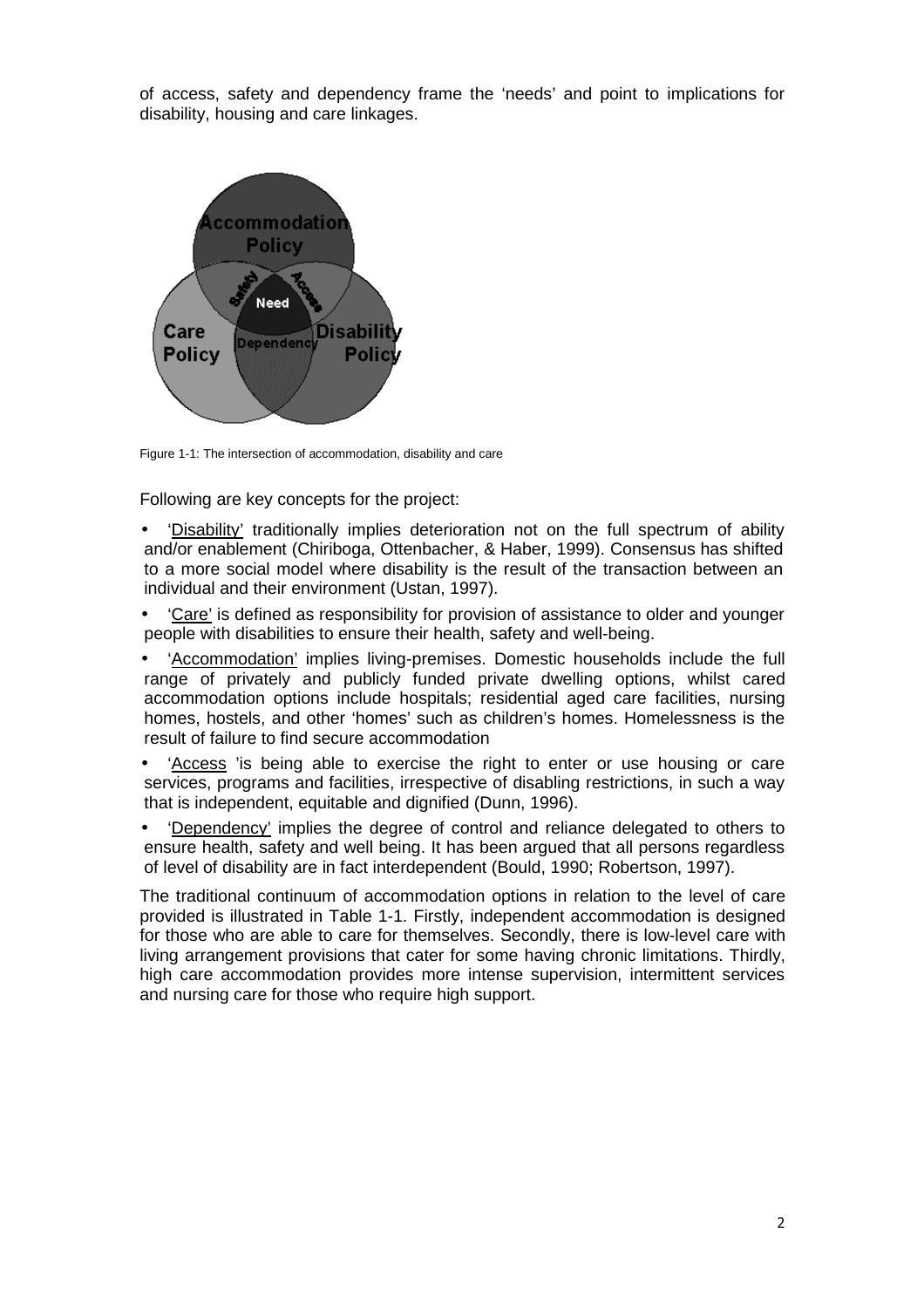**Table 1-1: Traditional continuum of housing options in terms of care availability** 

| Independent                                  | <b>Low Level Care</b>                 |         | <b>High Level Care</b>                     |  |  |  |
|----------------------------------------------|---------------------------------------|---------|--------------------------------------------|--|--|--|
| Home ownership                               | <b>Retirement Communities</b>         |         | Residential<br>Intermix<br>Nursing<br>Care |  |  |  |
| Rented Accommodation                         | <b>Public Housing Complexes</b>       |         | Convalescent homes                         |  |  |  |
| Single Room Occupation                       | Residence with Family                 |         | <b>Hostel Care</b>                         |  |  |  |
| Condominium Ownership                        | <b>Foster Care</b>                    |         | Respite care                               |  |  |  |
| <b>Apartment Dwelling</b>                    | Hotel/Motel accommodation             |         | Care Awaiting Placement (CAP)              |  |  |  |
| Share Houses & Congregate<br>life-<br>styles | Home & Community Care                 |         | <b>Secure Units</b>                        |  |  |  |
| <b>Housing Co-Operatives</b>                 | <b>Boarding</b><br>&<br><b>Houses</b> | Rooming | Hospital                                   |  |  |  |
| Independence                                 |                                       |         | Dependence                                 |  |  |  |

Source: adapted from (Kendig & Pynoos, 1996)

Previous research indicated that:

• Disability, housing and care are interdependent and complex. Linkages between access, safety and dependency are not well understood particularly in the Australian context.

• Community care services can effectively supplement informal support but diversity, fragmentation, financial caps and lack of coordination result in settings that have consistently failed to adequately consider the needs of adults with disabilities, thereby increasing dependency and creating social exclusion.

The capacity to *'age in place'* depends heavily on the availability of informal care.

The Positioning Paper also examined the national policy context and some initiatives at State and Territory levels. Strong interest in linkages between housing, support and care emerged in the early 1990's with the Mid Term Review of Aged Care and the National Housing Strategy. Over the last ten years legislative reform has impacted on policy at Commonwealth State/Territory and regional levels. There has been increasing emphasis on independence, customer satisfaction and service flexibility. At the same time, there has been increasing financial restraint, market driven competition, privatisation, outsourcing, and funder/provider accountability.

The policy analysis in the Positioning Paper revealed:

• There is a lack of knowledge about the relative effectiveness of different packages of income support, accommodation and care services and further and ongoing research is urgently required.

• The poor coordination, complexity and piecemeal nature of the current system are seriously impeding reform outcomes.

• Problems in regulating the private accommodation market (hostels, nursing homes, boarding houses, rental properties and community housing) are compounded by the trend away from social housing and the move towards "self service" and "user pays" care packaging.

• There is a plethora of bureaucracies and routes through which funding for housing and support is provided. Coordination difficulties create confusion and increase communication difficulties.

• Policy emphasis on home ownership fails to address disadvantage experienced by adults with disabilities who typically have less purchasing power and are further limited by insufficient affordable, adaptable and/or accessible properties to select from this in turn limits the potential for community inclusion as the primary care option particularly as care need tends to increase over time.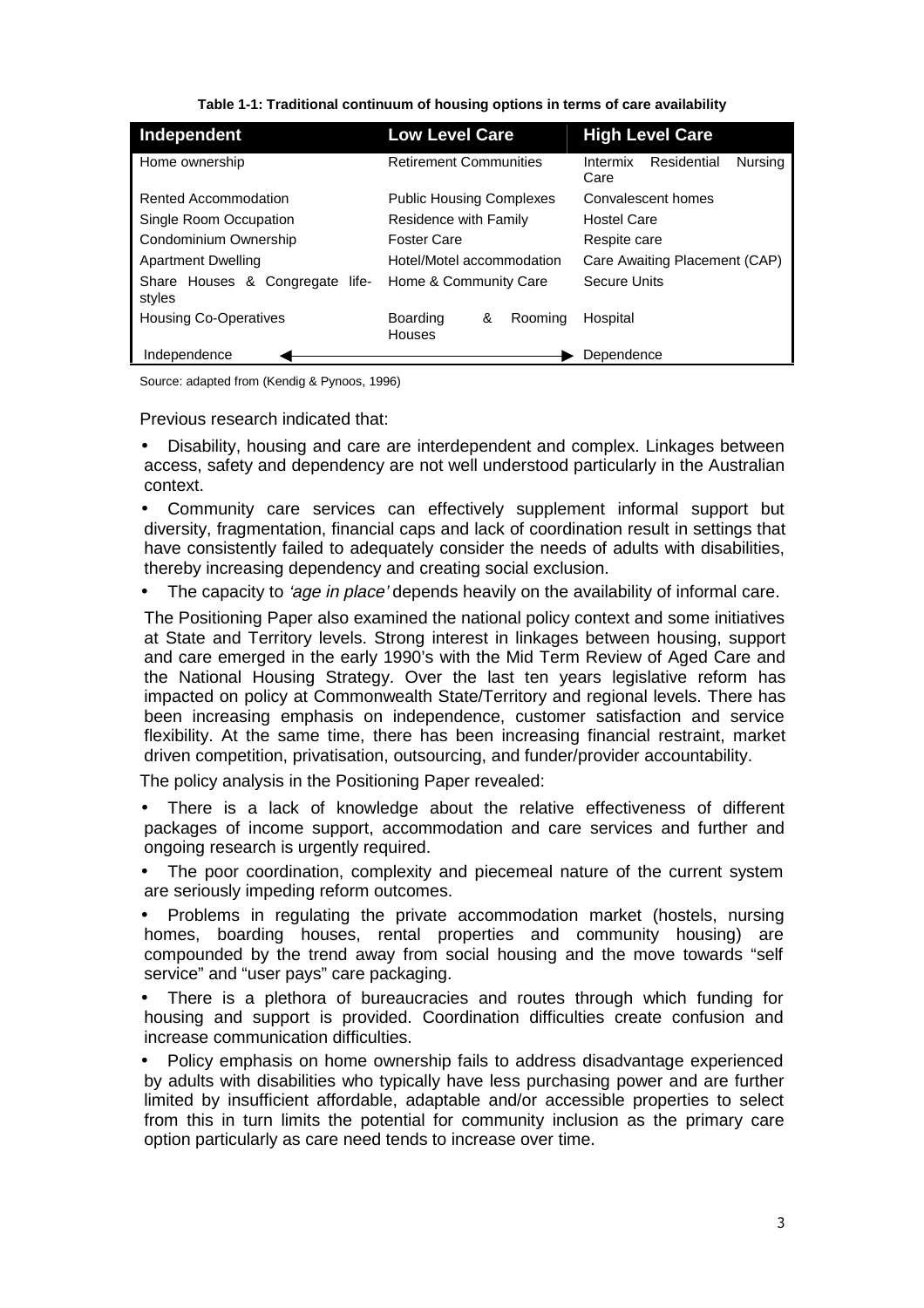• Notwithstanding agreements between Commonwealth and State/Territory governments on reform and funding, the separate development of disability, ageing, housing and care programs creates fragmentation and inequalities.

The generally low level of public input by younger and older adults with disabilities in the early stages of planning reform initiatives results in policy that fails to address consumer expectations and concerns.

The Positioning Paper concluded that there is no national framework for the coordinated and flexible delivery of accommodation and support services for younger and older adults with disabilities. Current federal policies are notably historically based, complex and mission focused. The division of responsibility creates inefficient and inequitable service provision and variable linkages between services. While policy reform directions are clear and much has already been achieved, there are still major issues associated with achieving a whole-of-sector or cross-jurisdictional basis for the appropriate care and management of older and younger people with disabilities.

### **1.3 Research Procedures**

The project has drawn on four main information sources:

- A comprehensive international literature review, was completed in January 2001 and was summarised in the Positioning Paper (Bridge, Parsons, et al, 2001).
- A review of key policy documents which was completed in January 2001 and was summarised in the Positioning Paper (Bridge, Parsons, et al, 2001).
- The Disability Ageing and Carers Survey (DACS) was analysed from January to May. Description of the methods and detailed data tables were provided in the Work in Progress report (Bridge, Quine, et al, 2001)
- Telephone interviews on key issues were conducted with leading 'players' from a range of States and interest areas. A report on the interviews that had been completed by April was provided in the Work in Progress report (Bridge, Quine, et al, 2001).

# **1.4 Disability, Ageing and Carers (DAC) survey methodology**

The statistical information in this report is based on the 1998 Disability, Ageing and Carers (DAC) Survey conducted by the Australian Bureau of Statistics. The DACS provides an outstanding data bank that is representative of the population of all people with a disability, older people, and people who provide assistance to others because of their disabilities. It includes people in private households in the community as well as those in various forms of cared accommodation. The analyses in this report are based on the DACS confidential unit record file (CURF).

The DACS provides the basis for conducting integrated analyses, hitherto not possible in Australia, on the characteristics, needs, housing, and service use of these groups. While the DACS included people of all ages with a disability, the AHURI project focused on adults aged 20 years and older including only those with at least a mild disability. The foundations for community care are housing and living arrangements consequently; most analyses included only those in private households. By adopting these inclusion criteria, the responses for analysis were reduced from a total sample of 12,582 reported in the ABS survey to 2,830 reported in this AHURI project.

More information on the DAC's survey, analysis methods, and findings is provided in Chapter 2.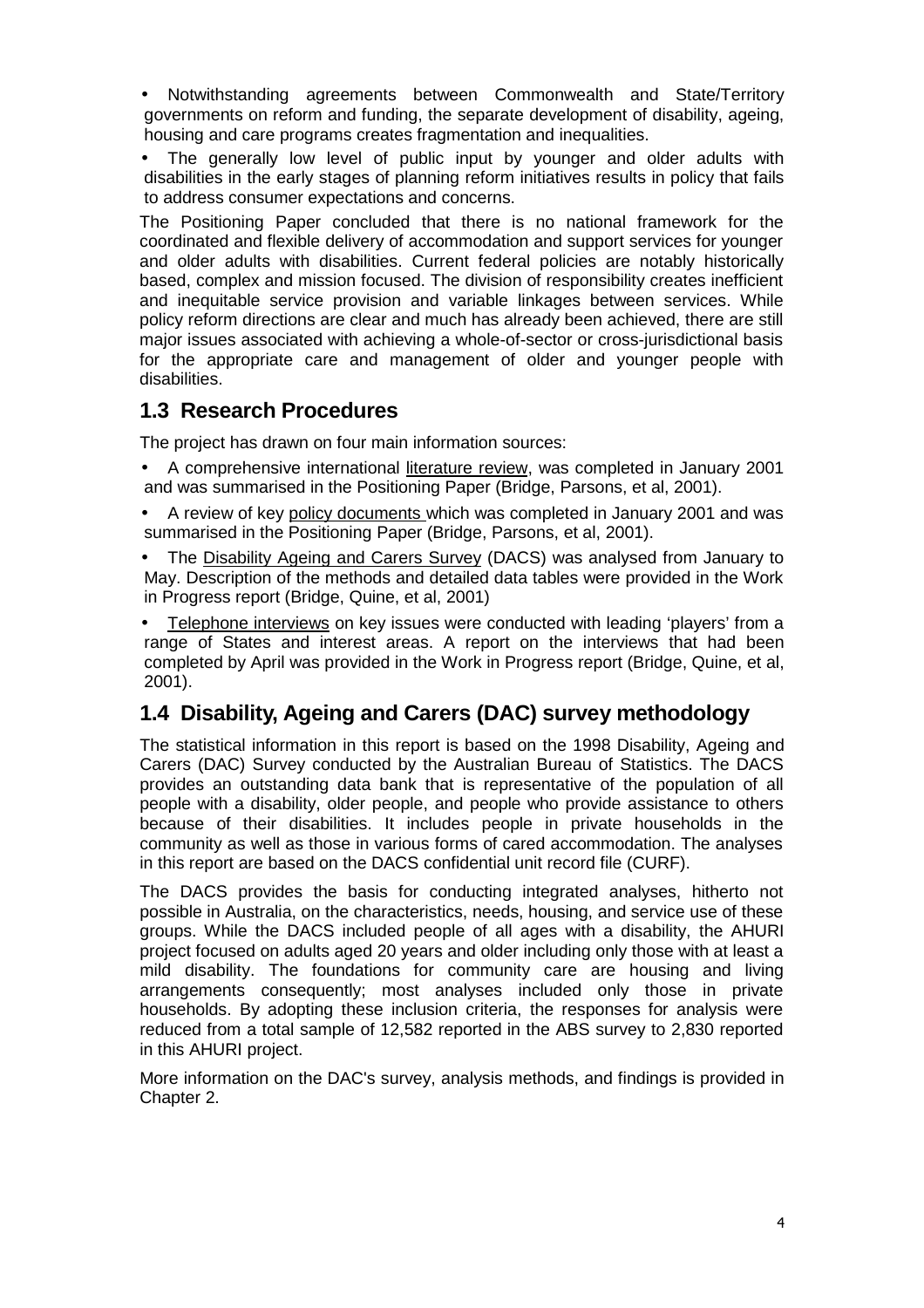# **1.5 Key Player Interviews**

The key 'player' interviews aimed to identify policy factors that facilitate or impede whole-of-government approaches to the accommodation and care of younger and older people with disabilities. The interviews were conducted by means of one-onone telephone interviews that were open-ended and qualitative in nature. This assisted in exploring each key player's perspective and in identifying thematic issues. During the interviews, rough notes were taken by hand and these were later transcribed and sent back to the informants for verification.

The interviewing approach was developed over January and February and the fieldwork commenced in March 2001. As advised for qualitative interviewing (Strauss & Corbin, 1990) the semi-structured interview protocol was trialed with members of the user group and the results analysed before refining the approach. Informants were sent in advance an outline of the project and a request to consider priority long to medium term trends and potential government action areas. For many of them this was sufficient prompting but some preferred a more structured approach following through the previously identified priority trend and policy areas. In general, interviews ranged from forty minutes to approximately one hour and ten minutes.

In the two-phase interviewing process, many of our user group suggested other potential informants who were knowledgeable and who covered the program divisions within the scope of this study. However, following the first round of interviews (as reported in the Work in Progress paper), the information generated was found to be largely consistent. Consequently, prior to the second round of interviewing, a sampling frame was finalised to ensure that there would be systematic coverage. On this basis, the policy interviews achieved coverage of the following:

- Peak advocacy organisations: National Shelter, Physical Disability Council of Australia (PDCA); and the Australian Council for Rehabilitation of the Disabled (ACROD)
- Commonwealth policy areas: Commonwealth State Housing Agreement (CSHA); Commonwealth State Disability Agreement (CSDA); and the Commonwealth Department of Family and Community Services (FACS)
- Within each State (excluding the Territories) portfolio's covering: a Housing Authority; an Ageing and/or Disability authority; and a care/human services authority.

Sampling was complicated by the range of State government arrangements for human services, ageing, and disability and care portfolios. Additionally, the voluntary nature of participation for the in depth interviews meant that although we would have wished for the sample to have included informants from the Council on the Ageing (Australia) and the Commonwealth Home and Community Care Program this was not achievable within the research timeframe. Notwithstanding, the informant sample did reach 'saturation' in qualitative research terms, meaning that additional interviews were found not to yield any significantly new additional material. Consequently, after finalising interviews from 24 'key players' our focus became data analysis and interpretation.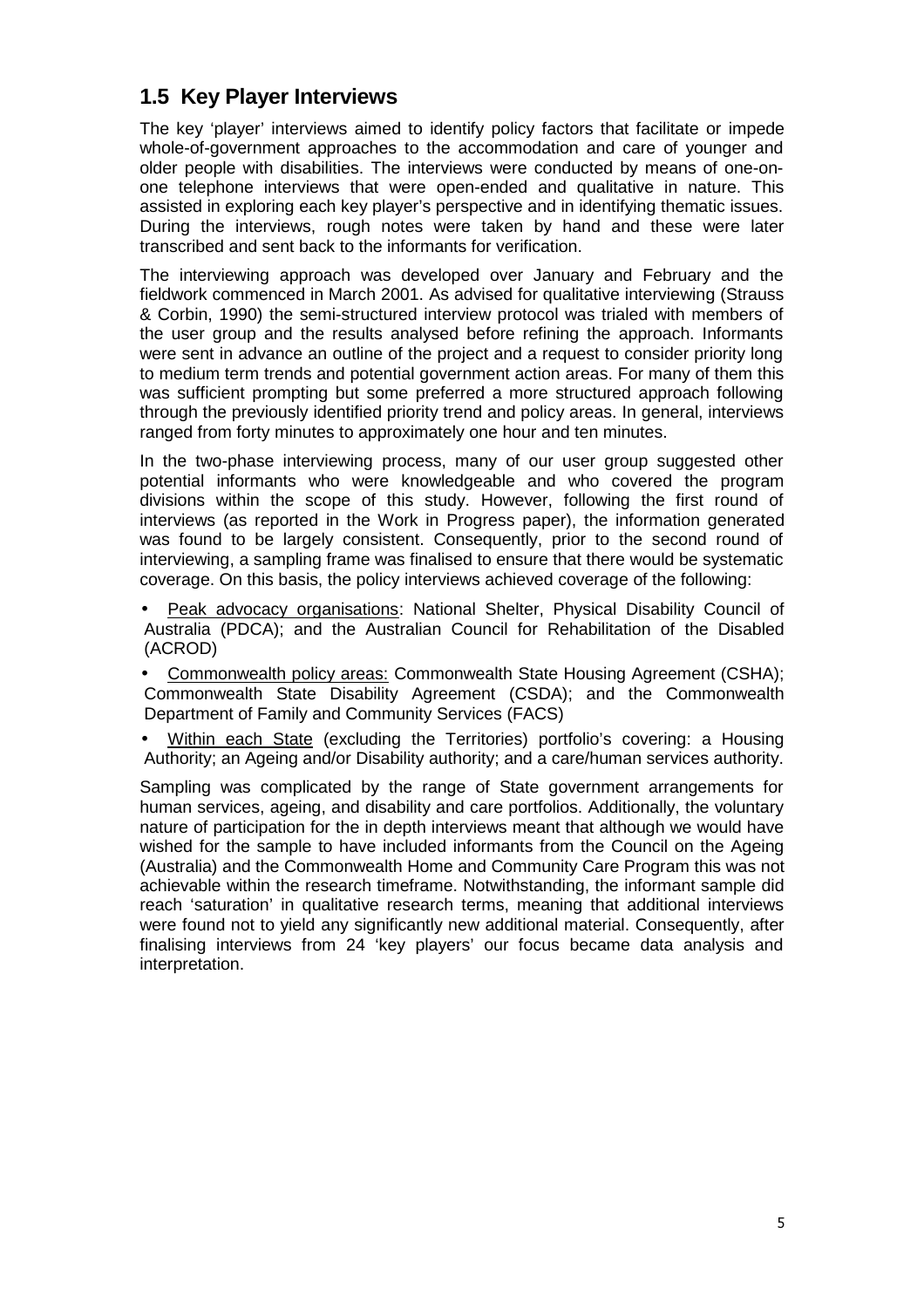# **1.6 Structure of the report**

This Final Report provides a summary of key findings from the project and presents implications for policy. Chapter 2 draws from the DACS to present the population profiles, housing, resources and needs, and service use of the younger and older people with disabilities. Chapter 3 presents findings from the policy interviews on middle and longer-term trends. Chapter 4 presents findings on government action areas. Chapter 5 overviews current housing and care models. Lastly, chapter 6, discusses the policy implications of these findings and presents models of care that point to new directions for improved housing and care policies.

Project findings are also provided in the earlier Positioning Paper. In this report the emphasis is on interpretation thus our earlier 'Work In Progress', report provides the more detailed tables from the DACS secondary analysis. The Final Report of the project, summarises main findings and policy implications.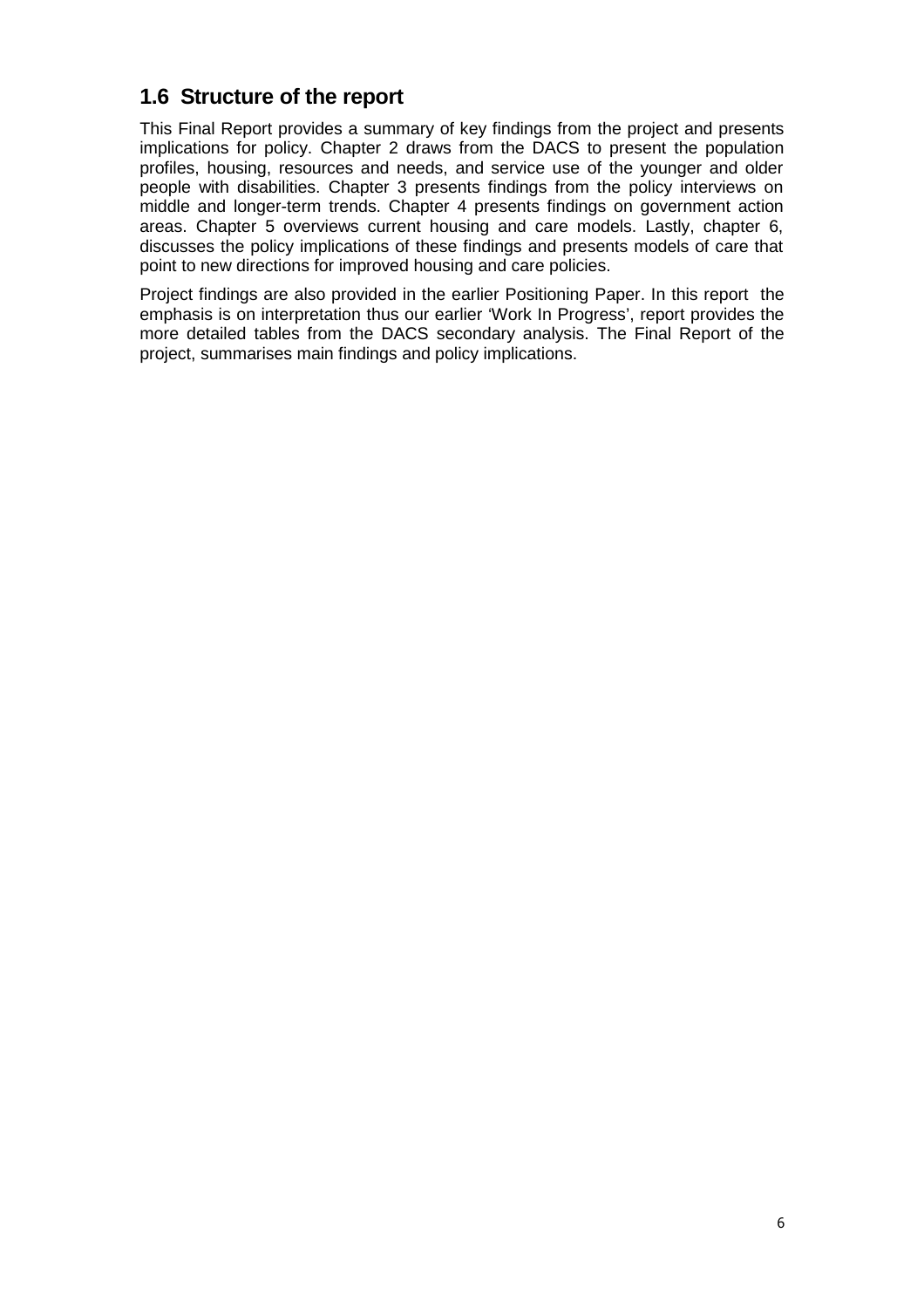# **CHAPTER 2. POPULATION PROFILES AND HOUSING AND SERVICE USE**

# **2.0 Introduction**

This chapter provides an overview of the characteristics, housing, and service use of younger and older people with disabilities. The chapter begins with an overview of all people with disabilities and then moves into a more detailed analysis of those residing in cared accommodation and those living in the community. However, the main body of the chapter considers only those who live in the community, paying particular attention to differences of housing tenure and household composition. The later section describes expressed needs for and use of services, and describes the factors found to be the best predictors of needs regarding care and housing circumstances.

# **2.1 Data Definitions**

The findings are based on unpublished data from the 1998 Disability, Ageing and Carers (DAC) Survey (see Chapter l). The earlier Work in Progress report (Bridge, Quine et al., 2001) contains tables with more detail. In the 1998 DACS study, the Australian Bureau of Statistics (Australian Bureau of Statistics, 1998, pp. 3-4) followed an earlier World Health Organisation definition that defined people as having a disability if they had an impairment or long-term condition (six months or more) that restricted everyday activities. Consequently, the following definitions apply:

- The specific impairments or conditions include: sight, hearing and speech impairments; chronic pain; breathing difficulties; black-outs; learning difficulties; incomplete use of fingers or feet, arms or legs and difficulties gripping; nervous or emotional conditions; restrictions in physical activity or work; disfigurement or deformity; needing help or supervision because of a mental illness or condition; head injury, stroke, or other brain damage; and any other long term condition that restricts everyday activities.
- The restrictions of activities include core activities in self care (bathing or showering, dressing, eating, using the toilet and managing incontinence); mobility (moving around at home, getting into or out of a bed or chair; and using public transport); and/or communication (understanding and being understood by others including strangers, family, and friends). Activity restrictions also can include schooling or employment restrictions.
- The severity of disability is categorised in terms of the extent of core activity restrictions: profound (unable to perform a core activity or always needing assistance); severe (sometimes needing assistance to perform a core activity); moderate (not needing assistance but having difficulty performing a core activity); and mild (having no difficulty performing a core activity but using aids or equipment because of disability).

The overview profile in the next section includes all people with disabilities irrespective of their age or severity of disability. The rest of the chapter then goes on to focus on people aged 20 years and over having a significant disability (defined as including moderate, severe, or profound levels as per the above definitions). Those with a mild disability were excluded because few of them are at risk of living in cared accommodation or have significant needs for personal care or household support.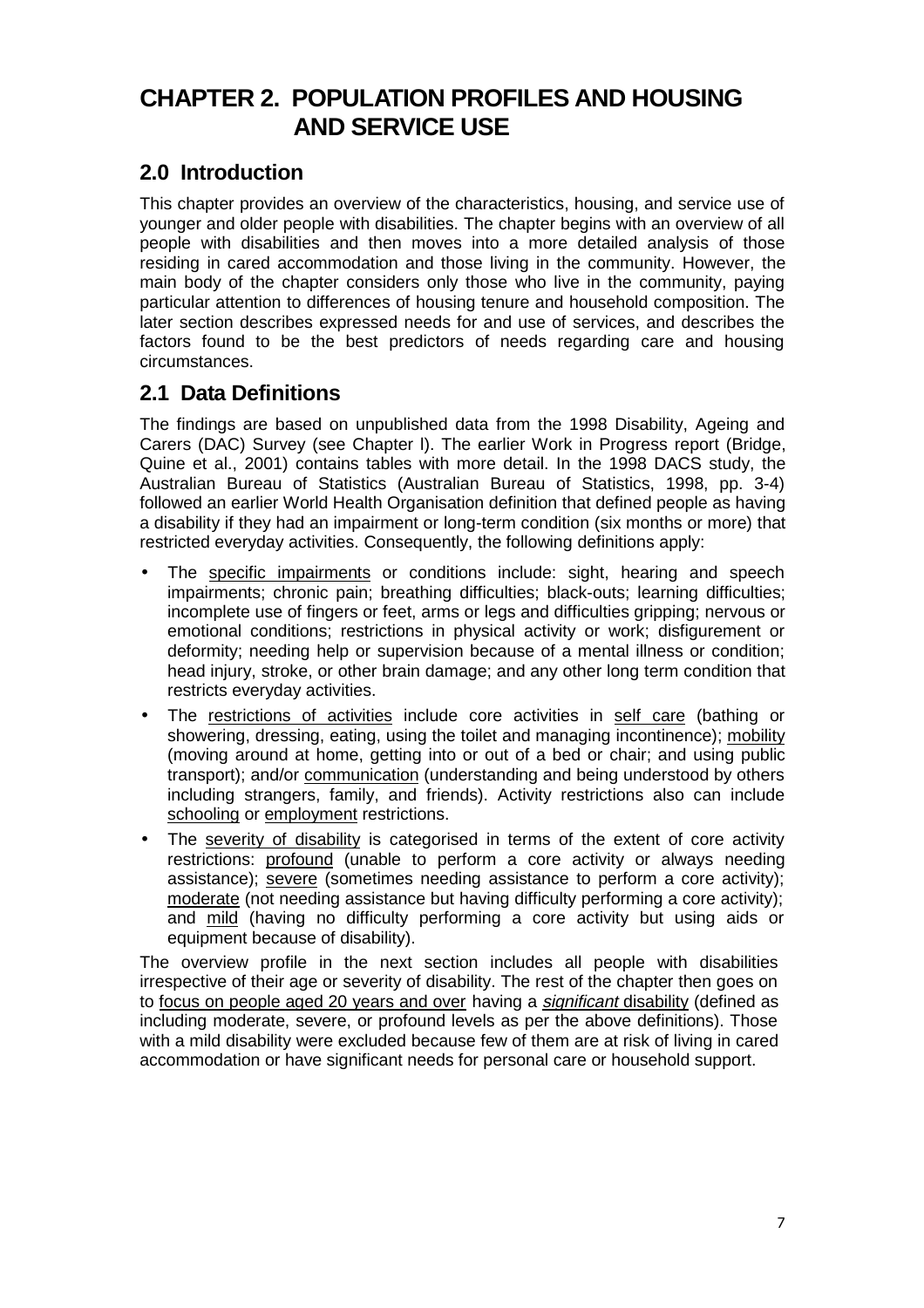# **2.2 Overview of people with disabilities**

Very large numbers of Australians - 3.6 million or 19% of the population - had at least a mild disability in 1998. These figures underscore the importance of housing and local environments that are supportive of people who have physical or *behavioural* disabilities. Most people will eventually experience some level of disability if they survive long enough. Further, increasing numbers of people who have disabilities at an early age are surviving through their adult years and reaching old age.

The ABS (1998) main report on the DACS findings stated that:

• Disability rates rise from 4% for children aged 0-4 years to 84% for adults aged 85 and over.

• Disability rates have been increasing steadily over the last two decades, mainly due to the ageing of the population, most recently, an increase of nearly two percent from the 1993 to 1998 surveys.

• Overall, there is a balance of men and women having disabilities, however more women that men live to the advanced ages where disability is most likely.

• Disability rates vary from as low as 13% in the Northern Territory to 22% in South Australia and Tasmania, mainly due to age differences between the States.

The ABS report shows that the vast majority of people with a disability (85%) have a main condition that is physical while 15% have a main condition that is mental or behavioural. Those with a mental or behavioural condition are much more likely to be profoundly or severely restricted (47 %) than are those with a physical condition (29%). These people are especially likely to require assistance in managing their accommodation and care. They can be very vulnerable living alone or negotiating in the private rental market and are particularly likely to live in an institution. They can have additional requirements for tenancy management in public housing and for case coordination in community services.

# **2.3 Accommodation and Living Arrangements**

Accommodation arrangements are of over-riding importance for the quality of life of vulnerable individuals and for the provision and cost of care. In cared accommodation paid workers, oversee (monitor) residents, providing high and frequent levels of nursing and personal care, meals and household services, and of course accommodation. The benefits of residential care are of course offset by many factors including losses of control and privacy and separation from homes and communities.

### 2.3.1 Cared accommodation

The ABS defines 'cared accommodation' as inclusive of general and psychiatric hospitals, homes for the aged such as nursing homes and aged care hostels, components of retirement villages, and other 'homes' such as children's homes (Australian Bureau of Statistics, 1999). Consequently, comparison of DACS data over time indicates that the proportion of people with disabilities residing in cared accommodation has decreased. For instance, the Australian Institute of Health and Welfare report, (2000, p. 28) stated that "between 1981 and 1993 the number of people aged 5-64 years with a severe or profound handicap living in households rose from 244,100 to 349,100 while the numbers living in establishments (cared accommodation) fell from 27,000 to 19,200".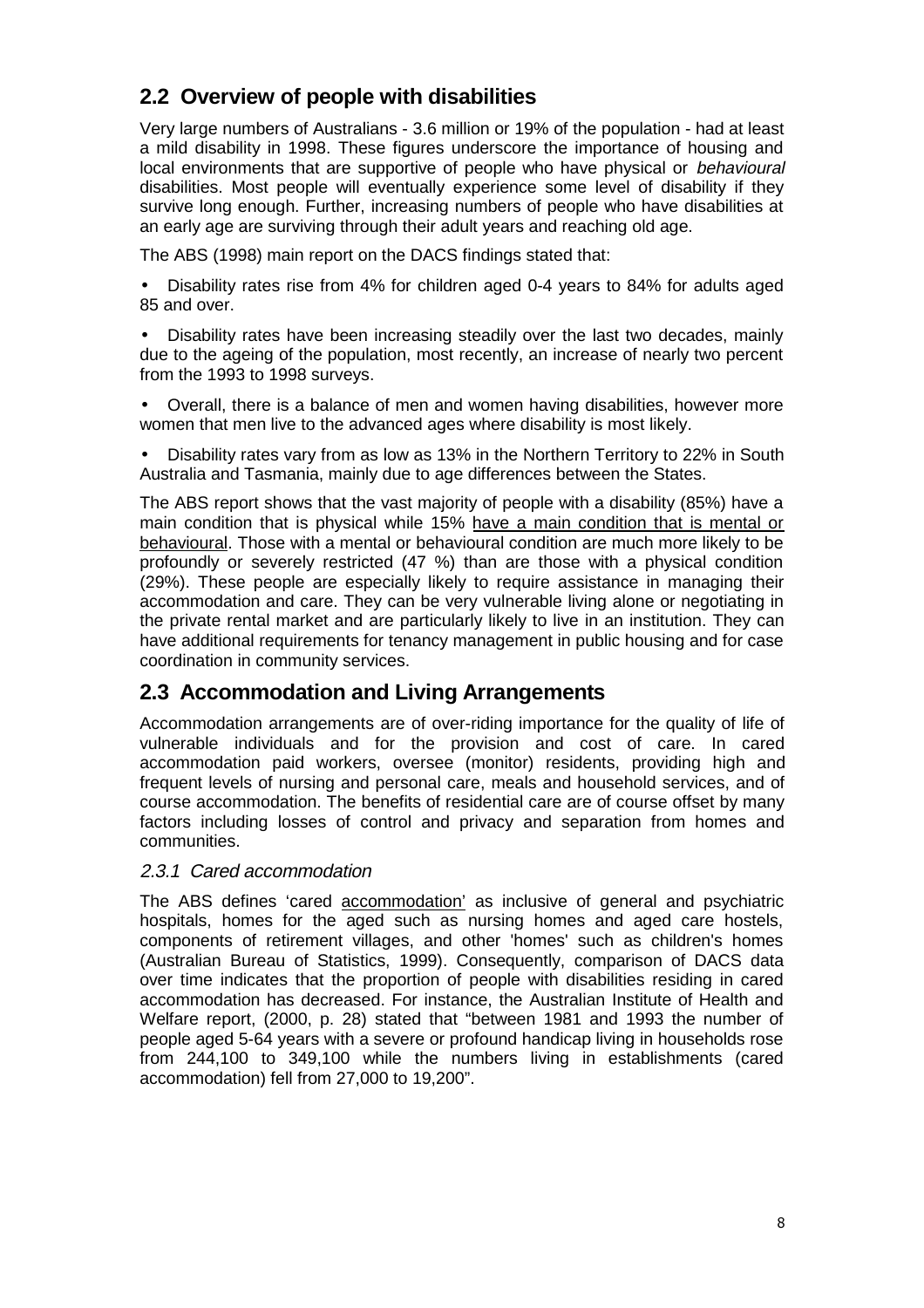However, our analysis of the 1998 survey revealed that of all adults (aged 20+) with a significant disability, nearly two thirds (65%) continue to live in some form of cared accommodation. This single figure emphasizes how much having a *significant* disability increases the risk of institutionalisation. Severity of disability is the single greatest influence on the proportions of people living in cared accommodation. The proportion in cared accommodation ranges from nearly nine out of ten for those with a profound disability to little more than one out of twenty for those with only a moderate disability.



Figure 2-1: Residence in Cared Accommodation by Severity of Disability for Younger and Older Adults with-Disabilities<sup>1</sup>

Figure 2-1 shows that the proportions of people in care increases with severity of disability for both younger and older adults. However, for any given level of disability, those who are older are much more likely than their younger counterparts to be residing within a cared accommodation setting. The most notable age discrepancy is for those who have a severe disability: of these younger adults only 14 percent live in cared accommodation compared to fully 60 percent of the older adults. For those with a profound disability, the proportions in cared accommodation are high for both the younger adults (68 percent) and the older adults (91 percent). Older adults make up the vast majority of the disabled population and, relative to younger adults, they are more likely to have profound rather than moderate levels of disability. This largely explains their higher rates of living in cared accommodation.

Another major influence on residence in cared accommodation is the relatively limited informal support of older adults. Fully 86 percent of the many widows in the older disabled population live in cared accommodation and nearly all of the never married older men live in institutions. In sharp contrast, very few younger adults who have a disability and are married or in de facto relationships, live in cared accommodation. Indeed, 95% of younger people who have a disability and who are married are living in the community.

<sup>&</sup>lt;sup>1</sup> Excludes people less than 20 years of age; younger adults are aged 20 to 59 years and older adults are aged 60 years or more. Also excludes people with mild disabilities.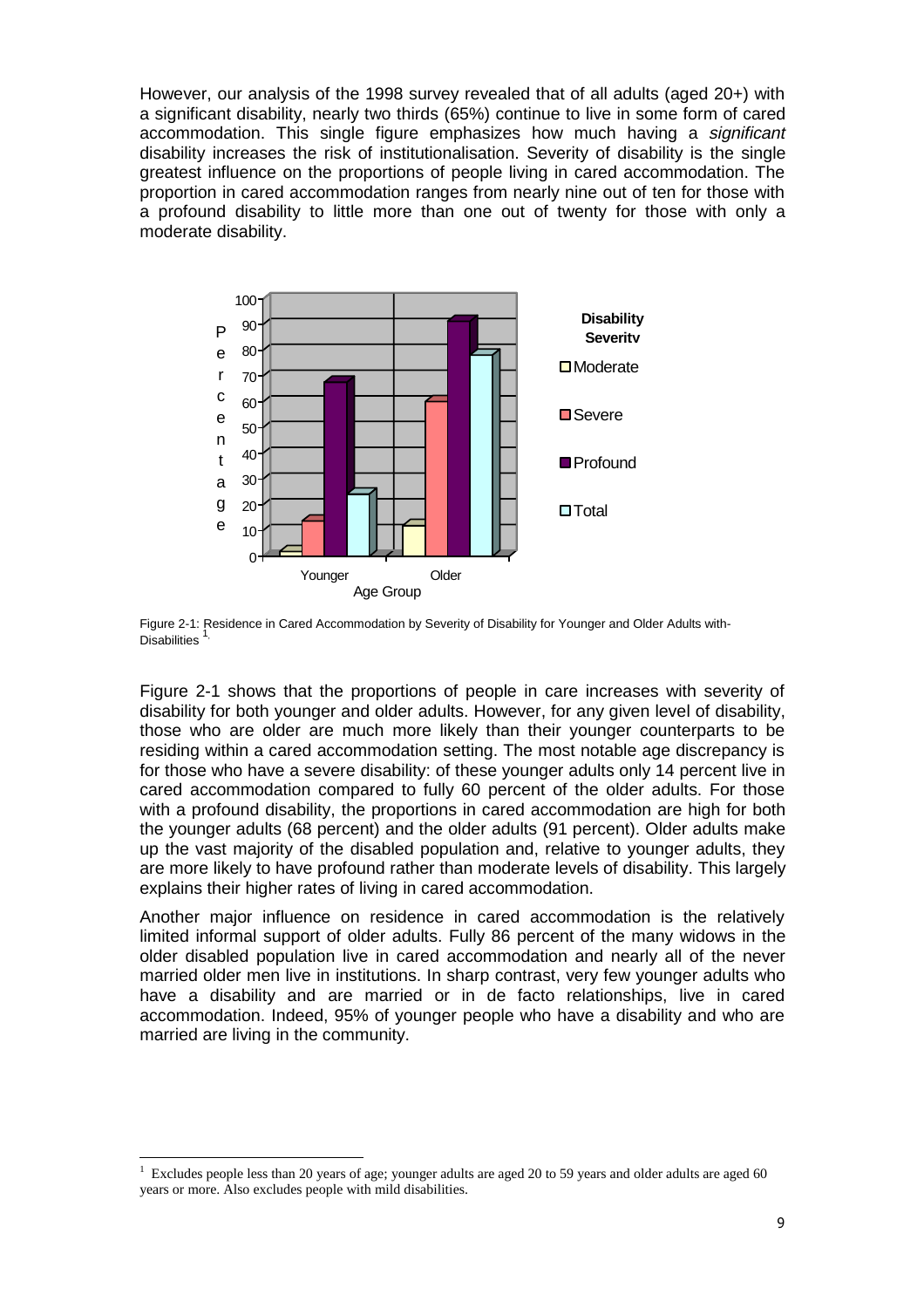The high proportion of older adults in cared accommodation extends well beyond the extent that would be expected based on their disability levels and available informal support. It would appear that cared accommodation is expected and available for a predominance of older adults with significant disabilities, but only for a minority of their younger counterparts. It is notable that the majority of older adults live in residential care where they receive Commonwealth subsidies that are largely unavailable for younger adults.

Older adults occupy more than ninety percent of the places in cared accommodation in Australia. This raises the question as to how much the balance of residential and community care results from the community expectations and available subsidies for the older and younger adults as compared to their relative needs, preferences, and informal support. Residence in the community - as discussed through the remainder of this chapter - is the overwhelming norm for younger disabled adults but residence in cared accommodation is the norm for most significantly disabled older adults.

### 2.3.2 Housing and living arrangements in the community

There is a nearly equal balance in the younger adults (52 %) and older adults (48 %) among people with a significant disability living in the community. While needs can often be similar irrespective of age, the life situations of the younger and older people, as shown below, can be quite different. The similarities and differences among age groups need to be appreciated fully in order to deliver appropriate accommodation and services to both groups.

The adults with significant disabilities in the community are comprised largely of those having moderate disabilities (45 % of the total). A smaller proportion has a severe disability (35 %) and an even smaller proportion has a profound disability (20 %). People with mild disabilities are excluded from the analysis but, to put the findings into perspective, their inclusion would have increased the numbers in the disabled adult population in the community by nearly 70 percent. The personal characteristics and housing circumstances of people with mild disabilities are generally similar to those of their age counterparts having moderate disabilities, but they do not have as much need for assistance and use fewer services.

The foundations for community care are housing and living arrangements. In addition to providing shelter and the psychological benefits of a home, housing is a major factor in the costs of living. Housing circumstances strongly influence service needs, such as with maintenance and gardening, and locations are crucial to access amenities, services, and public transportation. While non resident carers can provide a good deal of support, adults with disabilities who have co-residents have someone who potentially can share decision-making and costs of housing, provide over-sight if necessary, and also assist with personal care and household duties.

Overall, more than three quarters of people with significant disabilities live with other people if they are in the community, suggesting that those who do not have coresidents face more difficulties continuing to live in the community. A third of the older adults live alone as compared to only 15 percent of the younger adults. This indicates that the more limited availability of co-resident carers is a major factor in their higher risk of entering residential care. Among the older disabled adults who live alone, there are more than two women to every one man. Whether or not adults have coresidents, can be a critical influence on their service needs and manner of interrelating informal and formal support.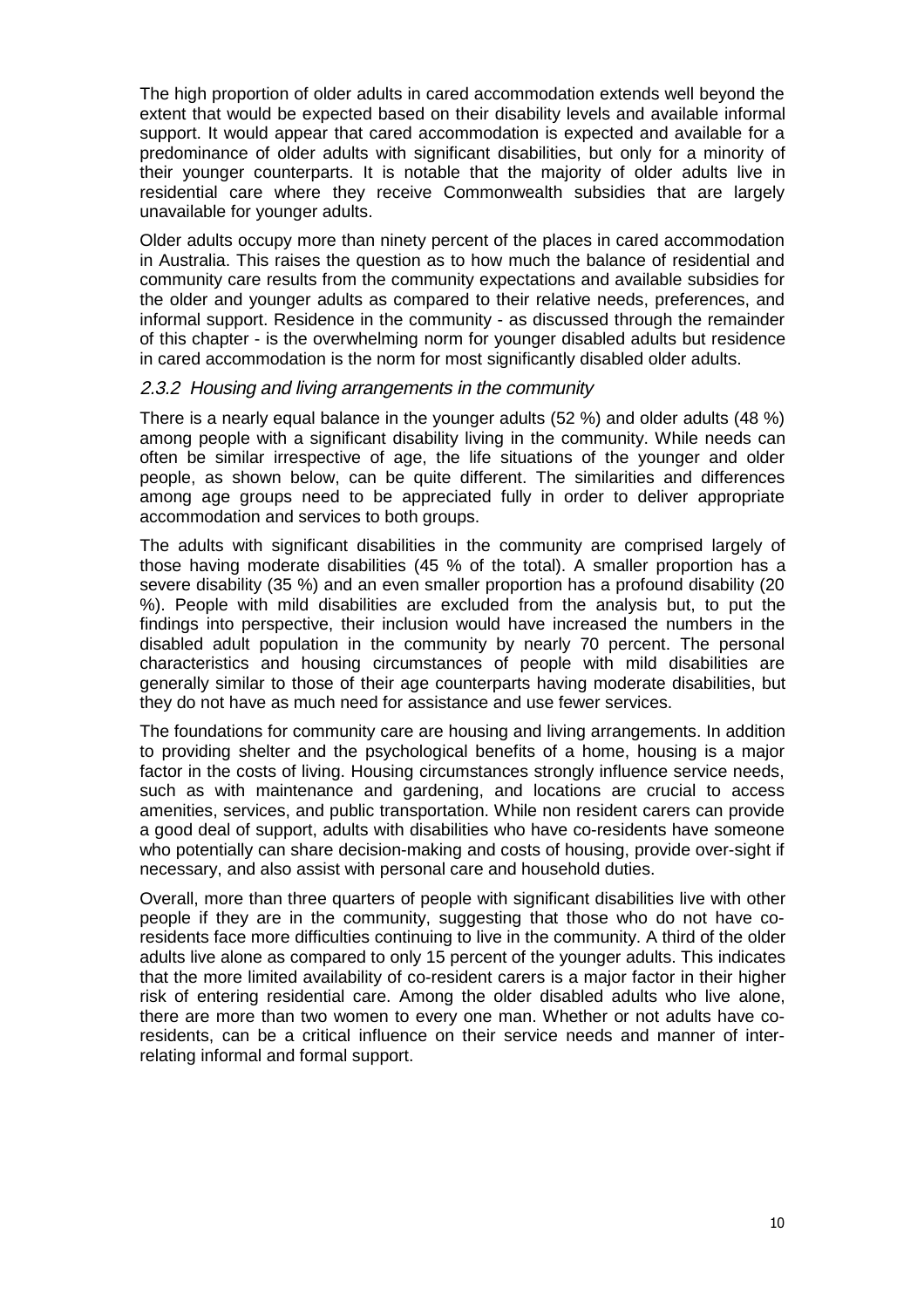The housing tenure of adults living with disabilities in the community is summarized in Table 2-1. Overall, nearly 70 percent of them - virtually the same proportion as for the general population - have the financial benefits and other security of owner occupied housing. Ten percent, much more than the general population, have the reduced costs and relative security of public housing. More than 20 percent are private tenants or are living in other forms of less secure accommodation. The high ownership rate of people with disabilities as a whole is explained by many of them having purchased a home prior to the onset of disability in older age or else living in homes purchased by others in the household.

| <b>Age by Living Arrangement</b> |              |                    |        |                |                    |        |                     |                    |        |
|----------------------------------|--------------|--------------------|--------|----------------|--------------------|--------|---------------------|--------------------|--------|
| <b>Housing</b>                   |              | Younger adults     |        | Older adults   |                    |        | <b>Total adults</b> |                    |        |
| Tenure                           | <b>Alone</b> | <b>With others</b> | Total  | <b>Alone</b>   | <b>With others</b> | Total  | <b>Alone</b>        | <b>With others</b> | Total  |
| Owner-<br>Outright               | 24           | 30                 | 29     | 68             | 66                 | 66     | 53                  | 45                 | 46     |
| Purchasers                       | 17           | 35                 | 32     | $\overline{4}$ | 13                 | 10     | 9                   | 26                 | 22     |
| <b>Public</b><br>Tenant          | 27           | 9                  | 12     | 18             | 6                  | 10     | 21                  | 8                  | 11     |
| Private<br>Tenant                | 25           | 14                 | 15     | 5              | 4                  | 4      | 12                  | 9                  | 10     |
| Other $3$                        | 7            | 12                 | 11     | 5              | 12                 | 10     | 5                   | 12                 | 11     |
| %<br>Total                       | 100          | 100                | 100    | 100            | 100                | 100    | 100                 | 100                | 100    |
| (number)                         | (229)        | (1249)             | (1479) | (437)          | (915)              | (1352) | (666)               | (2164)             | (2831) |

**Table 2-1: Percentage of Adults with Disabilities** <sup>2</sup>  **by Housing Tenure, Age and Living Arrangement, Australia, 1998.**

Most of the older adults with disabilities acquired their conditions later in life after experiencing the employment and other economic advantages that had enable them to buy homes. Two thirds of them have paid off their mortgages. Even those who live alone (largely widows) are likely to still own outright the homes bought earlier in life. Among those who live alone one out of five, live in public housing.

Among the younger adults with disabilities, only 29 percent own a home with no mortgage and another third are paying off a mortgage. Having a significant disability before old age significantly reduces the likelihood that a person would ever have the financial means to buy a home. Those who live with others, however, have higher ownership rates, presumably because more of them would have become disabled after having bought homes. Of the younger adults with disabilities who live alone, a relatively high proportion (27%) live in public housing, thus providing a relatively secure financial base.

### 2.3.3 Resources and Vulnerabilities

### **2.3.3.1 Personal Resources**

-

Nearly two-thirds of the younger adults with disabilities and more than half of the older adults have partners (Table 2-2). Notable areas of vulnerability include the 18% of younger adults who have never married and the 33% of older adults who are widowed - both groups are more likely to live alone. Further, especially among the older adults a number of the spouses also would have disabilities. Other figures calculated from the DACS data show that relatively more homeowners and public tenants are married, whereas private tenants were more likely to have never married.

 $2^{2}$  Excludes people with mild disabilities and those in cared accommodation

 $3$  Includes renter other (31), boarder (123), rent free (122), other non specified (24)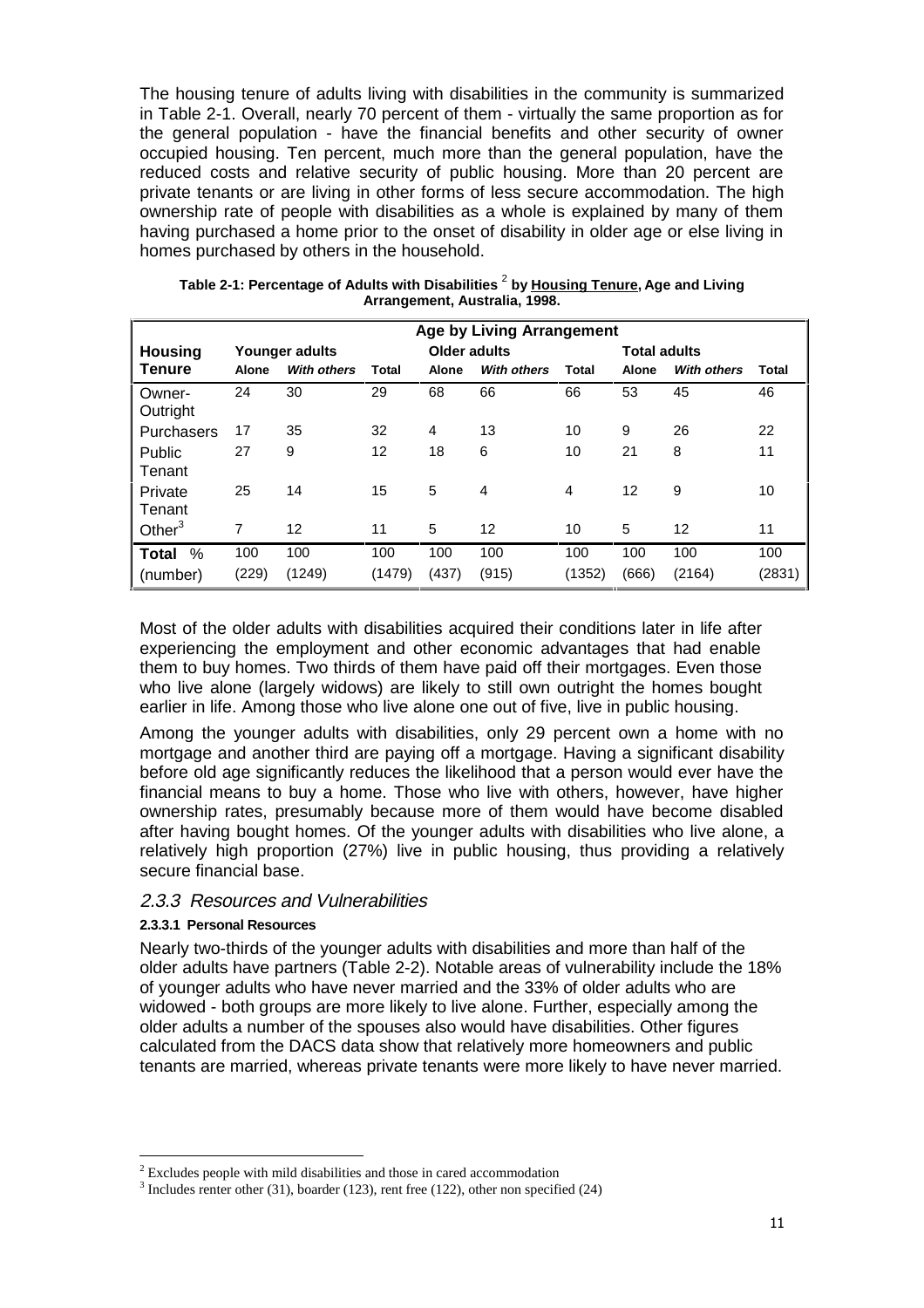|                          | <b>Age by Living Arrangement</b><br><b>Older adults</b><br><b>Total adults</b><br>Younger adults |                |        |              |                |              |              |                |        |
|--------------------------|--------------------------------------------------------------------------------------------------|----------------|--------|--------------|----------------|--------------|--------------|----------------|--------|
| Marital<br><b>Status</b> | Alone                                                                                            | With<br>others | Total  | <b>Alone</b> | With<br>others | <b>Total</b> | <b>Alone</b> | With<br>others | Total  |
| Married-<br>Defacto      | 2                                                                                                | 76             | 65     | 3            | 81             | 55           | 2            | 78             | 60     |
| Divorced-<br>separated   | 49                                                                                               | 9              | 16     | 18           | 2              | 7            | 29           | 7              | 12     |
| Widowed                  | 6                                                                                                | $\mathbf{1}$   | 2      | 68           | 16             | 33           | 47           | 7              | 17     |
| Never married            | 43                                                                                               | 13             | 18     | 12           | 1              | 5            | 23           | 8              | 11     |
| %<br><b>Total</b>        | 100                                                                                              | 100            | 100    | 100          | 100            | 100          | 100          | 100            | 100    |
| (number)                 | (229)                                                                                            | (1249)         | (1478) | (437)        | (915)          | (1352)       | (666)        | (2164)         | (2830) |

**Table 2-2: Percentage of Adults with Disabilities 4 by Marital Status, Age and Living Arrangement, Australia, 1998.**

The strong association between age and severity of disability, as noted above, is shown more specifically in Table 2-3. Older adults are more likely to have a profound disability (30%) whereas younger adults are more likely to have a severe disability (43%). Younger adults are more likely to have a behavioural or mental disability, whereas older adults are more likely to have a physical or sensory disability. Adults with only moderate disability are more likely to be living alone, whereas those with a profound disability are more likely to be living with others, presumably because many cannot stay in the community unless they have co-resident informal support.

| Table 2-3: Percentage of Adults with Disabilities <sup>5</sup> by Disability Severity, Age and Living |
|-------------------------------------------------------------------------------------------------------|
| Arrangement, Australia, 1998.                                                                         |

|                   | <b>Age by Living Arrangement</b> |                |              |              |                |              |                     |                |              |
|-------------------|----------------------------------|----------------|--------------|--------------|----------------|--------------|---------------------|----------------|--------------|
| <b>Disability</b> | Younger adults                   |                |              | Older adults |                |              | <b>Total adults</b> |                |              |
| <b>Severity</b>   | Alone                            | With<br>others | <b>Total</b> | <b>Alone</b> | With<br>others | <b>Total</b> | <b>Alone</b>        | With<br>others | <b>Total</b> |
| Profound          | 6                                | 13             | 12           | 28           | 31             | 30           | 20                  | 20             | 20           |
| Severe            | 36                               | 44             | 43           | 24           | 28             | 27           | 28                  | 37             | 35           |
| Moderate          | 58                               | 44             | 46           | 49           | 41             | 44           | 52                  | 43             | 45           |
| %<br>Total        | 100                              | 100            | 100          | 100          | 100            | 100          | 100                 | 100            | 100          |
| (number)          | (229)                            | (1249)         | (1478)       | (437)        | (915)          | (1352)       | (666)               | (2164)         | (2830)       |

Similar proportions of adults with profound disabilities are represented amongst outright owners, public tenant, and private tenant/other. This suggests that many of these people have been able to work and accumulate resources for home buying before being restricted by disabilities. There are smaller proportions with profound disabilities among owners with a mortgage, as most of the relatively younger adult homebuyers have to be able to work.

<sup>&</sup>lt;sup>4</sup> Excludes people with mild disabilities and those in cared accommodation.

 $<sup>5</sup>$  Excludes people with mild or no disabilities and those in cared accommodation</sup>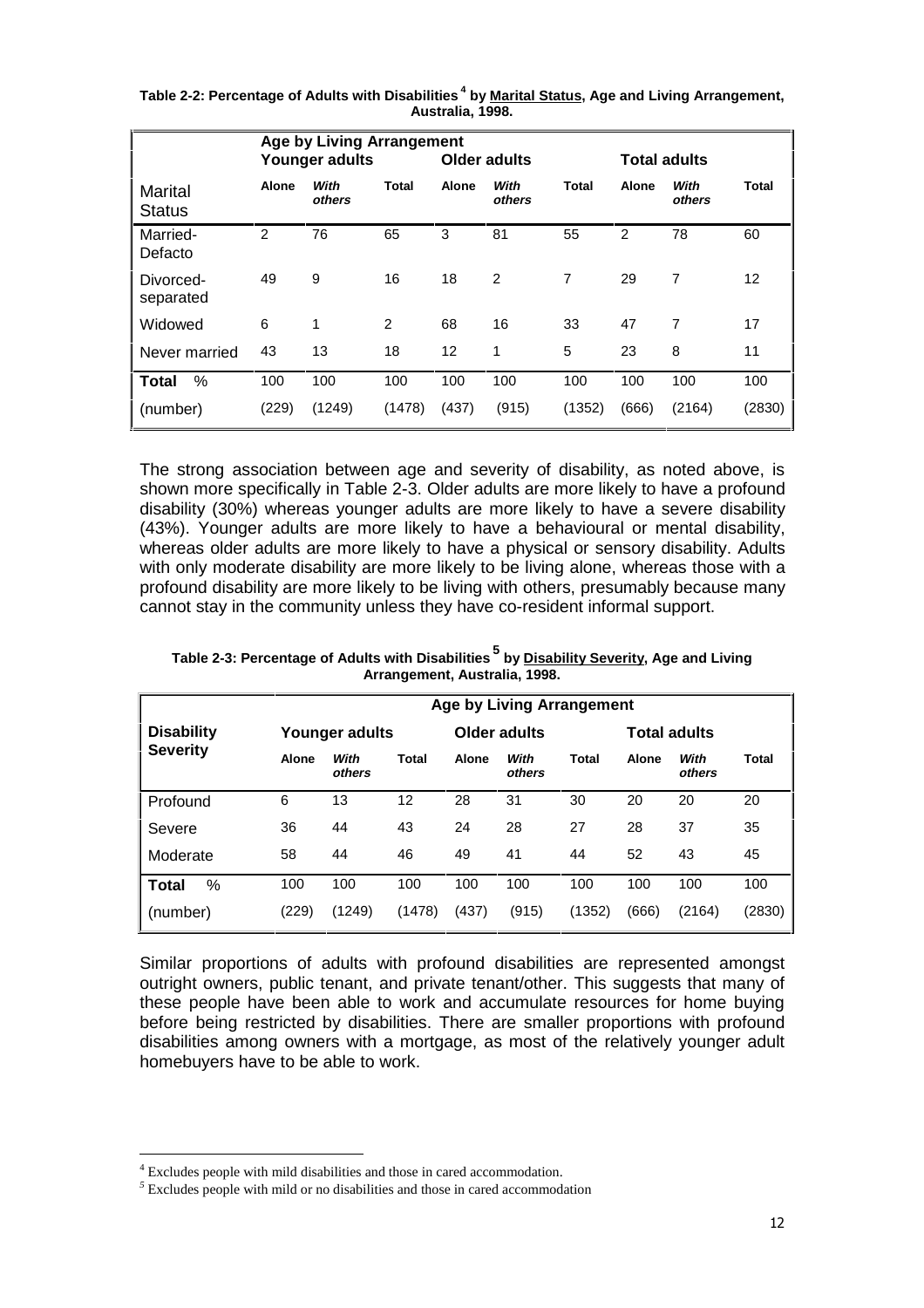### 2.3.3.2 Economic Resources

Nearly a quarter of the adults with significant disabilities in the community are employed either part or full-time (Table 2-4). A much higher proportion of the younger group are employed (40%) as compared to the older group (5%). Of the 77 percent of adults with significant disabilities who were unemployed or out of the workforce nearly half (46%) are over the age of 60 years and so might be considered to have retired from the labour force. The impact of disability on employment is shown by the proportions employed being notably higher for adults with mild disabilities: 57 percent for younger adults and 12 percent for older adults. The low employment rates of older adults with any level of disability, nearly all of who are retired may relate to the low public expectations for them to remain involved in the workforce.

The relationship between housing tenure and employment is most noticeable for the younger adults of whom more than half were found to be still purchasing their homes. Among these younger purchasers, 55 percent are employed, indicating the importance of work for securing income and housing. In sharp contrast, only 14 percent of the public tenants among the younger group are employed. Among those in the older age group, however, very few are employed irrespective of housing tenure. These findings underscore the importance of ensuring interconnections between housing, employment, and community service policies particularly for younger adults with disabilities.

|                     |       |                |       |                     | <b>Age by Living Arrangement</b> |                |                     |                |              |
|---------------------|-------|----------------|-------|---------------------|----------------------------------|----------------|---------------------|----------------|--------------|
| Housing             |       | Younger adults |       | <b>Older adults</b> |                                  |                | <b>Total adults</b> |                |              |
| Tenure              | Alone | With<br>others | Total | Alone               | With<br>others                   | <b>Total</b>   | Alone               | With<br>others | <b>Total</b> |
| Owners-<br>outright | 21    | 39             | 37    | 4                   | 7                                | 6              | 7                   | 19             | 16           |
| Purchasers          | 50    | 56             | 55    | 0                   | 10                               | 8              | 35                  | 46             | 45           |
| Public tenant       | 8     | 17             | 14    | 1                   | $\Omega$                         | 1              | 4                   | 12             | 8            |
| Private tenant      | 35    | 36             | 36    | 2                   | $\overline{2}$                   | $\overline{2}$ | 22                  | 25             | 25           |
| %<br><b>Total</b>   | 27    | 42             | 40    | 3                   | 6                                | 5              | 11                  | 27             | 23           |
| (number)            | (62)  | (525)          | (587) | (14)                | (57)                             | (71)           | (76)                | (582)          | (658)        |

| Table 2-4: Percentage of Adults with Disabilities <sup>6, 7</sup> in Employment, by Age and Living |
|----------------------------------------------------------------------------------------------------|
| Arrangement <sup>8</sup> , Australia, 1998.                                                        |

The vast majority of adults with significant disabilities in the community understandably have low incomes given that relatively few have paid employment. Table 2-5 shows that more than two-thirds of them have personal weekly incomes of less than \$240 per week, which is not much more than the basic pension levels. Eight out of ten of the older adults with disabilities have low incomes as compared to six out of ten for the younger adults. This age difference is mainly due to the higher proportion of the younger group having jobs. However, in assessing financial means, account also needs to be taken of the transport and other costs incurred in working. [The impact of disability on income is indicated by the fact that less than half of younger adults with mild disabilities have low incomes].

 $6$  A total of 2830 adults in the sample were known to have significant disabilities, live in the community, and be either employed, unemployed or out of the workforce.

 $<sup>7</sup>$  In each cell, the top figure shows the percentage of the relevant group who are employed full or part time. For</sup> example, the upper left-hand cell shows that, 21 % of younger adults who own their own homes are employed. <sup>8</sup> Includes renter private, renter other, boarder, rent free, other non-specific.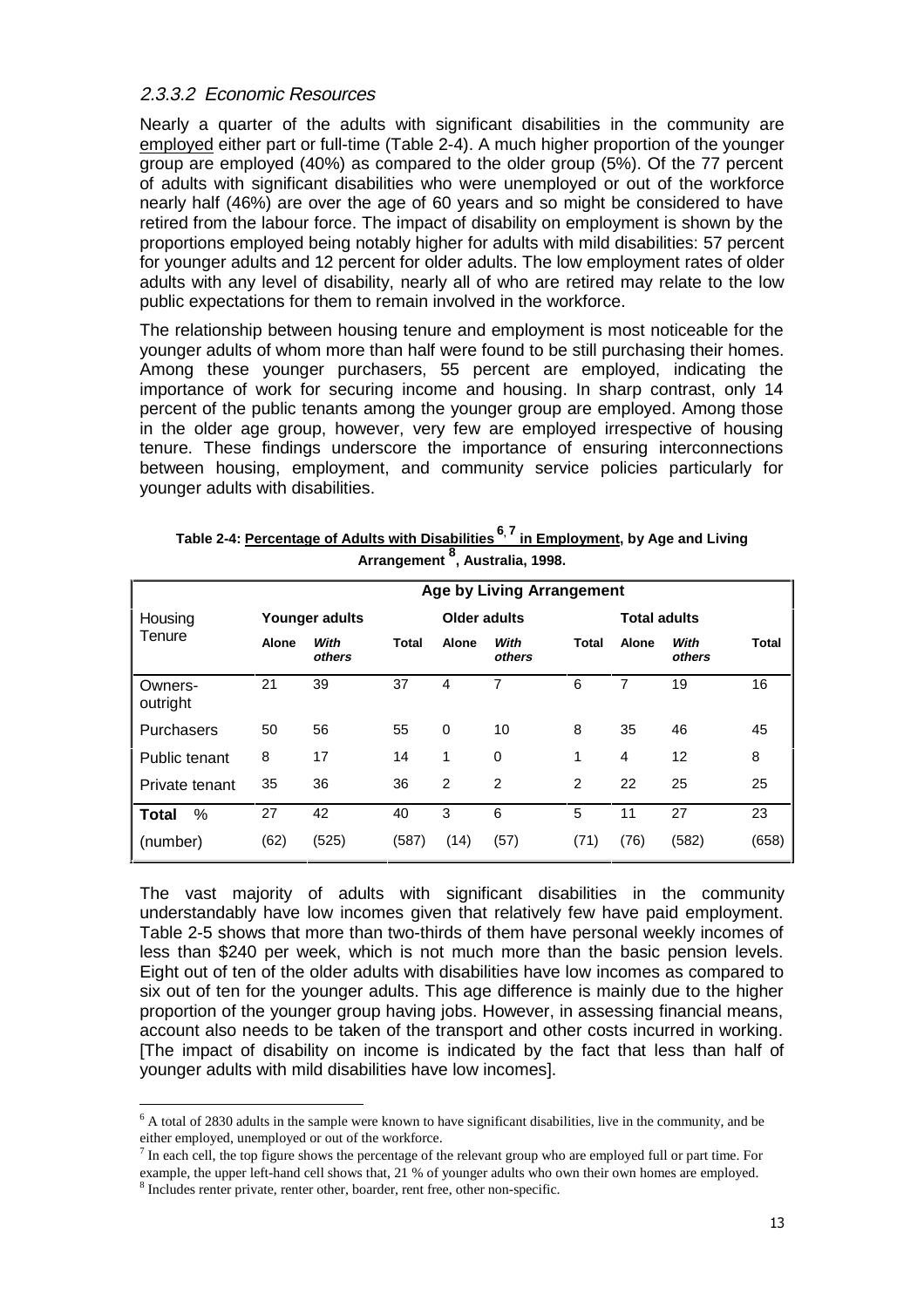|                             |              |                |              |                     | <b>Age by Living Arrangement</b> |              |                     |                |        |
|-----------------------------|--------------|----------------|--------------|---------------------|----------------------------------|--------------|---------------------|----------------|--------|
| Housing                     |              | Younger adults |              | <b>Older adults</b> |                                  |              | <b>Total adults</b> |                |        |
| Tenure                      | <b>Alone</b> | With<br>others | <b>Total</b> | <b>Alone</b>        | With<br>others                   | <b>Total</b> | <b>Alone</b>        | With<br>others | Total  |
| Owner-<br>Outright          | 70           | 63             | 64           | 70                  | 80                               | 77           | 70                  | 73             | 72     |
| Purchasers                  | 50           | 47             | 47           | 71                  | 73                               | 73           | 56                  | 52             | 53     |
| <b>Public tenants</b>       | 98           | 60             | 74           | 95                  | 89                               | 92           | 96                  | 70             | 82     |
| tenant: 76<br>Private<br>10 |              | 63             | 65           | 80                  | 89                               | 87           | 77                  | 71             | 72     |
| Total %                     | 76           | 57             | 60           | 76                  | 81                               | 79           | 76                  | 67             | 69     |
| (number)                    | (169)        | (683)          | (852)        | (312)               | (697)                            | (1004)       | (481)               | (1379)         | (1856) |

**Table 2-5: Percentage of Adults with Disabilities <sup>9</sup> on Low Incomes (less than \$240 per week) by Age, Living Arrangement, and Housing Tenure, Australia, 1998.** 

Overall, most adults with disabilities have low incomes irrespective of their housing circumstances. Among the younger home purchasers, however, the majority have personal incomes well above the basic pension. At the other extreme, nearly all of the older and younger public tenants who live alone are on incomes close to the single pension level. For those on low incomes the main financial differences concern the housing costs of different housing tenures. The many pensioners among the outright homeowners are significantly advantaged by low housing outlays. The low incomes among public tenants are offset to a degree by policies that limit rents to approximately a fourth of their incomes. Private tenants generally pay far more than owners or public tenants for their housing notwithstanding Rent Assistance.

These income patterns have several major implications. First, only a minority of the adults with disabilities living in the community have incomes sufficient to pay much for private services. Indeed, only one out of five have incomes above \$16,000 a year, which is far below the minimum wage. The scope for many of them paying much for their own services is low. Such a policy direction would exacerbate the already powerful financial incentives for many of them (especially in the older age group) to enter cared accommodation.

Second, adults with disabilities in the community are likely to have a variety of forms of government assistance including pensions, housing subsidies, and community services. Each of these program areas has allocations and means testing that are administered separately. For vulnerable individuals the combined effects of means tests can have major impacts that are not anticipated nor alleviated very well across programs.

The financial position of people with disabilities is very different between community and residential care. In cared accommodation, they make contributions of their own resources but significant government subsidies comprehensively pay for accommodation and care as well as 'hotel services' of meals, laundry, and so on. Very few individuals with disabilities in the community would receive comparable financial support through income support, subsidized housing, and subsidized community services. While care arrangements depend on much more than financial incentive, it is clear that the primary costs fall on governments for residential care and for individuals in community care.

<sup>&</sup>lt;sup>9</sup> Excludes people with mild disabilities and those in cared accommodation.

<sup>&</sup>lt;sup>10</sup> Includes renter private, renter other, boarder, rent free, other non-specific.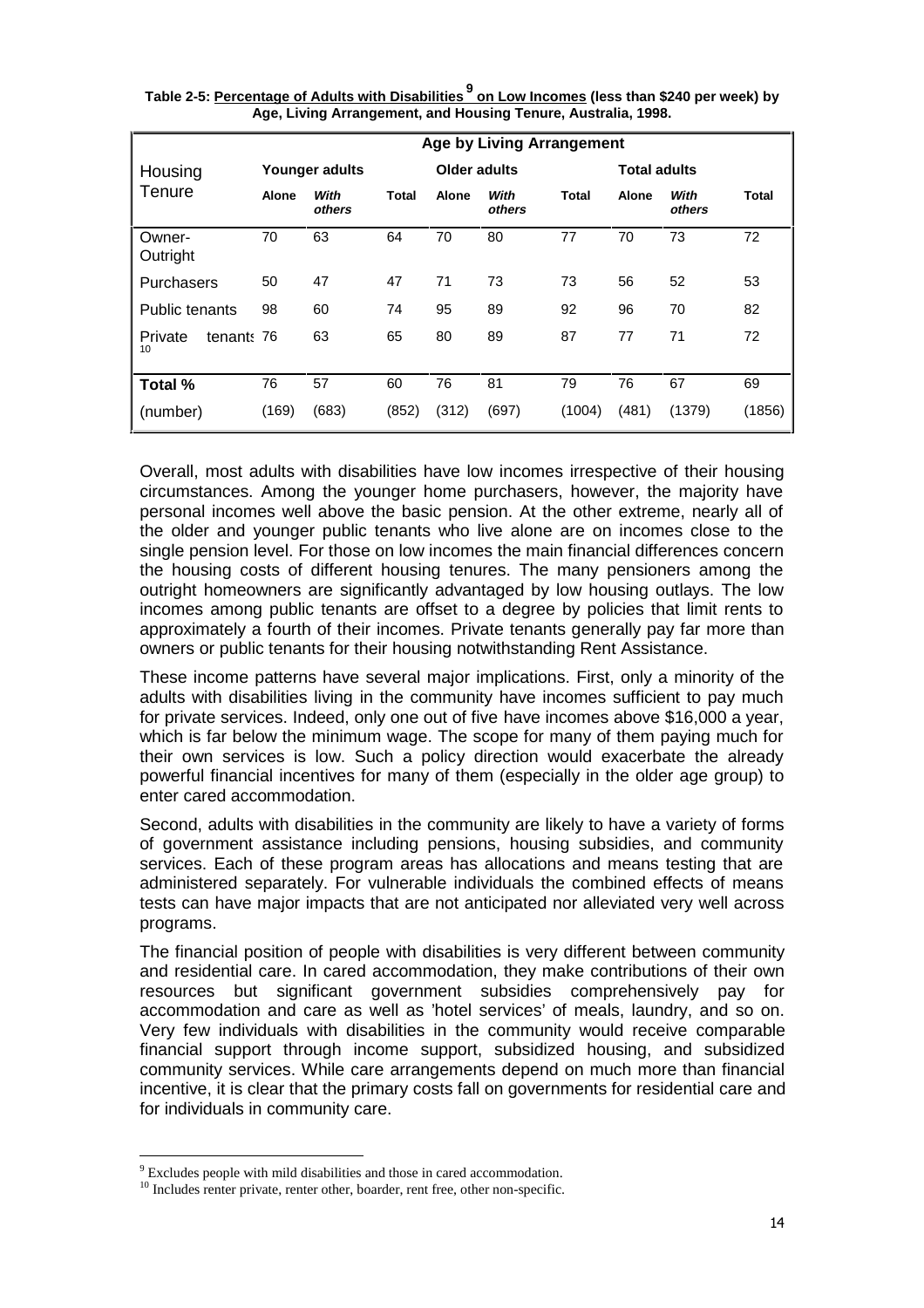#### 2.3.4 Needs and Availability of Support

#### 2.3.4.1 Met and Unmet Needs

Published results from the DAC survey (Australian Bureau of Statistics, 1998) show that just over half (57%) of the 3.6 million people with a disability living in households need assistance with some aspect of daily living. These figures are based on needs across eight areas: personal care (self care, mobility, health care, communication), household responsibilities (housework, meal preparation), and/or related tasks (property maintenance and transport). It is important to note that these figures are based on people at all levels of disability including those who have only mild disabilities.

Notwithstanding significant physical or mental limitations, the published results show that more than 40 percent of the people with disabilities remain substantially independent in the community. A major explanation is the inclusion of people with mild disabilities, who by definition do not have any needs for assistance in the core areas of self-care, mobility, and communication as per the definitions at the beginning of the chapter. Another explanation is that some vulnerable individuals can remain independent through adaptation of life styles (adjusting daily life to fit capacities) and/or the availability of supportive environments eg, (Davison, Kendig, Stephens, & Merrill, 1993).

The published DAC findings also show that most of those requiring assistance receive it: 64% have their needs fully met and 32% partly met, with only 4% reporting that their needs are not met at all**.** People with profound or severe disability who need assistance are more likely to receive it, but they are less likely to have their needs fully met. These generally positive findings need to be considered cautiously for two main reasons. First, people with high levels of unmet need are unlikely to have been able to remain in the community and they would have moved to cared accommodation. Second, the small proportions having unmet needs amount to large numbers of people: it is estimated that more than 600,000 people with disabilities in the community have their needs only partly met and nearly 80,000 have their needs not met at all.

The AHURI project analyses, as reported below, are based on the same areas of need, but with a smaller group of people, excluding those with mild disabilities and those who are under 20 years of age. Using this restricted definition, only 15 percent of the significantly disabled adults report that they have no needs. Virtually none of those with profound or severe disabilities reported having no-needs as compared to a third of those with moderate disabilities.

The findings also show the extensiveness of needs for these people with significant disabilities in the community. Half of them have needs in three or more areas and a quarter of them have needs in five or more of the eight areas. The intensity of needs is higher for the older group, with 59 percent having three or more, as compared to 45 percent for the younger group. For both age groups those who live with others tend to have more needs than do those who live alone. The younger adults who live alone have the lowest proportion (10 percent) with five or more needs areas.

As shown in Table 2-6, a third (32%) report that their needs are only partially met and a small minority (3%) report that their needs are not met at all. Of people with disabilities, younger rather than older adults are more likely to report not experiencing any needs (18% versus 12%). The more detailed analyses written up in the Work in Progress Paper (Bridge, Quine, et al, 2001) show that this age difference remains within the severe level of disability. This may suggest that old age is a compounding factor that heightens needs beyond those due to disability alone.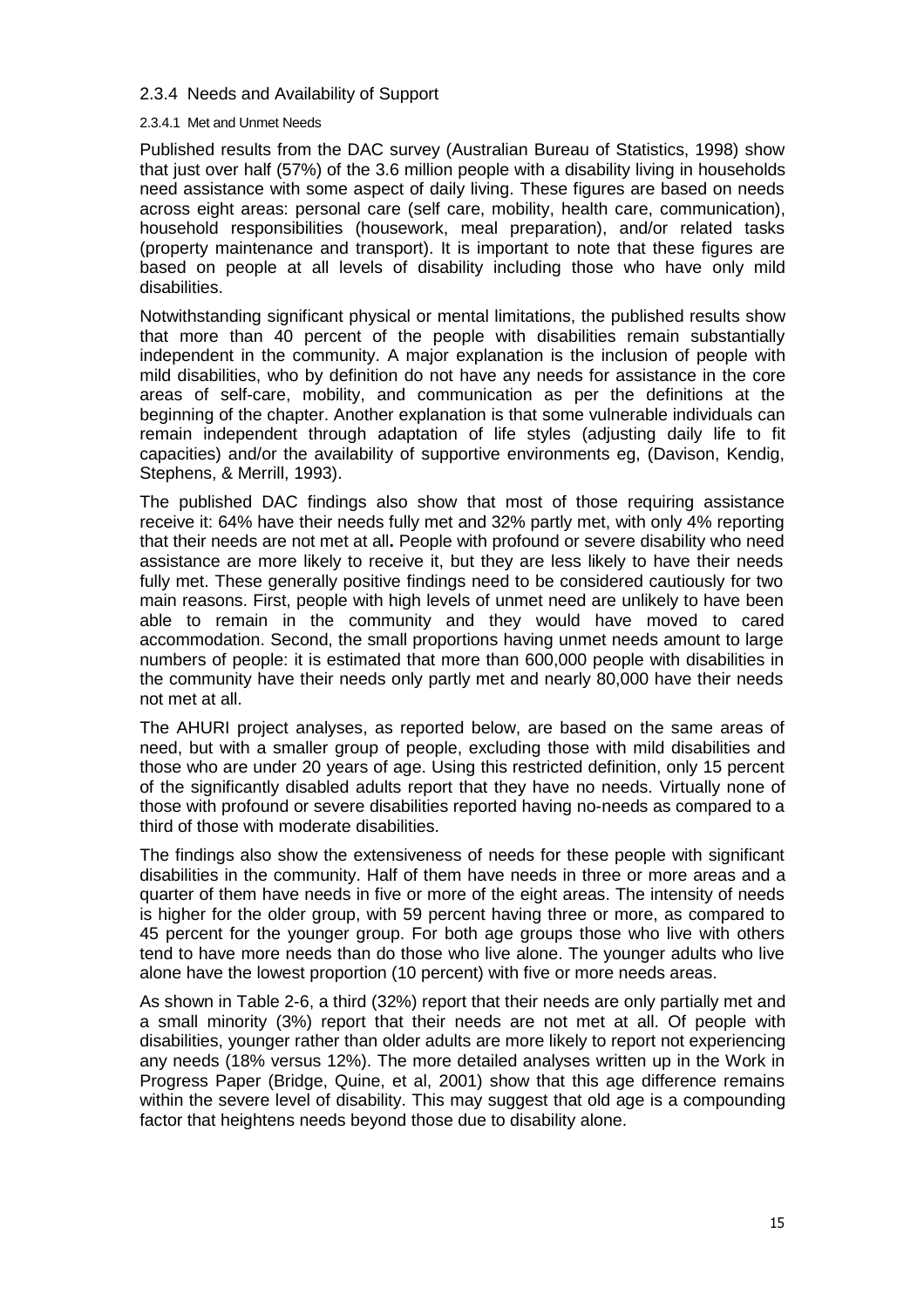|                  |              |                |       |              |                | <b>Age by Living Arrangement</b> |              |                     |        |  |
|------------------|--------------|----------------|-------|--------------|----------------|----------------------------------|--------------|---------------------|--------|--|
| <b>Extent of</b> |              | Younger adults |       | Older adults |                |                                  |              | <b>Total adults</b> |        |  |
| <b>Needs Met</b> | <b>Alone</b> | With<br>others | Total | Alone        | With<br>others | Total                            | <b>Alone</b> | With<br>others      | Total  |  |
| No needs<br>met  | 21           | 17             | 18    | 10           | 12             | 12                               | 14           | 15                  | 15     |  |
| Fully met        | 31           | 51             | 48    | 49           | 56             | 54                               | 42           | 53                  | 51     |  |
| Partially<br>met | 40           | 30             | 31    | 39           | 30             | 33                               | 40           | 30                  | 32     |  |
| Not at all       | 9            | 3              | 4     | 2            | 2              | $\overline{2}$                   | 4            | $\overline{2}$      | 3      |  |
| %<br>Total       | 100          | 100            | 100   | 100          | 100            | 100                              | 100          | 100                 | 100    |  |
| (number)         | (229)        | (1249)         | (1478 | (437)        | (915)          | (1352)                           | (666)        | (2164)              | (2830) |  |

**Table 2-6: Percentage of Adults with Disabilities <sup>11</sup> by Extent of Needs Met, Age and Living Arrangement, Australia, 1998.**

Living arrangements appear to be a modest but consistent factor in the extent to which people's needs are met. For both older and younger adults, those who live with others are more likely to have their needs fully met. Nevertheless, only among the younger adults do a significant proportion (9 percent) report needs not met at all. Housing tenure does not relate closely to needs being met, but those living in public or private rental are slightly more likely to report that their needs are not being met at all. The findings suggest that younger adults, those who live alone, and nonhomeowners are target groups for service provision.

Overall, there does not appear to be a high intensity of unmet needs. Across the eight types of assistance 60 percent of the people report no unmet needs, 25 percent report one unmet need, 9 percent report two or more unmet needs, and only 6 percent report three or more unmet needs. The proportions having unmet needs is highest among younger adults living alone (62 percent) followed by older adults living alone (46 percent). Only a quarter of those who live with others report any unmet needs. The proportion having 3 or more unmet needs is notably higher among the adults living alone, particularly the younger ones.

### 2.3.5 Types of Assistance Needed

-

Following is an overview of the types of assistance needed by adults with significant disabilities in the community:

• 60 percent for property maintenance, which is understandable given the physical and financial demands of having this work done. Specific tasks include changing light bulbs and tap washers, minor house repairs, and gardening.

• 46 percent for housework including household chores of washing, vacuuming, and dusting.

44 percent for mobility with specific tasks including moving around at home or away from home; getting into or out of a bed or chair; and (by far the most common need) using public transport. This indicates that the trains and buses are largely inaccessible for independent use by many adults with substantial disabilities.

• 44 percent for health care with tasks including foot care, taking medications, dressing wounds, using medical machinery, and manipulating muscles or limbs.

• 42 percent for transport defined as getting to places away from the usual place of residence.

<sup>&</sup>lt;sup>11</sup> This reports the self-rated degree of needs being met and refers to the eight needs areas reported in the text.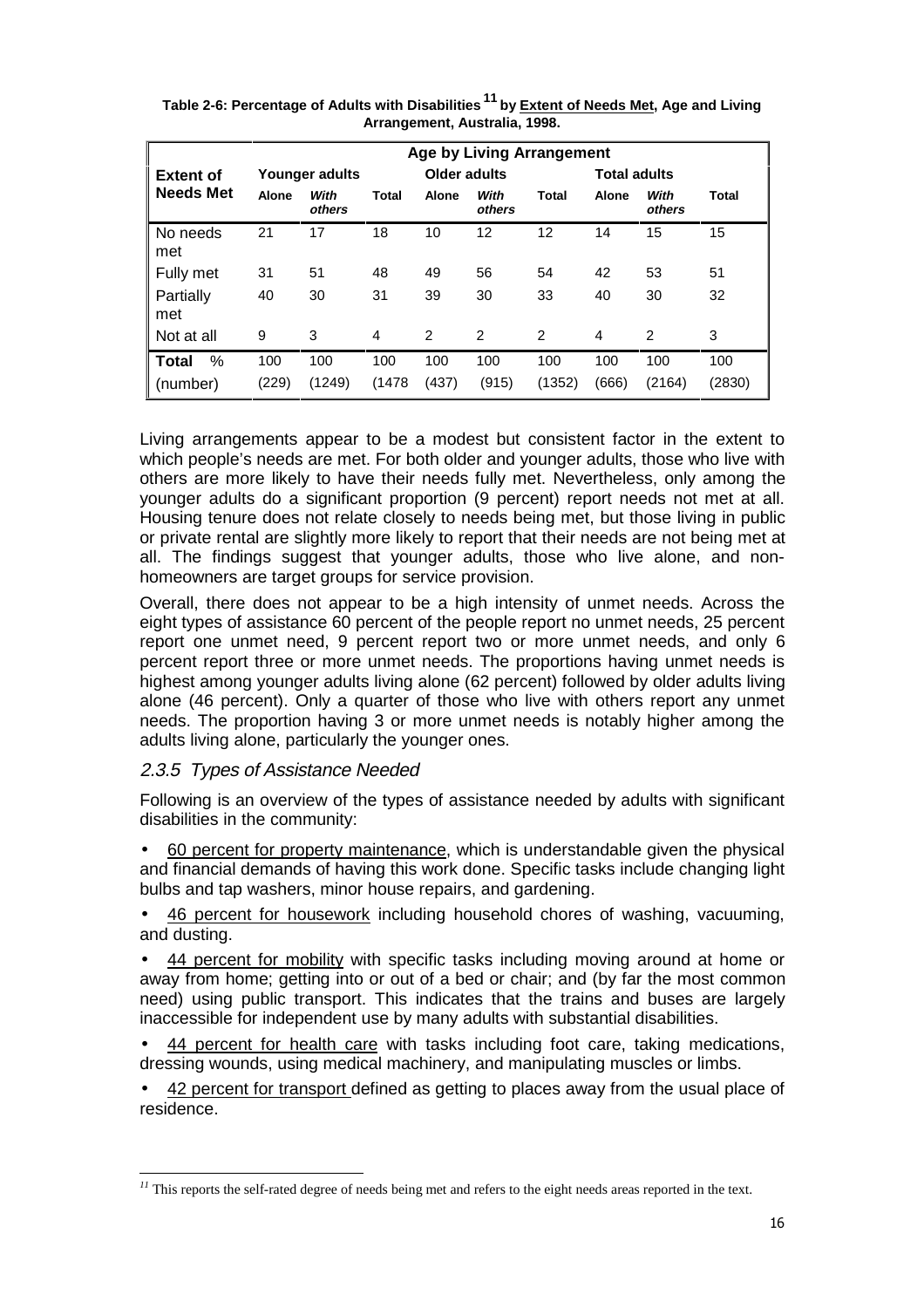• 29 percent with self care including bathing or showering, dressing, eating, using the toilet, and managing incontinence.

• 18 percent with meals preparation including preparing ingredients and cooking food.

• 4 percent with communication including understanding and being understood by family, friends, and strangers.

The areas where need is less widespread tend to be the ones that are more critical to people being able to stay in the community with a reasonable quality of life.

After taking into account people's levels of disability and their age, there is relatively little variation of these findings across housing tenures or types of housing. However, needs for property maintenance is higher for homeowners and those in houses, although these needs also are found among public and private tenants and those in flats. Need for transport is higher for public and private tenants presumably because fewer of them can afford to pay for cars or taxis.

Table 2-7 shows that property maintenance is the type of assistance most frequently required for both younger and older adults irrespective of living arrangements. The older adults, with their higher rates of profound disability, have higher proportions requiring housing-related support such as property maintenance, housework, and transport and mobility. The needs for assistance with self-care, however, are relatively higher for those living with co-residents irrespective of age. This suggests that people who need these high levels of assistance find it difficult to live alone.

|              |                         |    |                         |    | <b>Age by Living Arrangement</b> |    |                         |    |  |  |
|--------------|-------------------------|----|-------------------------|----|----------------------------------|----|-------------------------|----|--|--|
|              | Younger adults          |    | Older adults            |    |                                  |    |                         |    |  |  |
| Rank         | <b>Alone</b>            | %  | <b>With others</b>      | %  | <b>Alone</b>                     | ℅  | <b>With others</b>      | %  |  |  |
|              | Property<br>Maintenance | 49 | Property<br>Maintenance | 57 | Property<br>Maintenance          | 68 | Property<br>Maintenance | 63 |  |  |
| $\mathbf{2}$ | Transport               | 35 | Mobility                | 43 | Housework                        | 55 | <b>Health Care</b>      | 54 |  |  |
| 3            | Mobility                | 33 | Housework               | 43 | Transport                        | 54 | Housework               | 50 |  |  |
| 4            | <b>Health Care</b>      | 29 | Transport               | 37 | <b>Health Care</b>               | 49 | Mobility                | 44 |  |  |
| 5            | <b>Housework</b>        | 28 | <b>Health Care</b>      | 37 | Mobility                         | 44 | Transport               | 47 |  |  |
| 6            | Self Care               | 15 | Self Care               | 32 | Self Care                        | 15 | Self Care               | 34 |  |  |
| 7            | Meal<br>Preparation     | 8  | Meal<br>Preparation     | 16 | Meal<br>Preparation              | 14 | Meal<br>Preparation     | 23 |  |  |
| 8            | Communication           | 0  | Communication           | 4  | Communication                    | 0  | Communication           | 5  |  |  |

**Table 2-7: Rank Ordering of Types of Assistance Needed for Adults with Disabilities 12, by Age and Living Arrangement, Australia, 1998** 

The finding on unmet needs (including partly met needs) reinforces the priority to provide housing and local environments supportive for people with disabilities in the community. The most common areas of reported unmet needs are property maintenance 17 percent), housework (10 percent), transport (7 percent), and health care (7 percent). Less common areas of unmet needs are mobility (5 percent), self care (3 percent), meal preparation (2 percent), and communication (1 percent). Table 2-8 shows that these areas of unmet needs are broadly similar across the age and living arrangements groups, although the prevalence of unmet need tends to be higher for those who live alone.

 $12$  Excludes people with mild disabilities and those in cared accommodation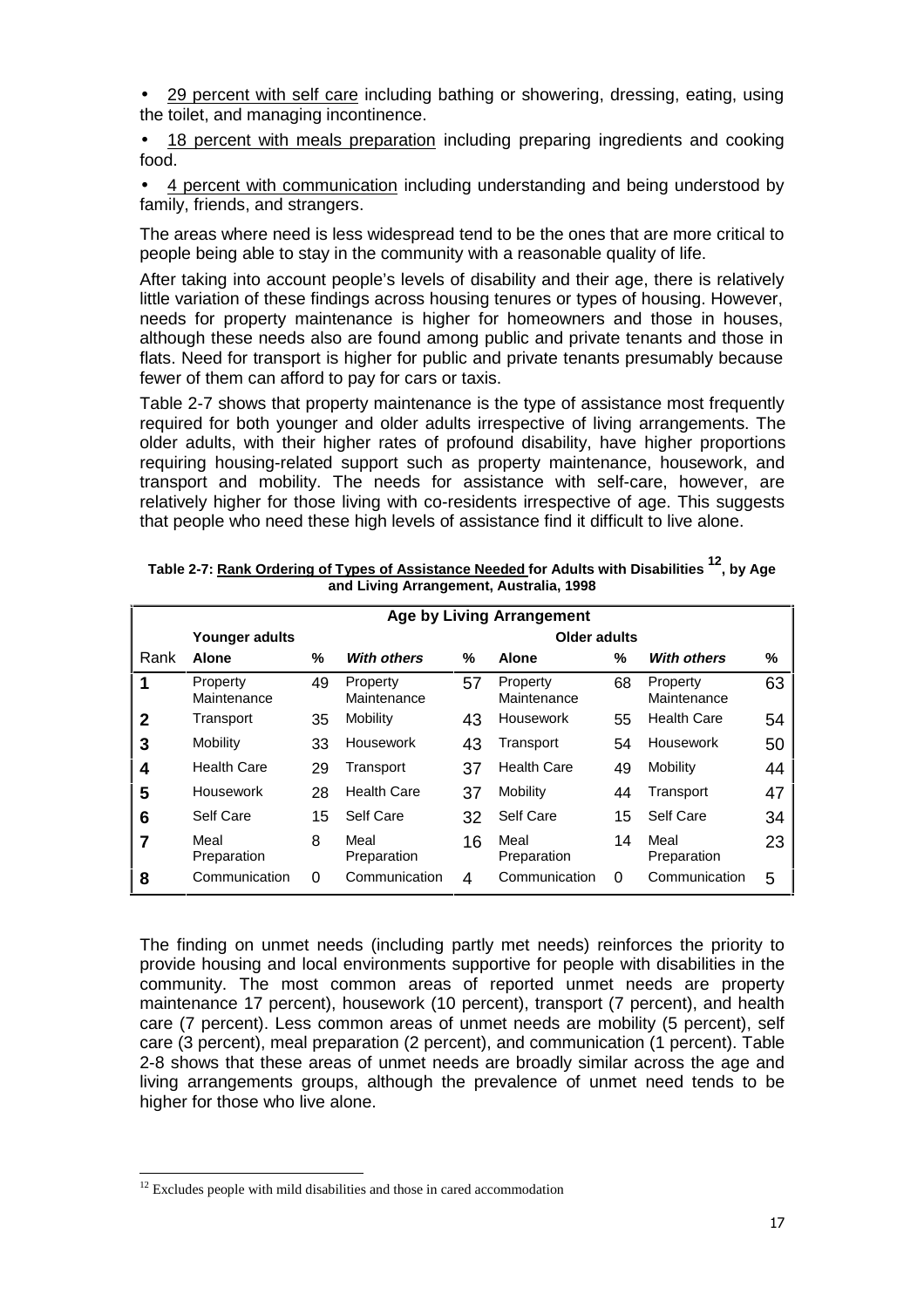|      |                         |      |                         |                | <b>Age by Living Arrangement</b> |          |                         |                |
|------|-------------------------|------|-------------------------|----------------|----------------------------------|----------|-------------------------|----------------|
|      | Younger adults          |      |                         |                | Older adults                     |          |                         |                |
| Rank | Alone                   | $\%$ | <b>With Others</b>      | %              | Alone                            | $\%$     | With Others             | $\%$           |
| 1    | Property<br>Maintenance | 21   | Property<br>Maintenance | 16             | Property<br>Maintenance          | 20       | Property<br>Maintenance | 16             |
| 2    | Transport               | 14   | Housework               | 10             | Housework                        | 13       | <b>Health Care</b>      | 8              |
| 3    | Housework               | 13   | Mobility                | 6              | Transport                        | 12       | Housework               | 8              |
| 4    | <b>Health Care</b>      | 4    | Transport               | 5              | Mobility                         | 9        | Mobility                | 7              |
| 5    | Meal<br>Preparation     | 3    | <b>Health Care</b>      | 5              | <b>Health Care</b>               | 7        | Transport               | 6              |
| 6    | Mobility                | 1    | Self Care               | 3              | Self Care                        | 5        | Self Care               | 3              |
| 7    | Self Care               | 1    | Meal<br>Preparation     | $\mathfrak{p}$ | Meal<br>Preparation              | 2        | Meal<br>Preparation     | 2              |
| 8    | Communication           | 0    | Communication           | 1              | Communication                    | $\Omega$ | Communication           | $\overline{2}$ |

**Table 2-8: Rank Order of Types of Unmet Needs for Assistance for Adults with Disabilities 13,14 bv Age and Living Arrangement, Australia, 1998** 

#### 2.3.5.1 Providers of Assistance

It is widely recognised that informal support from family and friends is the primary source of assistance for people with disabilities. The AHURI project findings show that informal assistance in fact is received by more than three-fourths of the adults with significant disabilities living in the community. Forty percent of all of these adults, and more among those who live with others, rely entirely on informal assistance. A third of the respondents have assistance from both informal and formal sources. These findings underscore the importance of ensuring that accommodation and service provision takes close account of the interdependency of informal and formal assistance.

| <b>Assistance</b>    | <b>Age by Living Arrangement</b> |                |        |                |                |        |              |                     |        |  |
|----------------------|----------------------------------|----------------|--------|----------------|----------------|--------|--------------|---------------------|--------|--|
| <b>Provider Type</b> | Younger adults                   |                |        | Older adults   |                |        |              | <b>Total adults</b> |        |  |
|                      | Alone                            | With<br>others | Total  | Alone          | With<br>others | Total  | <b>Alone</b> | With<br>others      | Total  |  |
| No assistance        | 9                                | 3              | 4      | $\overline{2}$ | $\overline{2}$ | 2      | 4            | 2                   | 3      |  |
| Informal             | 31                               | 50             | 47     | 16             | 42             | 34     | 21           | 46                  | 40     |  |
| Formal               | 14                               | $\overline{2}$ | 4      | 20             | 4              | 9      | 17           | 3                   | 6      |  |
| Formal &<br>Informal | 26                               | 29             | 28     | 52             | 41             | 44     | 43           | 34                  | 36     |  |
| Not needed           | 21                               | 16             | 17     | 10             | 12             | 12     | 14           | 15                  | 15     |  |
| %<br>Total           | 100                              | 100            | 100    | 100            | 100            | 100    | 100          | 100                 | 100    |  |
| (number)             | (229)                            | (1249)         | (1478) | (437)          | (915)          | (1352) | (666)        | (2164)              | (2830) |  |

**Table 2-9: Percentage of Adults with Disabilities15 by Assistance Provider Type (Overall), Age and Living Arrangement, Australia, 1998** 

<sup>&</sup>lt;sup>13</sup> Excludes people with mild disabilities and those in cared accommodation.

<sup>&</sup>lt;sup>14</sup> Unmet needs includes partially met as well as not met at all.

*<sup>15</sup>* As for footnote 14.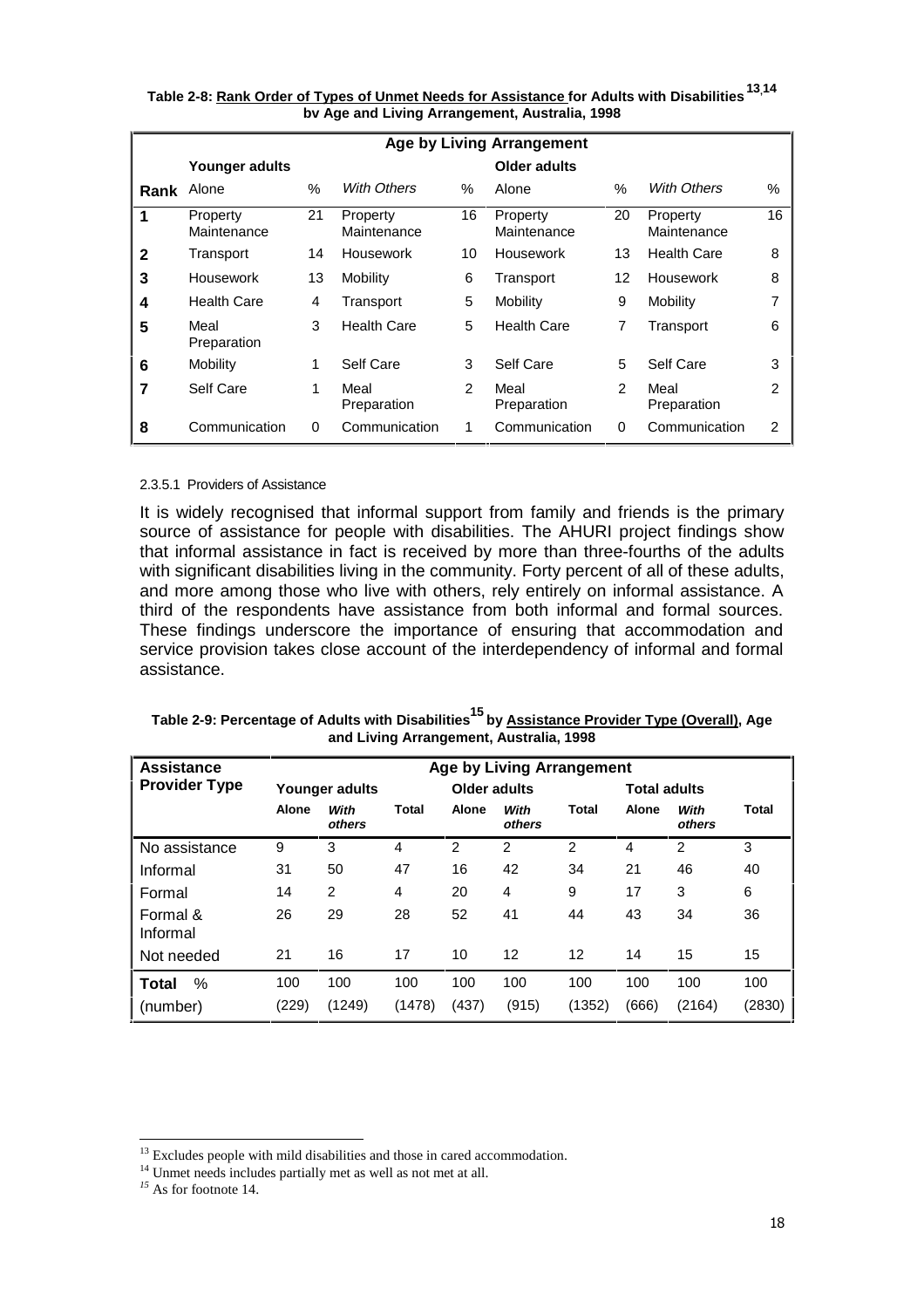Formal providers are defined by the DACS to include government, private non-profit, and private for profit services. Formal services are received by 42 percent of the adults with significant disabilities in the community. In many cases, these are privately provided services of a kind that also are used as a convenience by many people who do not have any disability, for example, taxis, gardeners, and housekeepers. Only 6 percent of these adults rely entirely on formal services for support. The proportions relying only on formal services are much higher for the older adults who live alone and, less so, for the younger adults who live alone. Thirty six percent of adults receive both formal and informal services. The findings suggest that formal services mainly augment informal support but occasionally provide an alternative. They indicate some of the reasons why older people who are not married reside disproportionately in cared accommodation (see Table 2-9).

After taking into account age and living arrangements, there are only few and small variations in sources of assistance by housing tenure. However, use of any formal services was lower for private tenants (38 percent) than for public tenants (43 percent) or owner occupants (48 percent). The main explanation appears to be the reduced capacities of tenants to buy private services.

#### 2.3.6 Home Modifications

A supportive home and neighbourhood environment provides one of the most desirable ways of overcoming disabilities. Although environmental supports cannot meet all needs, they are desirable wherever possible because they enable people to remain independent. However, the DAC survey had relatively little information on environmental supports, partly because it was designed after an earlier WHO concept of disability that focused almost entirely on the limitations of individuals rather than those of their environments.

The DACS measure concerning the environment was a question that asked if people with disabilities have had any modifications to their property because of their disability. These modifications comprised structural changes, ramp, toilet/bath/laundry modification, door widening, handrails, remote controls, new or changed heating, air-conditioning, home automation system, telemonitoring system, other not elsewhere specified. Table 2-10 shows that fewer than one out of five adults (18%) with significant disabilities live in a home that has had modifications to assist with their disabilities. Overall, owners are most likely to have modifications, presumably because they have the necessary resources and control and face more barriers in moving to more supportive accommodation. Slightly more public tenants than private tenants have had home modifications.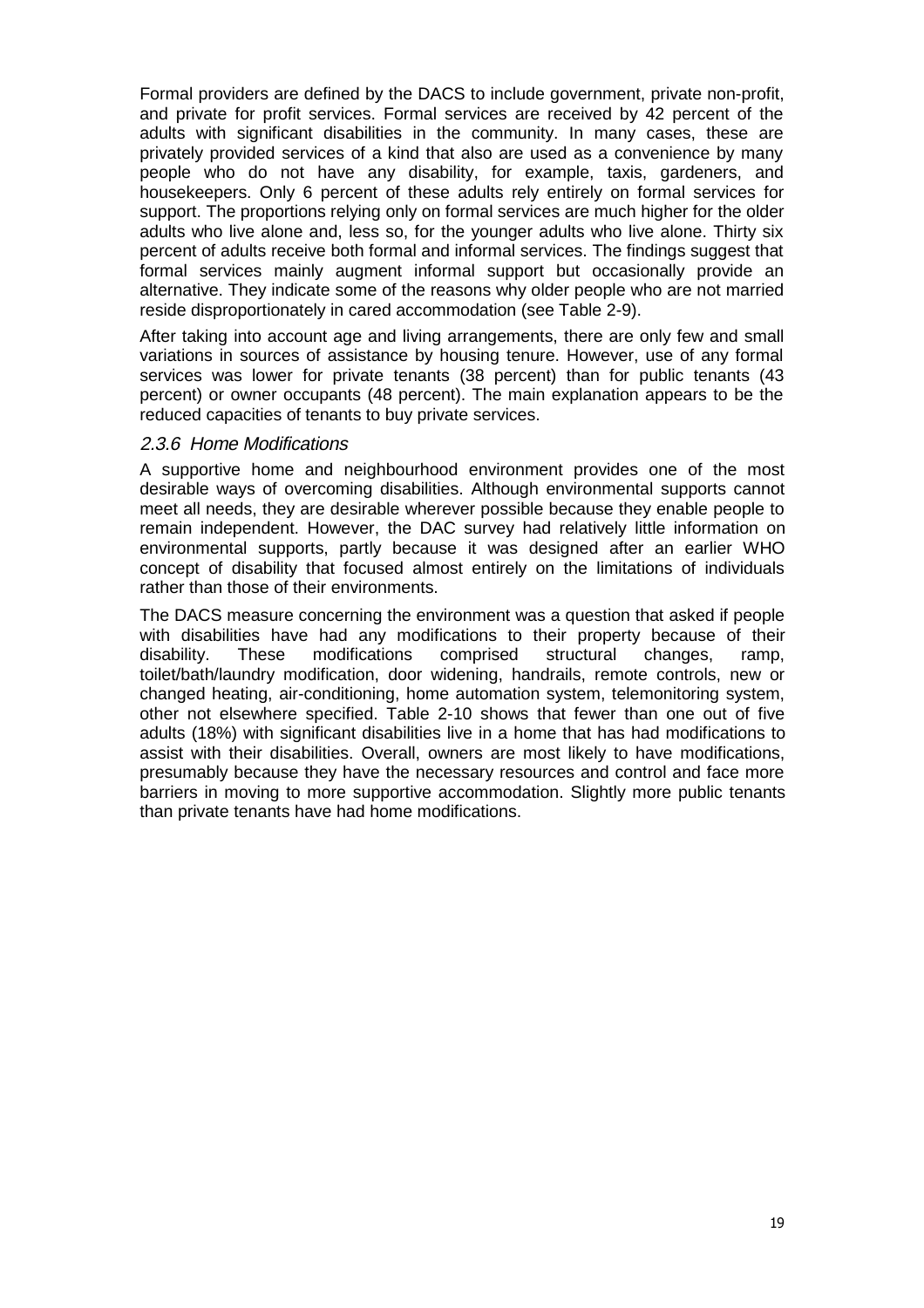|                                 |              |                |              |              | <b>Age by Living Arrangement</b> |              |                     |                |                   |
|---------------------------------|--------------|----------------|--------------|--------------|----------------------------------|--------------|---------------------|----------------|-------------------|
| Housing                         |              | Younger adults |              | Older adults |                                  |              | <b>Total adults</b> |                |                   |
| Tenure                          | <b>Alone</b> | With<br>others | <b>Total</b> | Alone        | With<br>others                   | <b>Total</b> | Alone               | With<br>others | Total             |
| Owner-outright                  | 18           | 16             | 16           | 34           | 25                               | 28           | 31                  | 22             | 24                |
| Purchaser                       | 18           | 9              | 10           | 28           | 17                               | 19           | 21                  | 11             | 12                |
| Public tenant                   | 7            | 13             | 11           | 21           | 28                               | 24           | 15                  | 18             | 16                |
| Private<br>Tenant <sup>18</sup> | 8            | 8              | 8            | 9            | 22                               | 19           | 9                   | 13             | $12 \overline{ }$ |
| %<br><b>Total</b>               | 12           | 11             | 11           | 29           | 24                               | 26           | 23                  | 17             | 18                |
| (number)                        | (27)         | (138)          | (165)        | (126)        | (220)                            | (346)        | (153)               | (358)          | (511)             |

| Table 2-10: Percentage of Adults with Disabilities <sup>16,17</sup> <u>Having Had Home Modification</u> by Age, |
|-----------------------------------------------------------------------------------------------------------------|
| Living Arrangement, and Housing Tenure, Australia, 1998.                                                        |

The proportions having had a home modification range from as low as 7 percent, for younger public tenants living alone, to a high of 34 percent of the older adults who live alone in owner occupied homes. Among the latter group, the proportions having modifications rises even higher among those who live in houses rather than flats.

### **2.4 Predictors of access to housing and community services**

The purpose so far in this chapter has been to describe the characteristics and circumstances of the people with significant disabilities in the community. This analysis has been limited, however, because the cross tabulations do not provide a very good indication of the central factors that explain variation in the findings. For this purpose, it is necessary to employ multivariate statistical methods.

### 2.4.1 Description of Logistic Regression Methodology Employed

For this Final Report we present only a written account of the main findings. However, the full technical information (including the predictive power of the models and the levels of significance for variables) is available from the authors.

Unless otherwise noted the following nine variables were examined as possible predictors of each outcome:

- age (older versus younger adult);
- sex (male versus female);

-

- disability severity (severe/profound versus moderate);
- disability type (physical versus behavioural);
- living arrangements (living with others versus living alone);
- labour forces status (unemployed or not in the workforce versus employed);
- weekly income (lower/less than \$240 versus higher/more than \$240);
- housing tenure (renter versus owner); and
- dwelling structure (flat versus house).

disabilities in the sample were known to either have had or not had home modifications in their current home.  $17$  The table shows the percentage of people in each group who have had home modifications, for example, the

upper left hand cell shows that, of the younger men with disabilities who live alone in owner occupied housing, 18% have had home modifications.

<sup>&</sup>lt;sup>16</sup> Excludes people with mild disabilities and those in cared accommodation. A total of 2830 adults with

<sup>&</sup>lt;sup>18</sup> Includes renter private, renter other, boarder, rent free, other non-specific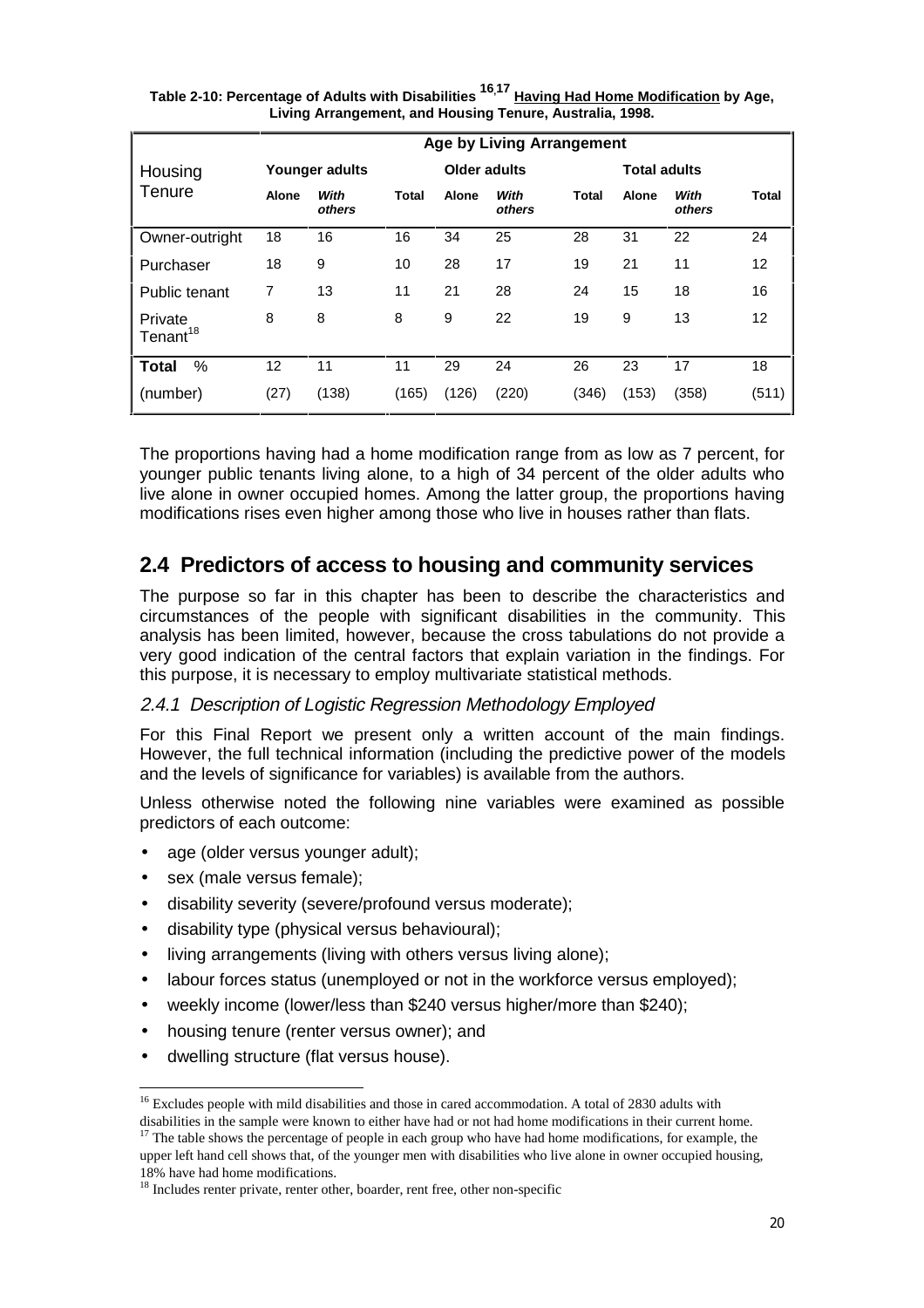### 2.4.2 Access to housing tenure

The primary predictors of home ownership (with or without a mortgage) as compared with renters (public and private) are being older, living in a house, living with others, being employed and having a disability, which is physical rather than behavioural. Higher weekly income is a weak predictor of home ownership. Sex and severity of disability are not predictors of home ownership.

Public housing tenants have a very different profile when compared with home owners or private renters. They are more likely to be young, living in flats, living alone, on low incomes, and be unemployed or not in the workforce. While severity of disability is not a predictor, the type of main disability is. Public housing tenants are more likely to have a main disability that is behavioural rather than physical. As was found for home ownership, sex is not a predictor of public housing tenure.

### 2.4.3 Needs Met or Unmet

The most significant factors in having needs being fully met (including those with no needs) compared with adults whose needs are only partially met or not met at all, are living with others and having only a moderate disability; other significant factors are being older, male, and employed. Home ownership, dwelling structure, disability type, and income are not significant predictors.

A further analysis distinguished between predictors of needs being fully rather than partially met. Older adults, living with others and having only a moderate disability are more likely to have their needs fully met. Sex, dwelling structure, housing tenure, weekly income, labour force status and main disability are not significant predictors.

#### 2.4.4 Specific assistance needs

It is important to understand the different factors influencing whether or not each kind of needs are met. As shown below predictors of needs for assistance vary considerably depending on the particular assistance required.

With self-care, the main predictors of need are living with others; having greater severity of disability, and having a physical rather than a behavioural main disability. Age, sex, dwelling structure, housing tenure, weekly income and employment status are not predictors of this need.

With transport the main predictors of need are being older, being unemployed or not in the workforce, having greater disability severity, living alone and living in a house. Being a renter is a weak predictor. Weekly income, sex or main disabilities are not predictors of this need.

With property maintenance, the strongest predictors of need are being female, having greater disability severity, having a physical disability, living in a house, and being an owner. Those most likely to have this need are those who are unemployed or not in the workforce. But those on higher incomes also are more likely to require assistance, which may be associated with living in houses and owning homes, where there is greater responsibility for maintenance. Living arrangement is a weak predictor. Only age is not a predictor of this need.

With housework the main predictors of need are disability severity, having a physical main disability, being unemployed or not in the workforce, being older and female. Living alone is a weak predictor, while dwelling structure, housing tenure and weekly income are not predictors of this need.

### 2.4.5 Predictors of use of formal services (overall)

The analyses here examine use of any formal services including those from the government, non profit, and for profit, sectors across any of the eight needs areas, described earlier in this chapter. The most significant predictor is living alone. Other predictors are being older, male, having a moderate disability and being on a higher income, the latter possibly reflecting the ability to pay for such services. Being unemployed or not in the workforce is a weak predictor. Housing tenure, dwelling structure and main disability are not predictors of use of formal services.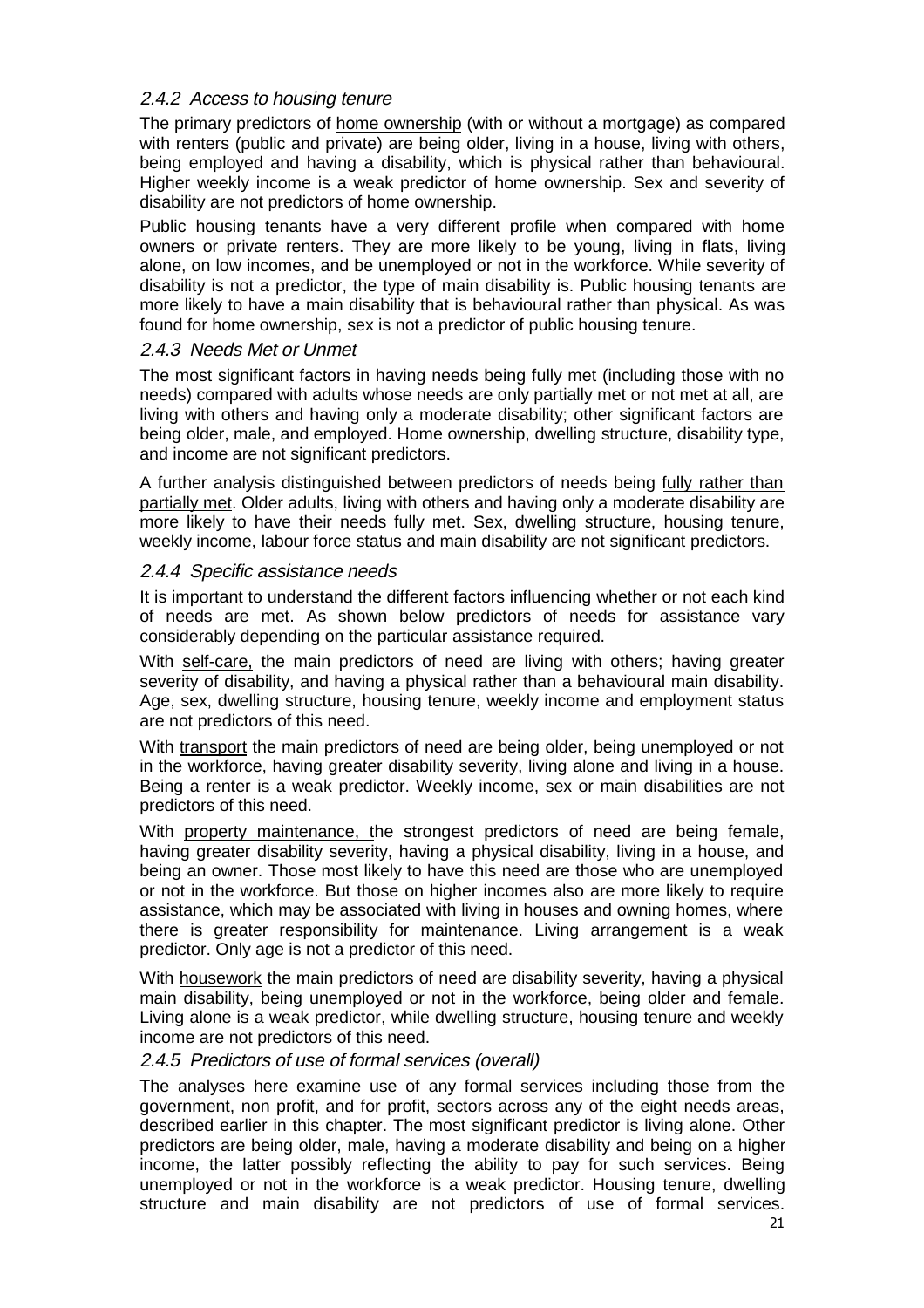### 2.4.6 Public versus Private Tenancy as a Predictor

In order to identify whether the results differed when only renters were considered, the analyses was re-run to exclude homeowners. Responses from public housing tenants were compared with those of private housing tenants to identify predictors of public housing tenure versus private rental tenure. Public housing tenants are much more likely to be unemployed or not in the workforce than private renters, and are more likely to be living alone and come from the older age category. Sex, dwelling structure, weekly income, severity of disability and main type of disability did not appear to be predictive factors.

For needs fully met overall, or no needs, living with others and having only a moderate disability are the main predictors, and older age is a weak predictor. While being male is a significant predictor for adults in all forms of housing tenure, it is not a significant predictor when only renters are considered. Housing tenure (public versus private renter) is not a predictive factor, and neither are other factors like dwelling structure, weekly income, labour force status or main type of disability.

Indicators of overall needs for assistance are being female, having greater disability severity and being older. Lower income and having a behavioural main disability are weak predictors. Housing tenure, dwelling structure, living arrangement, and labour force status are not predictors.

For specific assistance needs some similarities and differences were noted between the predictors for renters only and those for all forms of tenure. In some instances, differences between public and private renters were evident and are reported elsewhere.

With self-care for renters, as for all forms of tenure, living with others and having a physical disability are predictors, but in addition being on a lower income is also a weak predictor. Severity of disability is not a predictor of this need for renters. Age, sex, dwelling structure, housing tenure and labour force status are also not predictors With transport, the main predictor is severity of disability. Being older, unemployed or not in the workforce are also predictors. Also of significance is the finding, that transport assistance needs were greater for public renters than private renters.

With property maintenance the main predictors are being female, having a physical main disability, having a greater severity of disability, being unemployed or not in the workforce, living with others and living in a house. The need for property maintenance was somewhat more likely to be noted by Public tenants than by private renters. Age is not a predictor, and neither is weekly income.

With housework, the main predictors are being older, female, living with others, being on a lower income, having greater disability severity and having a physical main disability. Dwelling structure, housing tenure and labour force status are not predictors.

For use of formal services only older age and living alone are predictors for renters, whereas the findings for adults in all forms of housing tenure identified these two predictors but also being male, having a moderate disability and a higher income.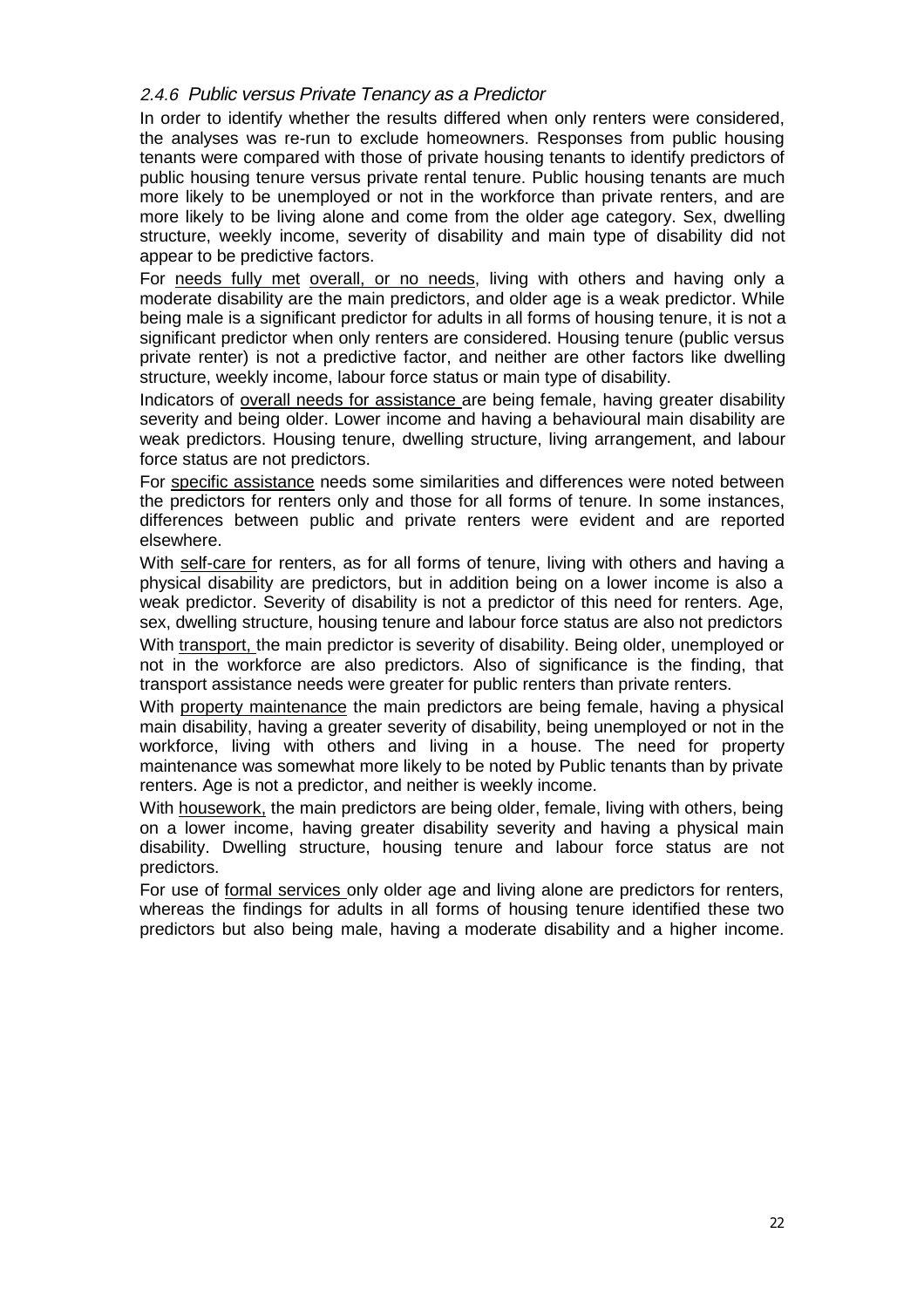# **CHAPTER 3. KEY PLAYERS VIEWS ON LONG TO MEDIUM TERM POLICY TRENDS**

# **3.0 Introduction**

This chapter outlines the results of analysing the data obtained by interviewing 'key' player informants. Thus, the focus within the chapter includes aspects of long to medium term policy trends that pose specific challenges for housing, disability and care services. The focus is on comments by participants from the key 'player' interviews but references to particular policy, legislation and programs are interwoven with the comments as appropriate.

The pilot interview phase confirmed that the approach and key themes identified from the research framework were those of the most concern to key players. The final analysis of common themes is illustrated in Figure 3.1.



Figure 3-1: Number of informants who highlighted particular long to medium term policy trends

The focus of informants within the interviews on these areas differs from the pilot analysis, in that emphasis ranges more widely. For instance, the pilot phase identified the issue of 'who pays' as the most common theme but the final analysis indicates that 'deinstitutionalisation', 'ageing in place' and 'who pays' were all of equal concern. The flattening out of the data is to be expected with a much larger pool of informants and clearly indicates the interaction of policy implementation to the emergent financial concern raised by increasing expectations regarding high-level care provision for individuals within their homes.

'Deinstitutionalisation' concerns mostly younger people with disabilities whilst 'ageing in place' concerns older people and as such challenges community care resources for the most vulnerable. Ageing in place challenges services because of the increasing and compound demands produced by early onset ageing of the deinstitutionalised population in combination with general population ageing. A more detailed sub-thematic breakdown and analysis of all five long to medium term themes, including illustration of sub-themes using actual interview excerpts, follows.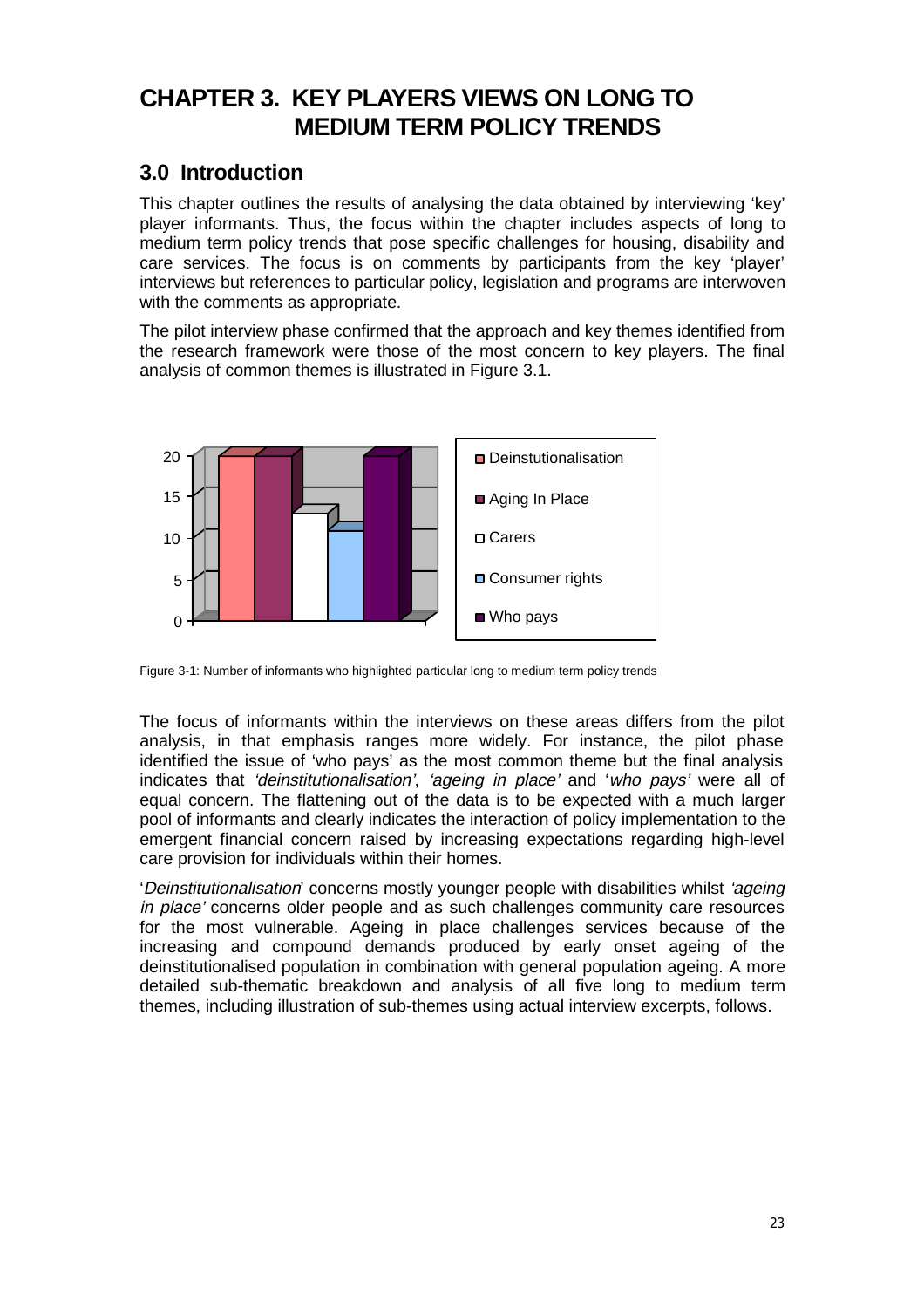# **3.1 Deinstitutionalisation of younger people with disabilities**

The rate of *'deinstitutionalisation'* varies between States<sup>19</sup> with some of the larger States actually choosing to keep some of the larger institutions providing primary care for intellectually and mentally impaired younger adults open albeit with no admittance policies in place. For instance, larger States like NSW, Victoria and Queensland are still running and maintaining the older style large institutions.

"[there are] still three large government institutions (approximately 610 beds in total) however these currently all have a no admissions policy."

Whereas, smaller States like Tasmania and South Australia that only had a small number of institutions have been able to move much more rapidly to close them.

"..[this was a] process that occurred over a very short period of time (1988-1999). All care for clients with intellectual and mental health problems are now community based."

All informants regardless of the rate of institutional closure within their State believed that 'deinstitutionalisation' was desirable in theory. However, many questioned the practice, in terms of unanticipated side effects and failure to deliver the outcomes anticipated. The greatest concerns raised were those of waning political will because of carer backlash, the high cost of care and the unanticipated squeeze placed on public resources resulting from the failure to adequately resource accommodation, care and infrastructure. There is a clear sense that although many large institutions have been effectively closed that 'deinstitutionalisation' is now going backwards. Many informants for instance reported difficulties finding accommodation for younger people with disabilities and therefore many are ending up in residential care, albeit primarily aged care.

The process of 'deinstitutionalisation' has been dependant on the availability of social housing and the engineering of partnerships between government and non-profit community agencies in terms of accommodation and support packaging. However, there is a strong perception amongst informants that this has not produced the desired flexibility or even a range of accommodation options. Instead, the predominant model appears to have been group homes or 'Community Residential Units' (CRU's). The group home model became the predominant model because it enabled closure of institutions in a timely manner by reducing both cost of in-home supervision and waiting lists more effectively than other more individualised accommodation options as the following excerpts highlight.

"in the past the implementation of 'deinstitutionalisation' and closure of institutions meant that the transition to a CRU has been the only option. For instance, the trend has been to build and then staff a CRU" and "Group homes were a practical approach to 'deinstitutionalisation' but we need to look at other options. For example many group homes are really just mini institutions."

Additionally, a focus on institutional closure without provision of a range of accommodation alternatives has had some serious ramifications as the following interview transcript illustrates.

"Because of the absence of secure accommodation facilities some clients are now appearing in hospital or prisons. For example a young person set fire to his group home on three occasions and as a result because there were no alternative secure options ended up being charged and going to jail."

Of particular concern, is the fact that failure to adequately provide for a range of accommodation and support needs means that the criminal justice system is often the only alternative for those with severe behaviour problems as the following excerpt illustrates.

"An alternative to aged care beds in terms of secure accommodation is the (18 bed) secure accommodation facility provided by the criminal justice system."

-

 $19$  Other AHURI projects like the final report of the "Deinstitutionalisation and housing futures study" (Bostock, L., Gleeson, B., McPherson, A. & L. Pang, 2001) provide more detail. For more information about this research project, see www.ahuri.edu.au/research/summary/project15.html.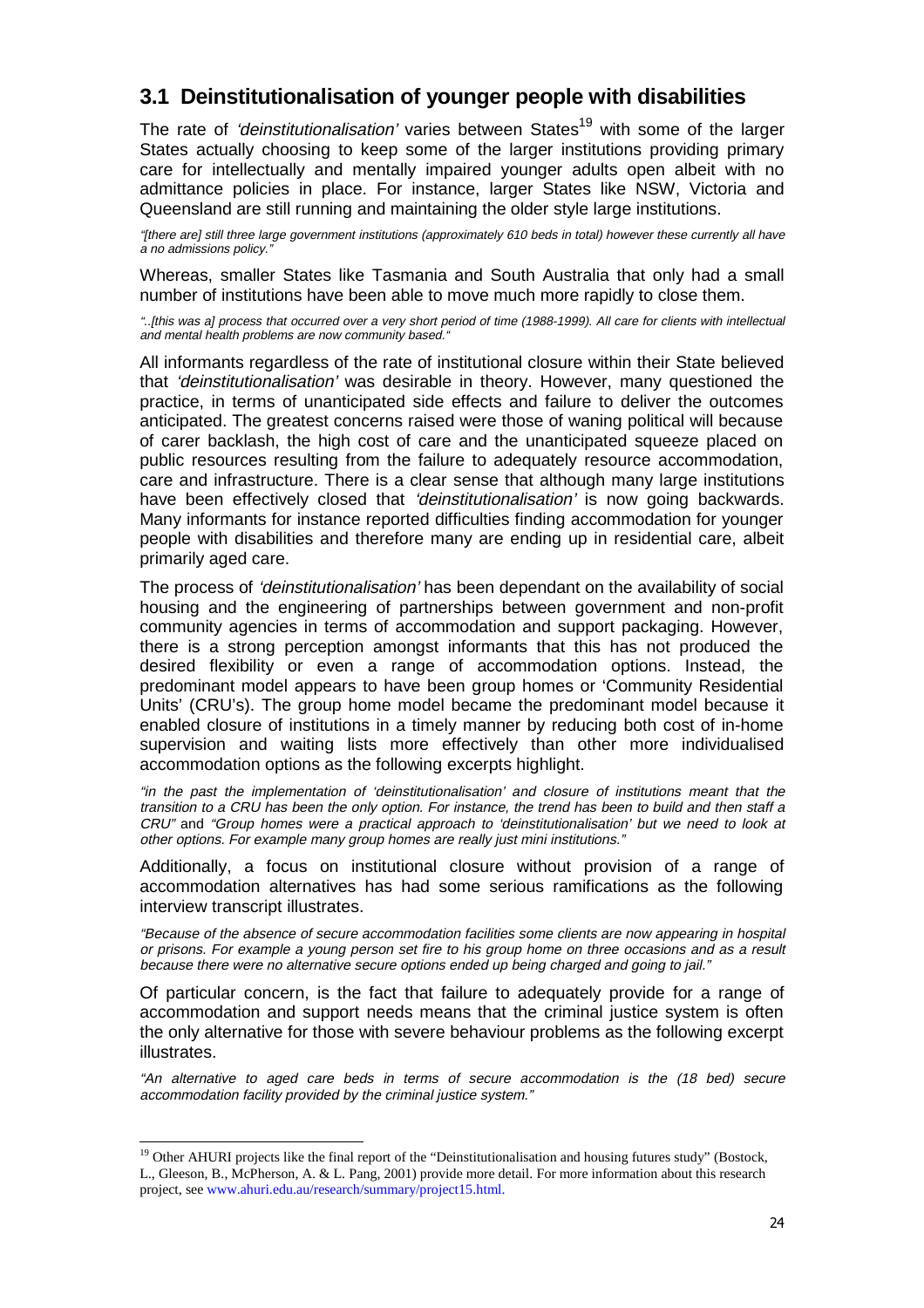Just moving adults with disabilities from large-scale institutions to group homes located within the community has not achieved the community integration, increased choices and inclusion that were anticipated and which had been hard fought for by the disability community. The following transcript excerpt illustrates that considerable community disillusion exists about the process.

"outcomes put up to the public about 'deinstitutionalisation' are not coming true (industry report). The isolation from the community is intense"

Disillusion about 'deinstitutionalisation' stems not just from failure to achieve social inclusion via relocation alone but also from the additional pressures being experienced by informal carers as the following excerpt illustrates.

 "Deinstitutionalisation has increased the pressure on the rest of the family, which in turn has increased the likelihood of family breakdown"

The process of 'deinstitutionalisation' appears to have shifted the burden of care from the health system back onto the community sector and informal carers. However, informal care and support systems are not the only systems adversely affected. The other sector in many States that has had significant additional demands made on it because of 'deinstitutionalisation' is the social housing sector as the following excerpt illustrates.

 "Deinstitutionalisation is also squeezing housing because as people who were previously in cared accommodation move into low cost public housing this displaces others."

Thus, social housing availability has become a major pressure point in many Australian States. In some States like South Australia, "there is a grave risk of running out of housing stock". The decreasing availability of social housing stocks in all States combined with the closure or reduction of boarding houses and a failure of the private housing market to respond to the issues of affordability or accessibility has resulted in a changing focus from predominantly low income housing to disability housing. This shift in focus concerns housing providers who believe that higher concentrations of people with disabilities increases marginalisation and social isolation whilst reinforcing a reliance on formal care services because available accommodation is often at a geographical distance from established informal support systems.

#### 3.1.1 Community participation as a concept

For the majority of informants, 'deinstitutionalisation' was viewed as being time limited, in other words a trend having a ten to twenty year history. For instance, the term "post-deinstitutionalisation'" was employed by some, whilst for many there was a clear notion that the game has shifted focus with the emphasis now being on achieving community living and participation as a means of preventing institutionalisation.

Under the subtheme of community participation, a number of other themes emerge such as the 'meaning' of home and community. Firstly, community participation does not necessarily result from placement of accommodation within a community context.

 "Being in a CRU does not mean community inclusion, despite appropriate accommodation, support and networks. the largest barrier is still community attitudes." and "For example is it really desirable to have one person in a group home with a ten-foot high fence all around because of behavioural problems." and "boarding houses, hostels etc. are unrecognised institutions in many ways."

Secondly, there is lack of clarity about the distinction between a 'home' versus an 'institution'. Homes are typically distinguished from institutions not just by size, but more importantly, by individuation and opportunities for personal expression. A home provides more than just shelter, it also provides a living space that reflects individual aspirations, providing emotional as well as physical security.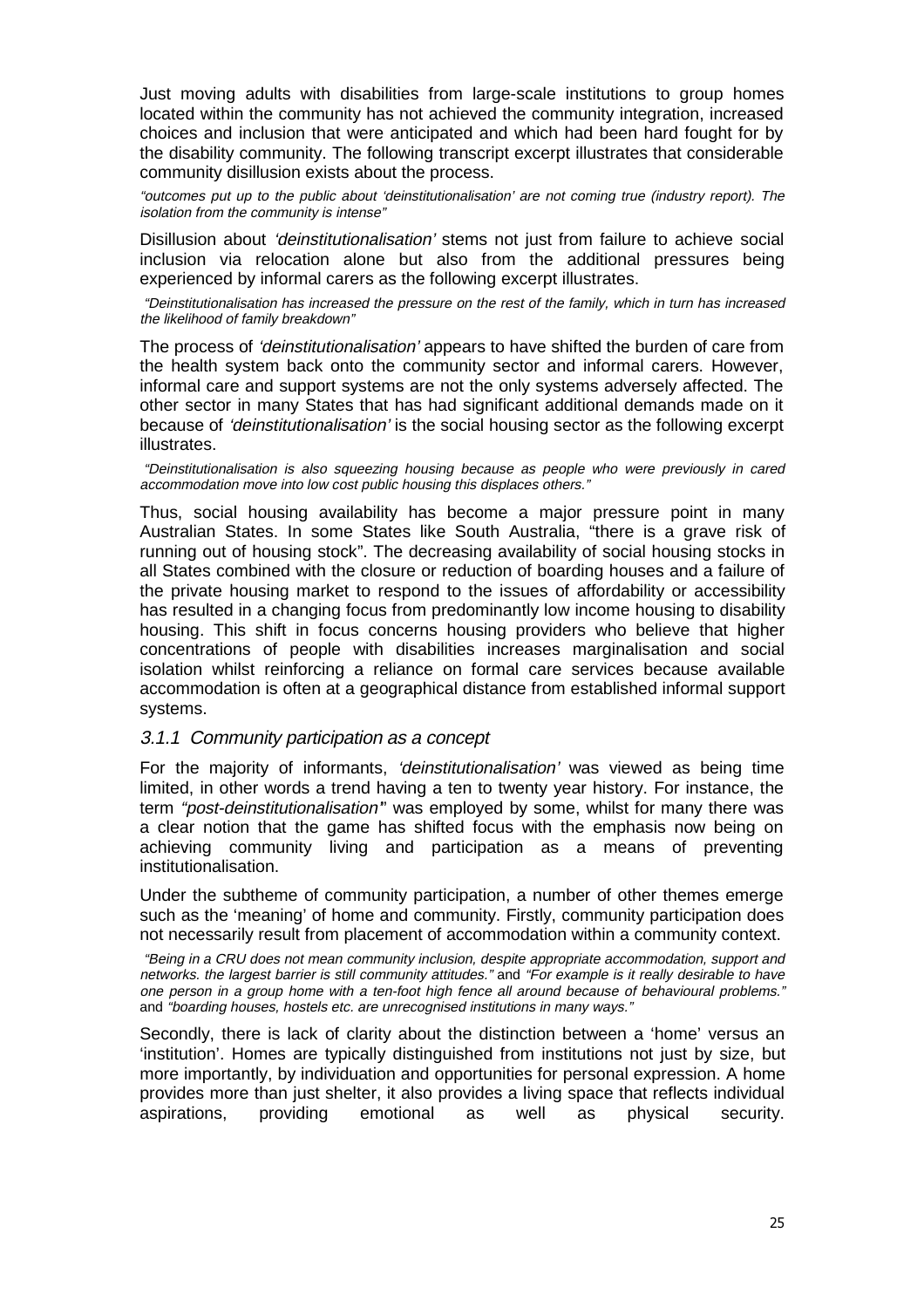# **3.2 Ageing in Place with a disability**

'Ageing in place' has become a major issue as the Australian population ages and this is evident from informants across all States. There are attitudinal, cultural and policy changes needed if institutionalisation is to be prevented. 'Deinstitutionalisation' has been accepted because current values recognise the growth and development capacity of youth but age-related conditions are problematic as older people are not as valued. Medical advances over the last 50 years or so have enabled a growing proportion of seniors with disabilities to survive, with major economic and social consequences. Furthermore, people with longstanding disabilities may actually experience, premature ageing and require access to services well before reaching the age of 65. Older women can also be considered another subgroup, as they are more likely to live alone, be in greater need of community-based care, and be at greater risk of admission to residential care.

Consequently, a critical issue that concerned the majority of informants was the inflexibility of boundaries between employment and accommodation support. Employment impacts on economic well-being, socialisation and formal care provision for those in supported accommodation settings. Furthermore, implementing the notion of 'ageing in place' challenges the concept of retirement as a chronological age transition point as this excerpt illustrates:

"[there is] a problem with enabling older people with disabilities to retire." and "loss of a job means loss of friends, loss of accommodation etc."

Consequently, retirement for people with disabilities raises issues associated with Commonwealth/State divisions of responsibilities. The Commonwealth funds employment/day care whilst the State funds accommodation related support with the resultant lack of access to formal day support within the home a common problem as the following excerpt illustrates.

"day care is not covered (they are not funded for staffing between the hours of 9-3 p.m.) and so the expectation is that residents will not be home during the day. For instance clients who are now 60-75 years have increasing problems with sickness."

This situation is compounded in some States by a Disability Act, which stipulates that no-one service provider can have total control of a persons welfare. Whilst building in multiple service providers may have benefits, it also potentially creates artificial boundary issues because funding is linked to service provision programs and not to the individual in need of support. Therefore, there is a strong sense that additional resources are required to address the growing concerns surrounding obtaining, maintaining and increasing support within a secure community based accommodation setting. Failure to adequately resource this increases the vulnerability experienced by adults with disabilities (particularly those without informal supports) and effectively prevents them from being able to 'age in place'.

 "'Ageing in place' for people with disabilities requires more funding resources and is hit and miss at present. People are at risk in terms of health, personal safety and in losing access to food and shelter."

Furthermore, additional resources are required to adapt homes to better respond to the changes in functional ability or health status of their occupants. This means that challenging environments particularly home ones with multiple changes in level, steps or lack of circulation spaces require inspection, maintenance and modifications in order for the occupants to remain at home.

"As people age and disability increases it is inevitable in social housing models that the need to make adjustments also increases." and "If there is a physical component, modifications will be required. It is now pretty simple to do this and flexibility is also possible but it is difficult to modify existing dwellings"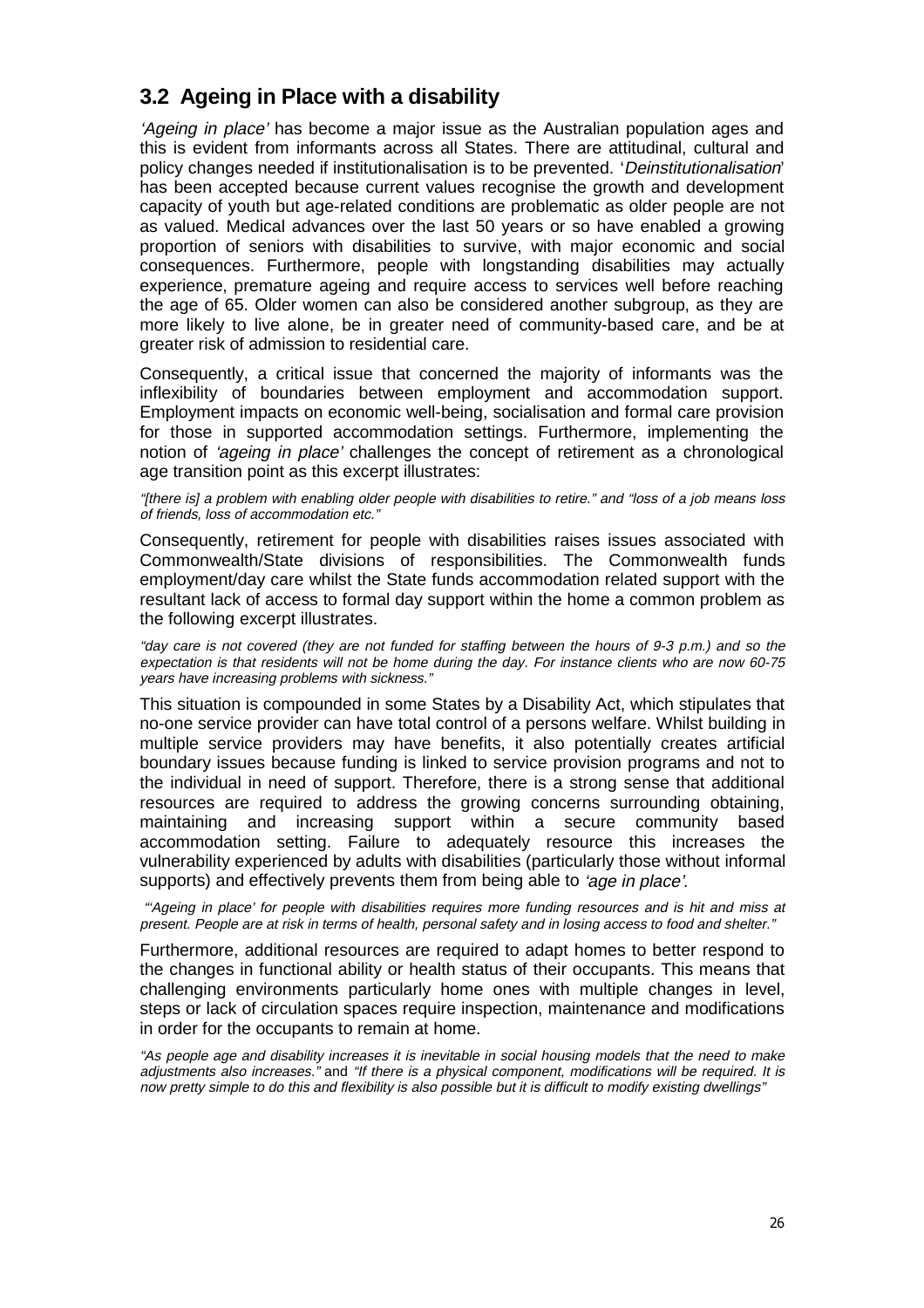In social housing models, this may mean a major reconfiguration of existing housing stock, which is likely to impact on budget management and internal prioritisation. Additionally, there is a belief that appropriate knowledge exists but that this is not reflected in current practice and that increased funding will be required in order to make the needed changes.

"We have the knowledge (but not the practice) to support people to 'age in place'. Increased funding leads to better practice."

There was also a strong belief that the issues raised by 'ageing in place' are complex and reflect ethical values within Australian society, including a general lack of respect for older persons.

"'Ageing in place', is not a simple issue because older people are the least valued in our society and they are the lowest priority…and our current work practices make assisting (supporting elders) a devalued task."

The devaluing of informal care and the continued focus on individual employment related achievement means that recruiting and keeping informal carers will become more difficult as the population in general ages and the support base for older people decreases. 'Ageing in place' also raises issues associated with dying at home, which can be both a stressful and expensive activity.

"in assisting an older person to die at home it cost \$10,000 a month and took six weeks. This was only achieved because of personal wealth and there is no way that other older people could afford this. At the moment there is no governmental assistance apart from palliative care and people without personal resources have to go to hospital."

It was evident from the pilot interviews that 'ageing in place' impacts urban planning, particularly so in terms of how quickly the Australian planning and regulatory system are able to respond to changes in social policy. Both positive and negative comments about planning changes were evident. Planning was raised as significant because of the time lag between planning and development and the long-term and cost intensive nature of the issues associated with a mismatch between planning instruments and actual housing infrastructure outcomes. For instance, the following excerpt illustrates both that fact the predicted transition to smaller or retirement housing by older persons has been considerably less than anticipated whilst the changes in planning legislation enacted to facilitate the provision of informal care have been taken up by developers and home owners alike.

"People are staying in the one home longer and there has been a growth of dual occupancy, granny flats etc." and "we need more 'granny flats."

Additionally, planning instruments such as development control plans enacted by States have the ability to either facilitate social policy or effectively impede it. There is an inherent tension between the desire to maximise space from a cost perspective and the result in terms of social policy outcomes for older persons and those with disabilities. For instance, the following excerpts highlight potential issues related to planning measures currently being proposed.

"the model Development Control Plan (DCP) [under development in NSW], effectively draws down the size of a bedroom to 3.2 m. This is not a good footprint and implementing this will create problems with useable circulation space and impact on the achievement of the option to 'age in place' into the future." and "At the moment Aged Care Units going up don't have to be accessible"

#### 3.2.1 Variability of need based on disability type

Older people and people with disabilities are not a homogeneous group and there is considerable variation in their health and related care needs. As with any group, there are internal differences and subgroups so that the disability experience can differ for individuals depending on their age, gender, nature and extent of disability, ethnicity, socio-economic status and geographic location. For example, someone ageing with a long-standing disability such as cerebral palsy or Down's syndrome will have an entirely different experience of ageing than someone who is relatively fit and well.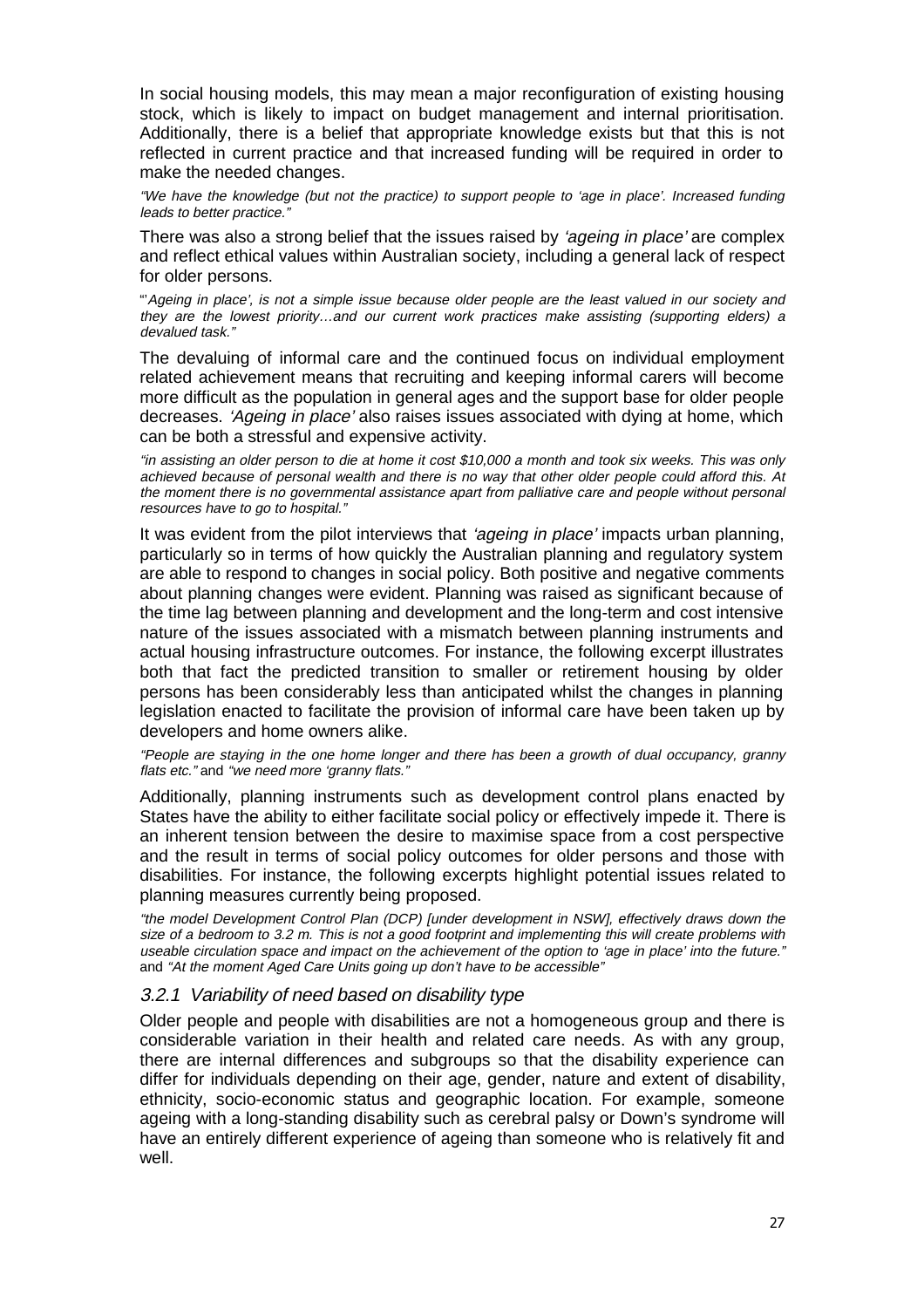Consequently, amongst informants interviewed, there is a clear desire to develop more individualised and flexible support and accommodation options. This is in part predicated on the fact that the needs of people with disabilities varies widely and that changes in health care practices and general well being mean that this is not static over time. For instance, a number of participants singled out clients with intellectual disability, mental health problems, age-related dementia and acquired brain injury as the most problematic groups to service. Moreover, informants commented on significant differences between these groups in terms of assessment policy and ability of services to respond with the consequence that some groups were more likely to be placed in residential care.

"An emerging issue is providing for the complex care needs of those with Acquired Brain Injury (ABI) as separate from Intellectual Disability...As a result young people with ABI end up inappropriately placed in nursing home accommodation" and "Aged related dementia is also an increasing issue." and "Some systemic issues surround assessment and communication failures and this is worse for particular groups and their needs. For instance, visual impairment is currently not well accommodated."

Furthermore, patterns of disability will continue to change as technological, sociological and cultural change impact on society. Consequently, policies and practices will need to remain flexible enough to respond to this.

 "[In the future] genetic or developmental disabilities like Downs Syndrome, Spina Bifida etc won't be seen." and "[Acquired Brain Injury] is a growing trend as a result of petrol sniffing, heroin and alcohol."

Lastly, concerns were expressed about service inequalities between age-banded cohorts. It would appear from the observations of a number of informants that the experience of age cohorts varies, with the younger cohort receiving significantly less service despite similar levels of need as the following excerpts illustrate.

"[There is an] access trough coming up behind the current baby boomer's...[This group] is getting a lower level of service provision." and "the baby boomer's [are] looking good, but generation x, are not looking so good"

## **3.3 Recognition and support of carers**

As already mentioned both 'deinstitutionalisation' and 'ageing in place' are predicated on primary community care being cheaply available. This raises issues of culture and gender based roles expectations and inequalities with consequent impacts on financial well-being, employment opportunities and child rearing. As the following except illustrates most of the burden of care traditionally falls to women.

" [this amounts to] exploitation of the unpaid work of women ... Adult children's participation in the labour market and child rearing are affected by the expectation that they provide informal care."

Consequently, increased support and recognition of community carers underpins and sustains the ability to implement social policy objectives such as 'ageing in place' and 'deinstitutionalisation'. Whilst informants acknowledge, that over the past ten years both State and Commonwealth governments have been active in allocating additional resources to carer needs, there was still a strong perception that lack of co-ordination and fragmentation of carer support have seriously hampered outcomes.

 "Because of increasing expectations there has been more dollars directed to needs of carers but support is fragmented and uncoordinated and requires an articulate person to negotiate system."

The central role of informal caregivers in maintaining people with disabilities within their local communities means that particular care needs to be taken to provide appropriate support to carers. However, the importance of negotiating partnerships and the difficulties in achieving this were a central theme.

"There is a need for respective partnerships, partnerships however can be difficult. Services need to work to enable informal carers and need to respect and honour the care provided."

Given that the transition to cared accommodation usually follows a crisis of some sort, some key 'players', believe that improved long-term planning, legal and lifestyle advice may deliver more individualised and cost effective long-term care alternatives.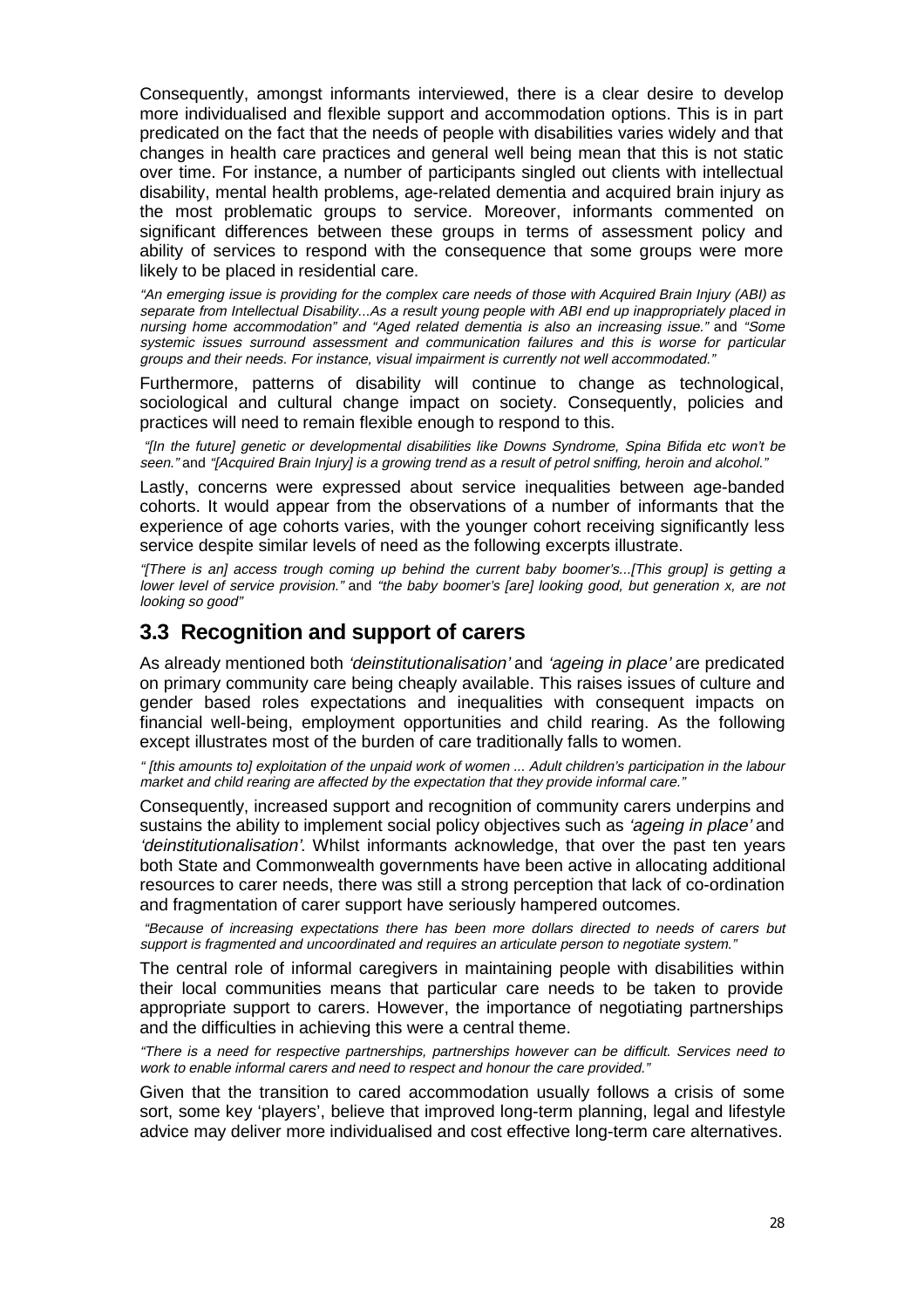"Where carers are supporting an individual they need to be supported to continue this. They require security and this can be best achieved by better long term planning." and "good support to families and assistance with legal issues and social support should enable at least 20% of this group to 'age in place' more cost efficiently."

Caring is challenging and carers require support and a break. Consequently. lack of access to both advice and respite has already become acute in rural and regional communities where populations are shrinking and younger people are relocating to urban areas to obtain employment.

 "Carers have increasing expectations ... and a desire for more support services particularly in regional areas where support staff cannot be gotten."

Moreover, this has created a situation of increasing tension for carers as lack of appropriate support combined with increasing social pressure to provide quality informal care services has been linked to family breakdown.

"Respite remains insufficient although clients in community organizations can get respite. However, it has been found that the community sector places people into respite and then won't take them back which means that the department of housing has to provide accommodation to prevent blockage of respite beds."

The fear of family breakdown and insecurities and tensions associated with caring for a relative have directly led to carers becoming more politically active and vocal about their needs.

"As a result there has been a carer backlash" and "Carers do not want respite and support as carers but want viable community options for their loved ones. In the past this has been taboo but increasingly numbers of people are saying they have a right to live too, without being accused of saying that they are not loving or caring for their family member."

Another common theme concerned the lack of training and support systems for both formal and informal care. Lack of appropriate training has been linked to increased incidence of secondary disability and or crisis interventions by formal services.

 "[behavioural problems result from the] system using unskilled or entry level workforce [staff] to provide support for people with complex needs. There is a desperate need to better skill this workforce."

One informant talked about the financial impact on services of rising insurance premiums and increasing occupational health and safety claims as the following excerpt illustrates.

"There is an issue around training carers. Occupational health and safety issues are up and insurance premiums have doubled to as high as 15% with an average of 7-8% whereas only a few years ago costs were as low as 2%."

Additionally, the whole issue of poor or inadequate training when combined with lack of availability of appropriate assistive technologies becomes compounded. Informants referred to the need to increase funding to the national Program of Aids for Disabled People (PADP) scheme as failure to utilise assistive devices because of affordability appears to be a significant factor in well being and in injury prevention.

"The government also needs to properly fund PADP, because the absence of appropriately funded programs means that people with disabilities are unnecessarily dependent and or suffer economic disadvantage. Lack of provision of equipment can lead to a higher incidence of injury to carers both paid and unpaid."

Furthermore, there is an inherent tension between rights and perspectives of carers and consumers. In some States, lobbying by carers has directly impacted on both increasing demands on social housing and the decision in some States like Victoria and Queensland to keep some of the large residential institutions open. A number of informants stressed the need for subsidy and support whilst questioning the ability of carers to act as advocates.

"a subsidy issue [exists] because of lost income and opportunities [for carers] but … focus should be on clients not on carers." and "Thirty to forty family groups can influence a decision about closure of institutions and if the person with a disability doesn't have advocates their voice is never heard."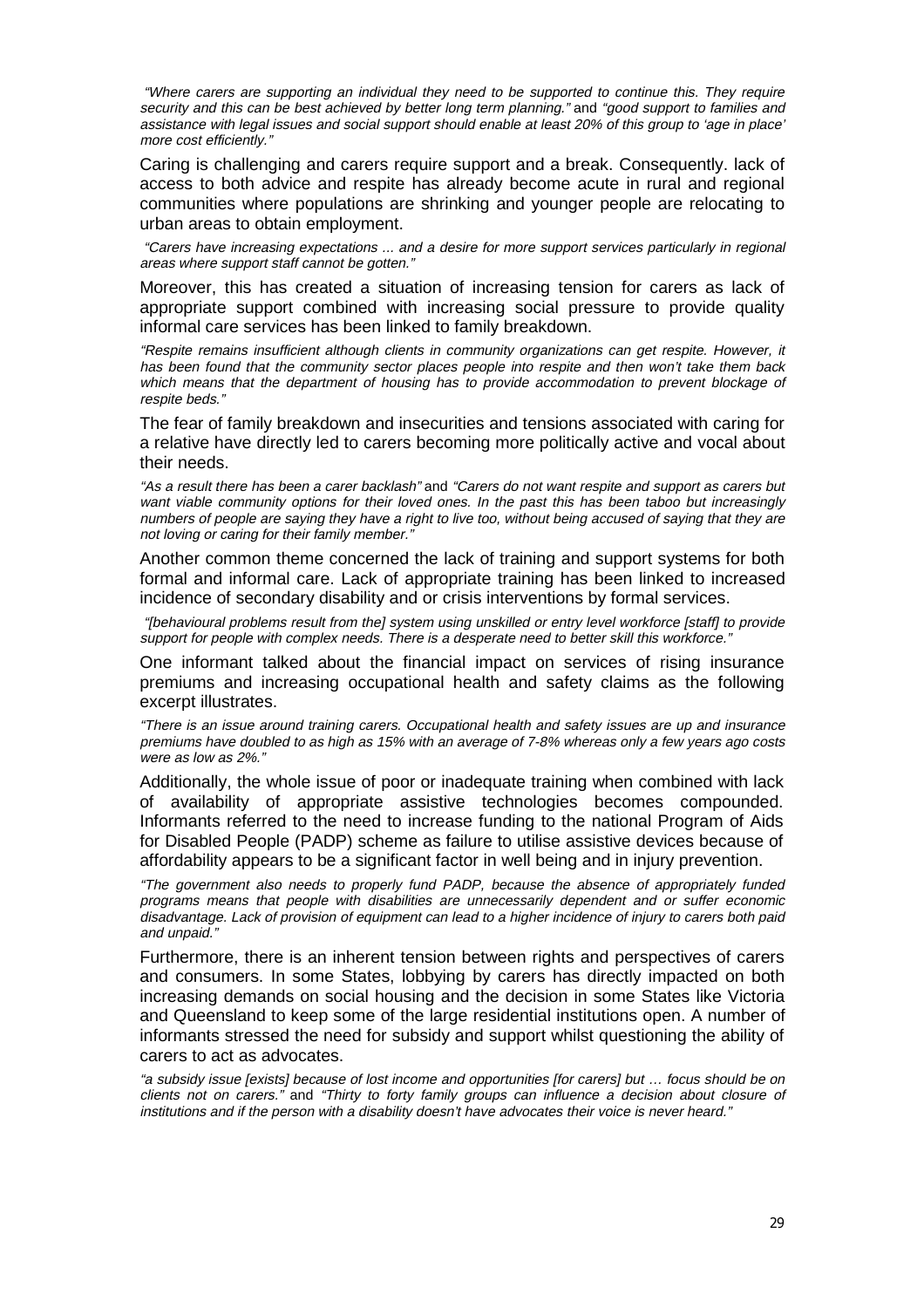# **3.4 Rising expectations/consumer rights**

Because of the widespread adoption of rights based ideologies within all facets of legislation, both carers and adults with disabilities are more aware of and more vocal about both their rights, particularly in terms of needs and choices. However, despite rights based legislation, people with disabilities are generally less articulate than advocates or carers. This silence increases their vulnerability, and may in part be attributed to disability barriers and to a failure of more direct consultative processes.

"We haven't done well in engaging people with disabilities in our customer participation process. This needs to be looked at by factoring in better access and use of alternative formats. It is easier to deal with advocacy groups."

Informants mentioned two sub-themes within this section, one primarily concerning policy discrepancies and other primarily about the tension between individual rights and rights of others. Firstly, current policy reflects varying degrees of emphasis on consumer rights.

"This is patchy across sectors. SAAP has a rights focus, housing less so."

Secondly, some rights based Acts, such as the Residential Tenancy Act in South Australia, tend to work against people with disabilities and consideration has to be given to finding an acceptable balance between the rights of the individual with a disability and those around them.

"Residential Tenancy Act (Cl. 90) allows neighbours to complain about a person. This is most likely to have a big impact on people with disabilities, because it makes it easier for landlords to evict people." and "[Care] might break down and other tenants may take on the support roles. [which raises the question,] what are tenants rights? ... Some [of the issues raised are] tenancy management stuff and the need for closer links with support agencies. It is not black or white."

Community living highlights inherent tensions surrounding relationships with others. This sort of tension can be particularly problematic for community tenancies where consumers' rights to refuse support and their inherent right to privacy and confidentiality might lead to negative outcomes. Negative outcomes like eviction are most likely when policy and practice surrounding informed consent and duty of care are unclear or where consumers choices conflict with service provider goals. An example of this conflict in terms of tenancy legislation and housing policy is evident in the following excerpt.

"tenancy legislation is rights based and provides clients with greater control and independence but also gives them the right to refuse support...with eviction often being the only recourse." and "There is a tension between expectations and rights. There are ethical issues...For instance, if the right to privacy is dominant then people will end up in jail etc...We can't afford as a field to see rights as the only issue, we also have a collective responsibility to keep people safe."

## **3.5 Who pays (user; which level of government or government department's responsibility)?**

As the graph at the beginning of the thematic analysis indicates, nearly all informants considered the issue of 'who pays' a significant theme. The inherent themes being one of cost shifting and within this there were two sub-themes, firstly, shift in cost between sectors and secondly, shift in cost to users. Some informants mentioned the significance of the shift in resources resulting from State based departmental strategic planning and restructuring. For instance, the State based trend towards amalgamation of previously separate human services and housing departments. Furthermore, significant shifts in resources between departments in some States impacts sometimes positively and sometimes negatively on availability of social housing.

"The broader health/human services shift has caused a shift in cost between sectors. This has been positive between health and housing." versus "[Health and Welfare departments] are moving money out of housing and the only government department left in the game with their hand up is social housing. There needs to be greater recognition of this in terms of funding and support especially in crisis/illness where a quick response is essential because without this the housing system is unsustainable."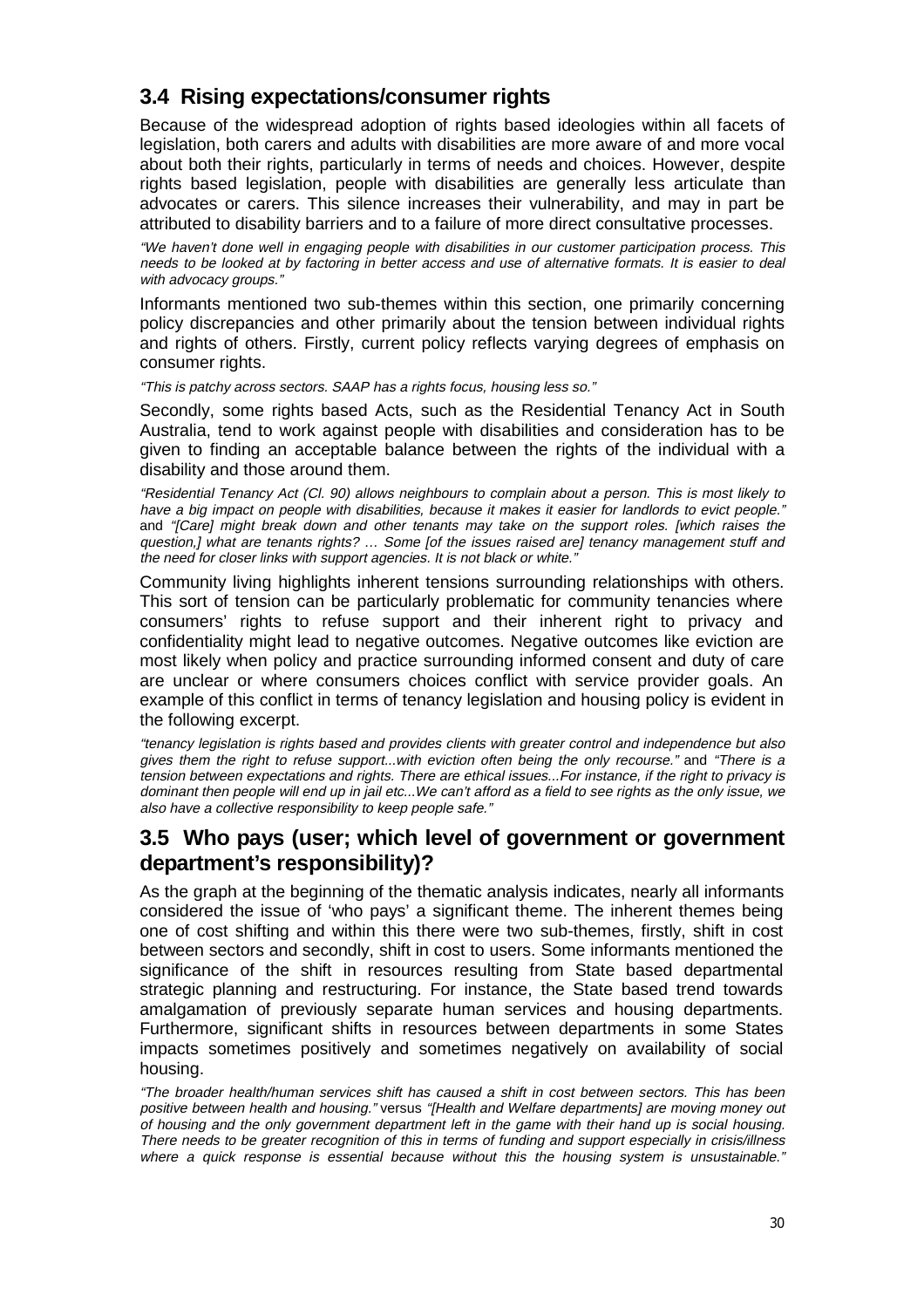Current national policy rhetoric concerning a "user pays' mentality reflects the notion that high dependency community care can be shifted back to individuals. However, many informants believed that this was just playing with words, as the majority of adults with disabilities were for the greater part dependent on welfare because of premature retirement and long-term unemployment. The cost of having a disability combined with significant gaps in superannuation and other retirement income sources makes user payment impracticable.

"User pays is a furphy particularly for people with disabilities because they are dependent on financial support from government anyway because of lack of employment opportunities. Given dependence on income support this is simply just shifting money around."

#### 3.5.1 Provider roles and relationships

Of equal significance to consideration of the financing of housing and care were the issues that related to partnerships between agencies, and the negotiation, clarification and prioritisation of provider roles and responsibilities that underpin the success of this. It is pleasing to note that many informants' comments reflect significant improvements in this area.

 "Public housing is working closely with both health and community services" and "This has started in the area of mental health, it is not perfect but gives a framework."

However, informants also stated that overlap, funding boundaries, skill and knowledge continue to present barriers to achieving an integrated approach.

"There are different mindsets within agencies partly because of business/service focus and also because of funding models. Overlap is a big challenge." and "when hospitalisation occurs in response to health crises, the hospitals are demanding as a prerequisite for treatment that [clients with high care needs receive] 24-hour disability support."

Some informants felt that more formalised memoranda of understandings or legal agreements were required in order to ensure that roles and responsibilities were clearly understood and adequately negotiated between all key players.

"Agreements across governments (i.e. State and Commonwealth) and between departments." and "Particularly at a State level there needs to be more formalised agreements between housing and support providers about what 'social housing' really means i.e. independence, social success, community living.'

Lastly, a number of informants stressed that the development of a culture and practice that valued sharing, listening and learning would be critical in achieving the whole of government directions needed to improve coordination and linkages.

 "better planning and increased sharing of information between agencies." and "Service organizations need to be learning and listening organizations."

## **3.6 Tensions between different players viewpoints**

The trend towards 'deinstitutionalisation' and 'ageing in place' raise a number of particular tensions between viewpoints where ideologies or accepted cultural practice clashed. For instance, the desire of people to remain in a familiar environment impacts on both younger people with disabilities who do not want 'deinstitutionalisation' and older people with disabilities who seek to remain in the community despite high support needs. Some informants commented on the desires expressed by those living in institutions to remain there but this view of 'ageing in place' contrasts quite strongly with the view that transitions are 'normal' and inevitable for older persons with high care needs. Evidence of two contrasting viewpoints is illustrated in the two excerpts following:

"There is a desire expressed by people still in specialised settings (i.e. institutions) which have been their home for most of their life, to not want to move" versus "What is wanted is exactly the same as the general community, i.e., if they cannot cope at home then they move to an elderly care facility."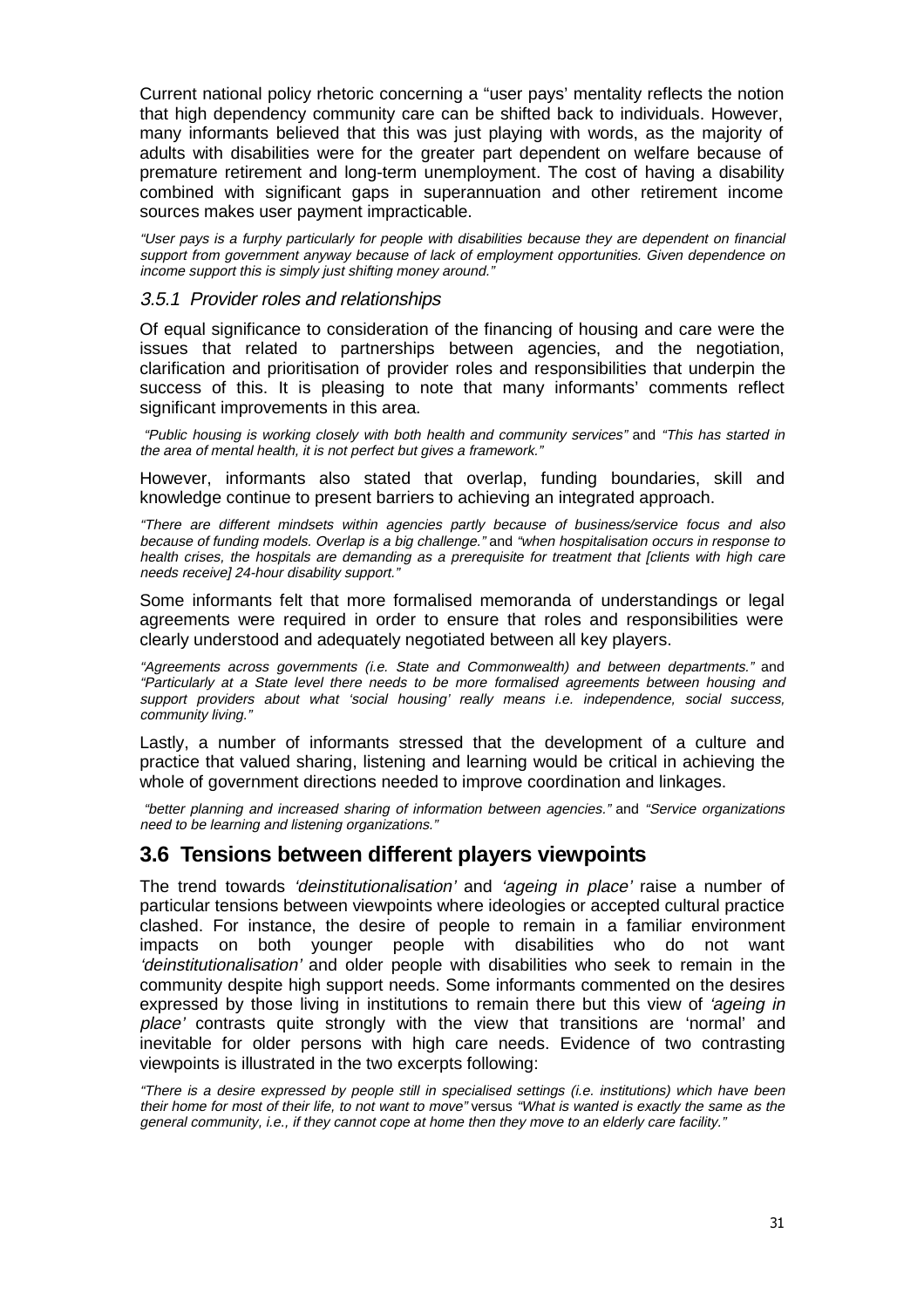These two opposing viewpoints highlight some of the lack of clarity about fundamental principles and imply that there may be other issues at work such as the cost and responsibility for care provision plus the value placed on community participation as a right by older persons. Another significant difference of opinion between informants that appeared in the transcripts was primarily about ethical frameworks and responsibilities.

With increasing litigation against disability services it is not surprising that informants who were government employees or service providers were more likely to raise issues relating to their ability to fulfil their 'duty of care' as a concern. However, this goal contrasts with the views of those coming from a more consumer perspective that expressed a belief that individuals have the right to make choices even if this placed them at risk. The following excerpt illustrates this tension.

"the right to take risks and live in the community raises tensions with duty of care to care. i.e. privacy versus safety."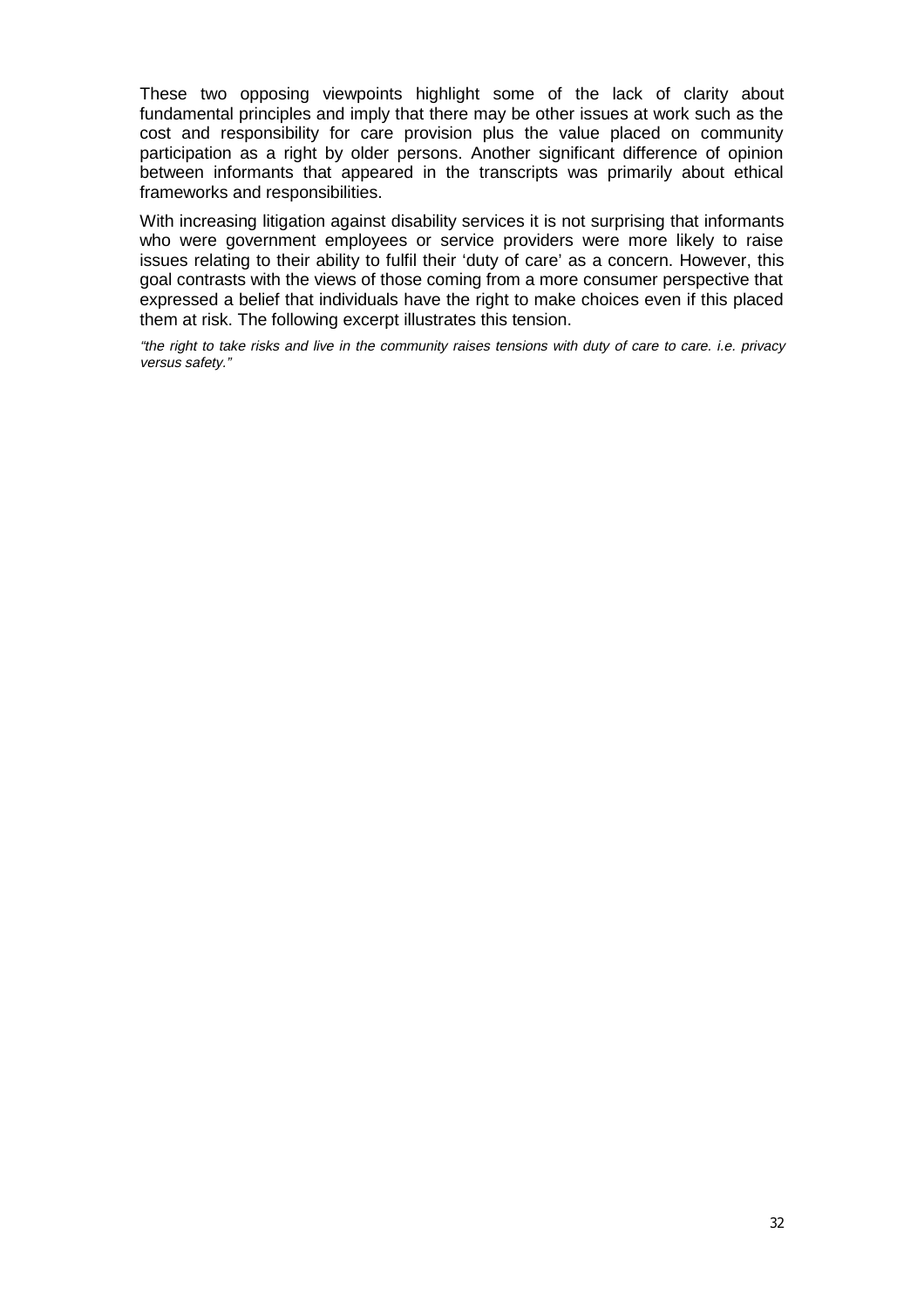# **CHAPTER 4. KEY PLAYERS THOUGHTS ON POTENTIAL GOVERNMENT ACTION AREAS**

# **4.0 Introduction**

This chapter outlines the results of analysing the suggested government action areas or potential interventions that might go some way to resolving particular problems resulting from the impact of current long to medium term trends. Thus, this chapter focuses on aspects of current policy that pose specific solutions and that were isolated for specific comment by participants from the key 'player' interviews.

As in the previous chapter, the pilot interview phase confirmed that the approach and key themes identified from the research framework were those of the most concern to key players. The final analysis of common themes for all the informants sampled is illustrated in Figure 4-1.



Figure 4-1: Number of informants who highlighted specific government action areas

The focus of informants within the interviews on these areas differs from the pilot analysis published in our 'work in progress' paper, in that 'community care' is no longer the most commonly mentioned theme and the area of 'building and land regulation' instead has now taken central place, followed by income support and housing agreements. However, many of the informants cautioned that any approach that was solely focused on any one area was bound to fail; instead, a multifactorial approach was advocated.

The fact that 'building and land regulation' was such a central theme should fail to surprise, given the current lack of incentives for adaptable and accessible accommodation across all Australian States. Inconsistencies in legislation, zoning and current construction practices work to effectively restrict the range of accommodation options available, particularly those in the private market the result of which is to increase both housing and care costs. A more detailed sub-thematic breakdown and analysis of all seven potential government action areas, including illustration of sub-themes using actual interview excerpts, follows.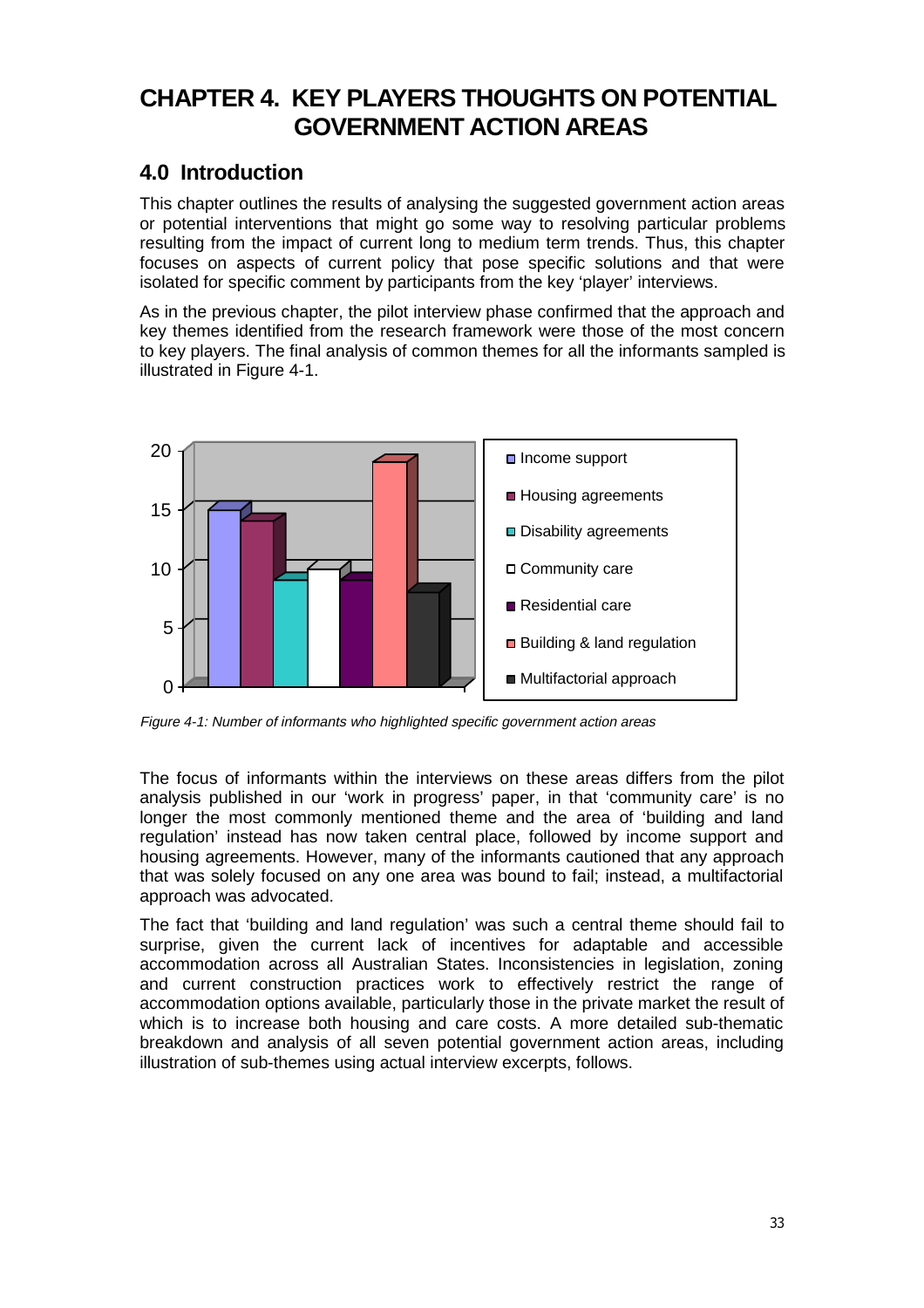# **4.1 Income Support**

Income support concerns the degree of activity restriction resulting from disability severity in conjunction with financial status, this in turn influences available housing and care options. For this reason advocacy for greater levels of income support, appears to be a predominant theme amongst informants. Increased personal income enables choice and creates more private market purchase possibilities. At present, there is huge variance in the costs of housing and care options and relatively little choice for some persons with disabilities. Up to 80% of personal income can go towards supported accommodation. Whilst this offsets care costs in the short term, people provided for in this manner are unlikely to ever be in a position to use their money in a discretionary manner. The following excerpt illustrates the enormous variance in accommodation costs faced by people with disabilities depending on how their accommodation is packaged.

"Charges vary depending on the type of disability and the type of accommodation. For instance, a range of money goes on housing rental anything from 20-32%, whereas other forms of supported accommodation may charge anything up to 80%."

People with disabilities who are ageing are particularly vulnerable as the impact of long-term unemployment and or premature retirement may result in higher health and care related costs whilst securing and maintaining affordable housing becomes increasingly difficult. The following excerpt illustrates the flow on impacts of financial insecurity for people with disabilities and comments on how critical a secure and adequate income is to securing and maintaining community based accommodation.

"For instance, a community housing agency provides accommodation for someone with an intellectual disability, they pay rental from their 'Newstart' allowance but if they breach their conditions their income is at risk as is their accommodation. People not on disability support are even more vulnerable."

The sheer number of people with disabilities who rely on incomes well below the minimum wage may explain why so many of the informants expressed a belief that increased income for people who depend on disability benefits and other entitlements would increase both choice and flexibility.

"One of the McLure reports main points is about enabling more individualised service delivery. Supplementary payments to cover additional costs of disability such as home modifications, specialised equipment etc are needed. This has proved too difficult so it keeps getting put aside but it could be done with political will"

The Commonwealth's failure to top up income support for younger people with disabilities was compared unfavourably with the treatment of seniors. Informants clearly believed that double disadvantage occurs for those whose low income becomes compounded by the cost of having a disability as the following excerpt illustrates.

"People with disabilities did not get the \$1,000 grant that Seniors got, and now everything has gone up for them, since introduction of the GST. This is not solely GST, but the HACC 'user pay's' system, plus having to pay for taxi vouchers etc." and "User pays is the way that things are going, however, the pension is going to be insufficient in the future."

The fact that many people with disabilities are reliant on government support raises issues when operating with an expectation that users contribute to care costs as a medium to long-term policy trend. Failure to attend to economic comfort and security amongst users with disabilities increases the risks associated with morbidity, homelessness and social exclusion.

"From a client perspective the most critical [aspect] is income support, this allows them to pay rent, purchase food and is adequate but there are no monies to spare."

A belief was also expressed that the Federal government's current emphasis on rental support as a means of addressing issues related to income and security of tenure was failing because of the inherent lack of interest from and within the private housing sector.

 "Increase disability income as increasing rental assistance won't work because the private sector is not interested."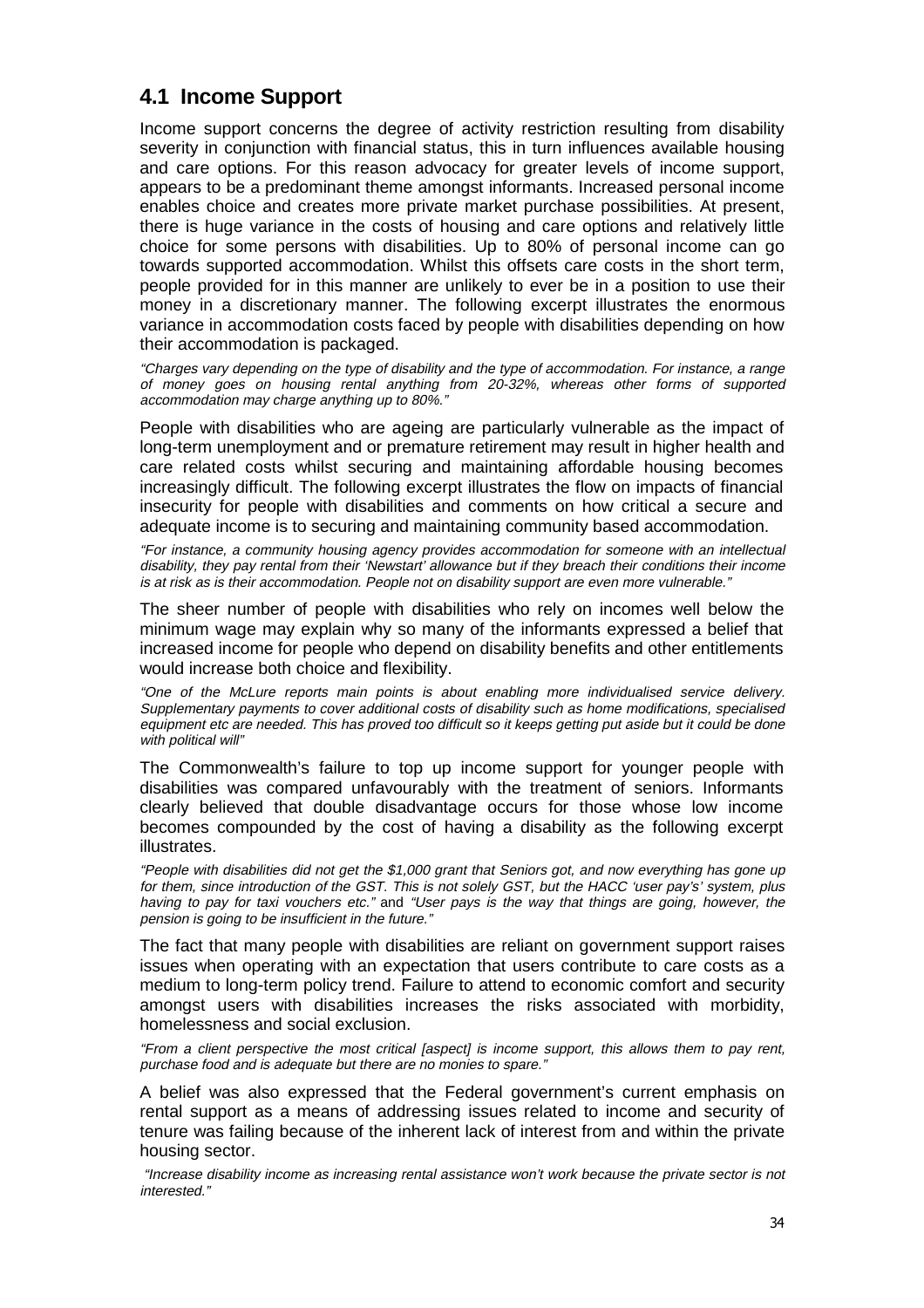Lastly, given the importance placed by informants on the need to improve disability income support there was a sub theme that related to how this might be achieved. One view was that in the longer term a rationalisation of the newly introduced Goods and Services Tax (GST) might create income supplementation opportunities. However, the GST was also singled out for negative comment because of it's impact on construction costs.

"the introduction of the GST has substantially increased ... per square metre building costs. This has meant redesign across all buildings and this has resulted in decreasing the size of buildings."

## **4.2 Housing Agreements**

The role of housing agreements was considered particularly significant by informants, given that it is remains significant implies the degree of concern surrounding the 'scaling back or potential cancellation' of Commonwealth/State Housing Agreement (CSHA) funding. This uncertainty is compounded by the squeeze currently being experienced in obtaining affordable housing across Australia making housing agreements of great concern. This also reflects the concerns surrounding the reform directions more recently outlined under the CSHA. Informants made a number of specific comments surrounding the insecurity of CSHA continuation and current limitations experienced by the social housing sector.

"The downscaling of public housing program is a backward step...We need to be committed to redesigning infrastructure within a good social housing paradigm that welcomes all people." and "Without the CSHA any accommodation progress could be halted, because if the CSHA was not continued the State would not pick it up" and "At present we can sustain management but not stock so we need a targeted capital injection so our assets retain relevance and grow."

Comments also concerned principles that informants believed were desirable or that were expressed within the CSHA but that created tensions, as the following excerpts illustrate.

"The bilateral CSHA is about creating a sustainable community. Creating sustainable tenancies can be competing interests...For instance it can create dysfunctional communities and there can be difficulties associated with reconfiguration of housing stocks." and "People with disabilities and older people need equitable access to regular housing programs, ordinary first...i.e. home modifications within public housing."

Additionally, as was discussed in the previous section on income support, the fact that State housing authorities have narrowed targeting to people whose needs cannot be met adequately within the private market creates concern about social housing's ability to sustain quality services in the future as the following two excerpts illustrate.

"Unfortunately public housing is fast becoming a disability service, this is problematic because it will lead to it being further undermined. A safeguard at the moment is that there is a much larger group of people who are a political force to demand services." and "People with disabilities lacking informal [care] alternatives creates problems in a system, which was originally meant to be about low cost housing."

Furthermore, the increasing predominance of people with high support and disability related need within the social housing sector has placed an additional skill and management burden on housing providers as the following excerpt illustrates.

 "complex specialised need provision has placed a number of additional pressures on the system (i.e. having to understand disability, mental health, drugs etc)." and "Housing is a large scale operation which can't intensively assess everybody's need. Therefore [we] require triggers to prompt further investigation, … [however, this requires] client consent."

Moreover, the increasing numbers of older disabled persons living alone has led to State Housing Authorities having to readjust housing stock in response, further reducing the availability and choice of available housing stock. Overloaded public housing authorities are thus increasingly looking to community housing associations to create more affordable housing options for private renters. Informants in particular expressed concern that this trend was increasing and would become a major issue.

 "Availability of low cost housing will become a major issue. There is a huge waiting list (especially in cities) for affordable accommodation near employment opportunities."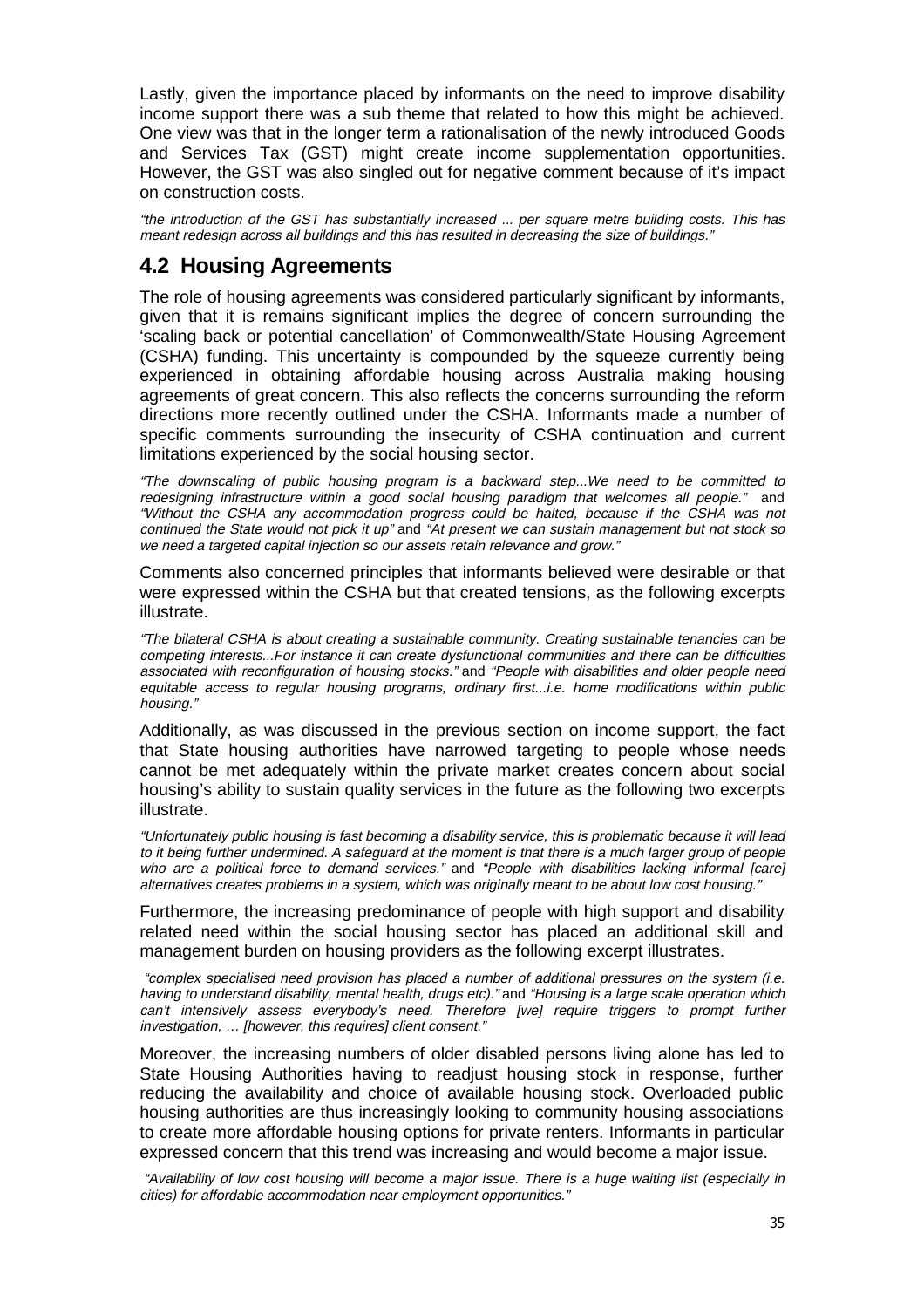Furthermore, there was considerable concern expressed about the process of obtaining and maintaining adequate support for those persons either on public housing waiting lists or already in public housings as the following excerpts illustrate.

 "The future requires integration of support for high care and housing with public housing and community choice. For instance, creating a segregated waiting list for public housing priority for people with disabilities if they have an appropriate care package." and "Giving people housing choices is tied to department of housing policy, which won't allocate accommodation without support systems in place. Thus some people are not identifying as having support needs which leads to eviction when tenancy arrangements break down."

Lastly, there were comments from some housing informants about the importance of maintaining a bigger picture view. Firstly, reliance on the CSHA varies significantly across States with small states such as Tasmania who have had less of a State commitment to social housing being particularly vulnerable. However, there are substantial variances between States regarding their reliance on the Commonwealth and State Housing Agreement for social housing resources. For instance, informants indicated that historically the Ministry of Housing WA has always raised its own funds and the CSHA has only contributed 11% of the money to their budget. Secondly, bigger picture means thinking beyond the overall proportion of monies going to social housing via the CSHA, because as the following excerpt illustrates the goal for people with disabilities has to be much broader than social housing alone.

"Social housing represents a small sector 10% at most, probably some improvements that can be made in terms of response to people with disabilities but other issues concern balance and other types of housing i.e. home ownership (70%) ought to be on the agenda"

## **4.3 Disability Agreements**

The history of the Commonwealth State Disability Agreement has evolved around intellectual disability and institutionalisation. Consequently, both the agreement and it's focus reflect this history. The CSDA provides a tool to ensure that all State based legislation compliments the Commonwealth Disability Services Act. As one informant involved in Commonwealth/State negotiations pointed out, the CSDA is intended to be very general and is more a tool to encourage collaboration than a means of prescribing outcomes.

"The CSDA is a very general agreement, it is not descriptive because of historical problems in the past. As a spin off there has been collaboration by working together in the past bilaterally. The CSDA funding agreement grew out of the need to rationalize and bond respectively"

Informants considered the role and performance of disability and housing agreements equally significant. Nevertheless, some States appear to view accommodation as the most crucial whilst others appear to view support as being of a higher priority. A few informants were also quick to point out that in some States the CSDA has not been the sole source of funding for State based disability services.

"[In Tasmania] \$46 million to disability is provided over and above the monies available under the CSDA"

This is of interest if we reflect back to similar comments in the previous section about the CSHA. Furthermore, it implies that historically differences between States reflect a difference in how disability and accommodation support are balanced.

Additionally, the actual focus of the CSDA, concerned a number of the informants. The CSDA was perceived to be particularly limited, inflexible and exclusive of particular disability groups.

 "The CSDA needs to be more flexible around both housing and employment...[For instance], care funding [needs to be] linked to the individual not to the care program." and "A significant problem in accessing services and in reducing flexibility is the prevailing view that disability and ageing are exclusive... For example, the ACAT program is restricted to older people and people with disabilities are ineligible. Packages need to be designed irrespective of age."

Overall the CSDA was generally compared unfavourably with other Commonwealth disability initiatives like the Home and Community Care Program, which were perceived to be considerably more flexible.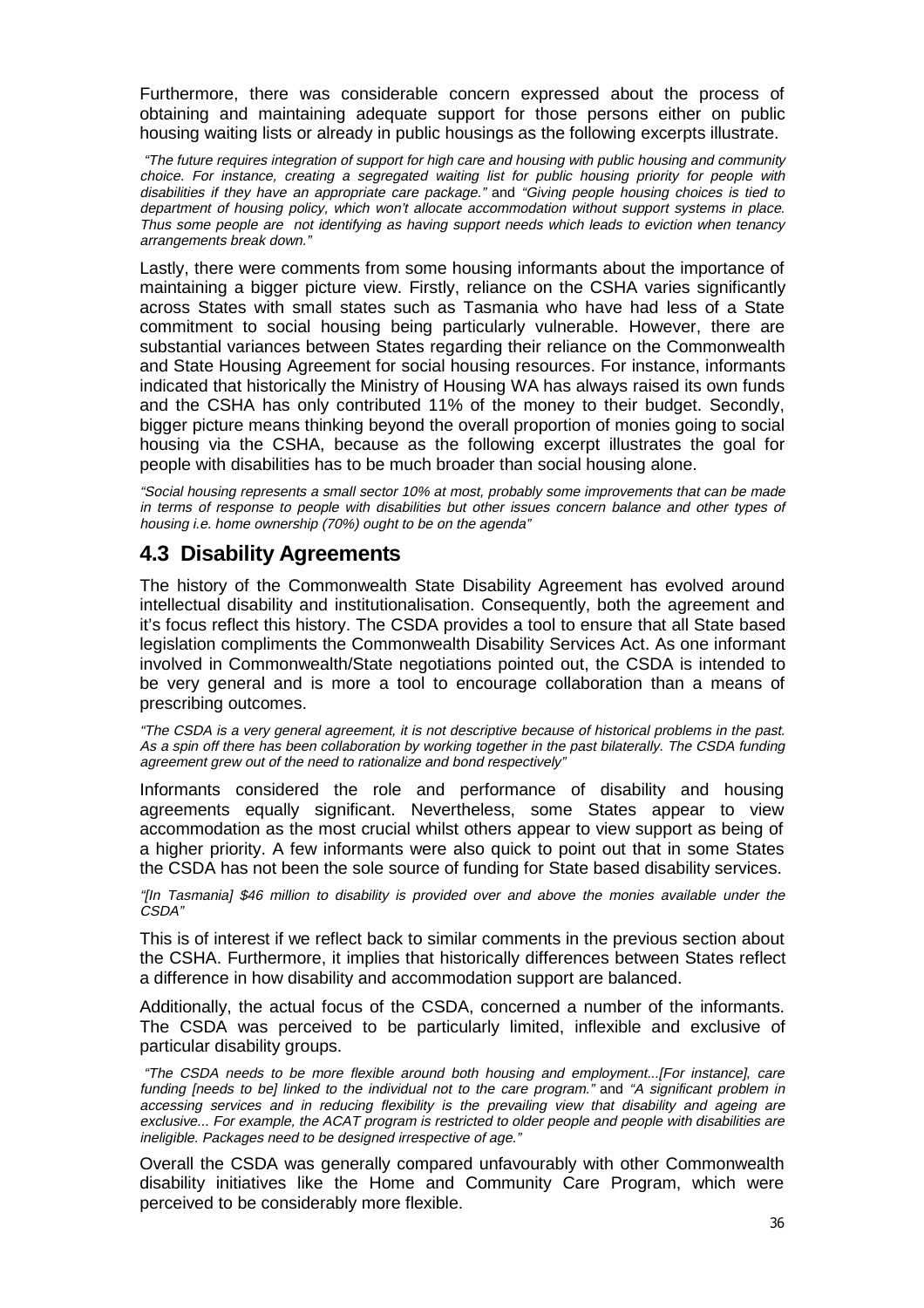"The CSDA's over expenditure on housing because of group homes divorces people from their families and informal supports altogether but HACC monies assist informal care providers." and "HACC provides a level of choice that allows for increased flexibility at the local level."

# **4.4 Community Care**

Informant's discussion around community care centred on both general issues such as having an inclusive and welcoming community and the type and flexibility of support services available. As a counterpoint to the social isolation identified as problematic for many adults with disabilities particularly those living alone or living some distance from informal care, informants raised issues related to developing and maintaining inclusive communities. Informants singled out lack of community education and planning as a significant issue in terms of developing and maintaining infrastructure. The fact that despite legislative changes much of the shopping and transport services available across Australia remain non-inclusive presents significant barriers to *'ageing in place'* and the notion of normalisation that underpins 'deinstitutionalisation'.

"buses are too fast, there are no seats in shops, older people can't get things delivered etc." and "implementation of accessible transport has to be a significant part of the future thing in planning for housing... For instance, siting adaptable/accessible housing 4-5 kilometres from a regional centre is not OK...[we need better ways of] looking at concentrations of housing for older people."

Another important sub theme was insufficient early intervention and monitoring services for informal carers.

 "[We] Need earlier support and intervention for informal carers within communities at community health and local council levels."

Another significant theme was the unpacking of assumptions that predicates the design of housing and care packaging. In securing supportive environments for people to live, a number of informants stated that assessment of informal and formal care support prior to examination of accommodation solutions was a prerequisite for continuation of community living.

"This means they require appropriate personal support then housing" and "those with appropriate support should be able to choose accommodation based on a secure personal support package"

Issues with community-based assessment and reassessment continue to be critical issues. Currently across most States in Australia assessment practices tend to focus on the person with a disability and fail to adequately harness or prioritise information required for establishing and maintaining partnership with those providing informal care. Additionally, the current system has multiple entry points and inconsistencies in data gathering and prioritisation with the majority of services currently prioritising those in crisis rather than being resourced sufficiently to prevent this occurring.

"What we haven't yet come to terms with is a community based, individual response that is collaborative." and "There is a need to look at preventative measures. For instance, in the past we haven't been very good at looking at the son/daughter in early teenage/adult years where parents have money to purchase a home. In past this couldn't be done because of issues related to queue jumping etc. But if parents say they can't cope then crisis accommodation must be found."

Existing, community care services that were singled out by informants included 'Home and Community Care (HACC) and Homecare support services. In general, Home Care services were considered central to enabling community living for adults with disabilities. However, some services were perceived of as either currently inequitable or insufficient. For instance, one informant stressed the need to increase the resources to enable more comprehensive home modification services.

The lack of flexibility and comprehensiveness of community-based services continues to be a problem for many Australian States. However, the following excerpt highlights how some states like NSW have moved decisively over the last couple of years to close this gap and improve portability and equity of support services.

<sup>&</sup>quot;NSW is unique in that Homecare is provided comprehensively across the State...Over the last couple of years Homecare has created a high needs virtual pool, which has facilitated greater service portability (i.e. head office approval is not required if relocating to an area with a different branch office. Thus it is now easier to relocate than it was 5 years ago."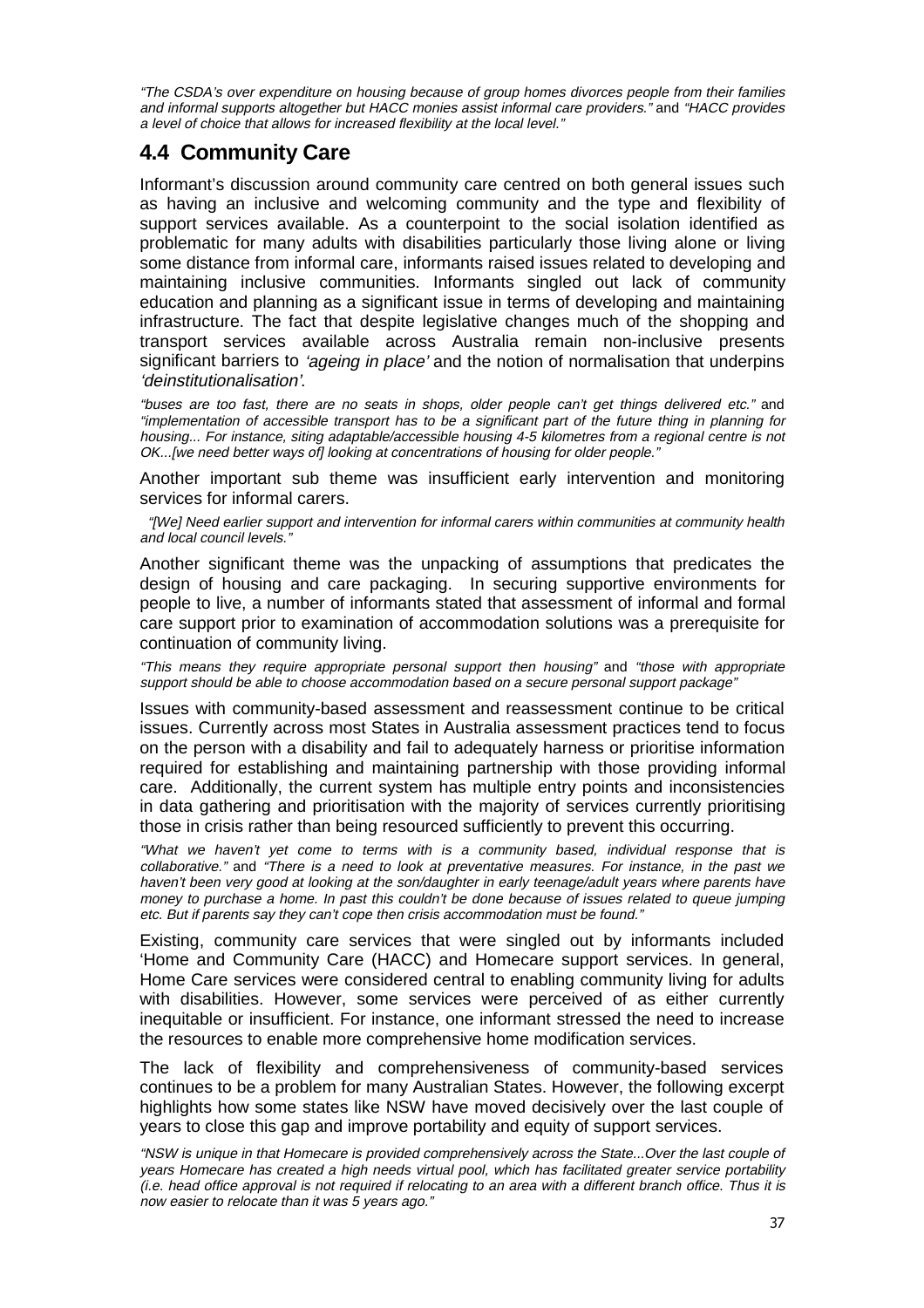#### 4.4.1 Economics of care

One of the most significant emergent themes was the underlying issue of the economics of care. Despite much of the rhetoric surrounding policy trends such as 'ageing in place' and 'deinstitutionalisation' providing formal individualised care and accommodation support services is a costly business. Thus, there appears to be a strong perception amongst informants that the available resources are inadequate and consequently a climate of rationing exists. This insufficiency appears to be most acute around salaries and capital expenditure. Thus, it is not surprising that concern was raised around the issue of staff salaries, as these represent the largest recurrent cost for any service organization. That this is already a major concern is illustrated in the following excerpt.

"Because of tight funding constraints the disability organizations are insufficiently resourced to provide individualised care." and "To what level do we support the individual with behavioural problems. For instance it may cost \$190,000 to support one individual versus a group home which supports five for \$43,000 annually."

Additionally, the pressure to increase remuneration in accord with more professional qualifications has become a significant issue for a number of support agencies.

 "[An] insufficient level of remuneration raises issues around retention of staff." and "The increasing professionalisation of staff means increasing costs."

Of particular concern from a service provider viewpoint is a funding allocation system that enables purchase of capital equipment but fails to factor in upkeep and maintenance.

"[There are] no funds for turnover of cars or buses, as a result the equipment supplied on establishment of [accommodation] facilities is ageing and there is no funding allocated to update or maintain this type of infrastructure."

Nevertheless, as one informant pointed out the amount of money invested in capital infrastructure such as housing, represents a considerable part of many State departmental budgets. In this sense, the economics of care issue means that cost efficiencies are most achievable when utilising individuals personal resources or capitalising on existing public housing and transport infrastructures.

"funding directed towards housing and support is quite significant as it represents 40% of expenditure and sometimes only targets 5% of clientele...People want to contribute to their own care but we haven't [yet] set up systems to support this. This has contributed to the increasing burden placed on the present system."

Lastly, comment was made on the failure of philanthropy to adequately supplement the formal housing and care system. This is particularly problematic for smaller states like Tasmania as the following excerpt illustrates.

"Private sector involvement in housing and support for people with disabilities has been zilch...For instance, the multiple sclerosis association ran a raffle in Tasmania for a car and were unable to even cover the costs of the raffle."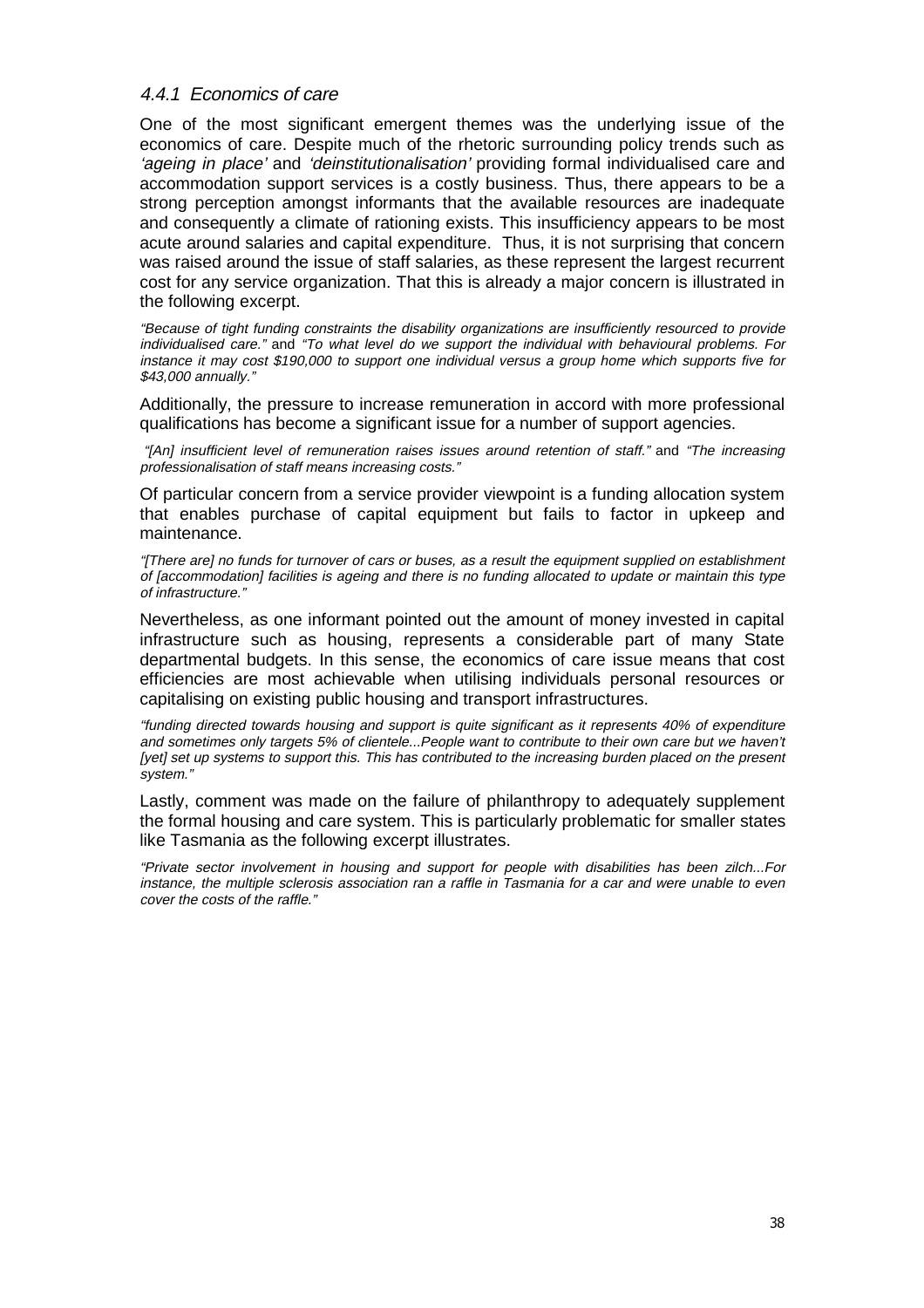# **4.5 Residential Care**

Most of the informants in the phase one sample believed in community service provision, which implies that although residential care was not top on the list for government action that action was needed. It was the clear view of all informants that raised it as a theme for potential action that residential care was the place of last resort for those who were unable to obtain the level of support and accommodation they required elsewhere. Concern was particularly acute for younger people with disabilities who ended up in residential care, in part, because they are more visible. As the following excerpt illustrates whilst the Commonwealth covers accommodation and care costs for those in residential care, younger persons with disabilities are excluded from additional funding under disability services and so in effect are disadvantaged.

"[NCOSS] found that while nursing homes receive Commonwealth funding, they were not specifically covered under disability legislation for services to young people with disabilities."

Consequently, there were three key themes within this section. Firstly, there were a number of comments about the role of Aged Care Assessment Teams (ACAT's). Comments about ACAT services centred on lack of training, insufficient knowledge of disability support options and in their perceived willingness to admit people with high care needs to residential care.

**"**ACAT teams are remarkably good at assessing people and then placing them into nursing homes. For instance, people with disabilities with high physical support needs or dementia."

Secondly, informants commented on the potential for the redirection of Aged Care funding to maintain people with high support needs within their local communities. Redirection of Aged Care Packages remains a viable alternative to nursing home admission.

"Nursing Home funding can be converted to Aged Care Package, which means a disability provider, can get accreditation under the Aged Care Act." and "[The Stanton report recommended devolution of] beds out of aged care facilities"

Thirdly, there were concerns raised about residential care standards and safeguards. Given the fact that those most likely to be admitted to residential care are those with the highest support needs such as those with dementia, the vulnerability of this population raised concern about the current insufficiency of safeguards. Furthermore, the notion of private for profit services being able to ensure high quality services was questioned.

"[There have been] several deaths in government accommodation. This has raised a number of issues … [related to] Amount of staff and adequacy of staff/client ratios, staff training, staff support..[and the] need for quality controls in the system" and "Nursing homes and hostels are run by private industry for profit and there are insufficient safeguards."

## **4.6 Building and Land Regulation**

Building and land regulation issues were singled out as the most commented on potential action area. This is not surprising given the major reviews of housing policy and programmes at federal and state levels are resulting in greater emphasis on central planning, coordinated care services and legislative reform to encourage high density developments and better use of existing housing, land and infrastructure. Informants raised issues surrounding planning processes, lack of an agreed universal design footprint and failure to impact on home purchases and the private rental market as amongst the most significant issues.

Firstly, a number of informants believed that urban planning outcomes were consistently poor for people with disabilities. Consideration of the needs of people with disabilities appears to be either lacking or ad hoc in approach. Consequently, a number of informants believed that additional incentives such as tax breaks; changes to housing awards and targeted funding injections were required to lift the game nationally as the following excerpts illustrate.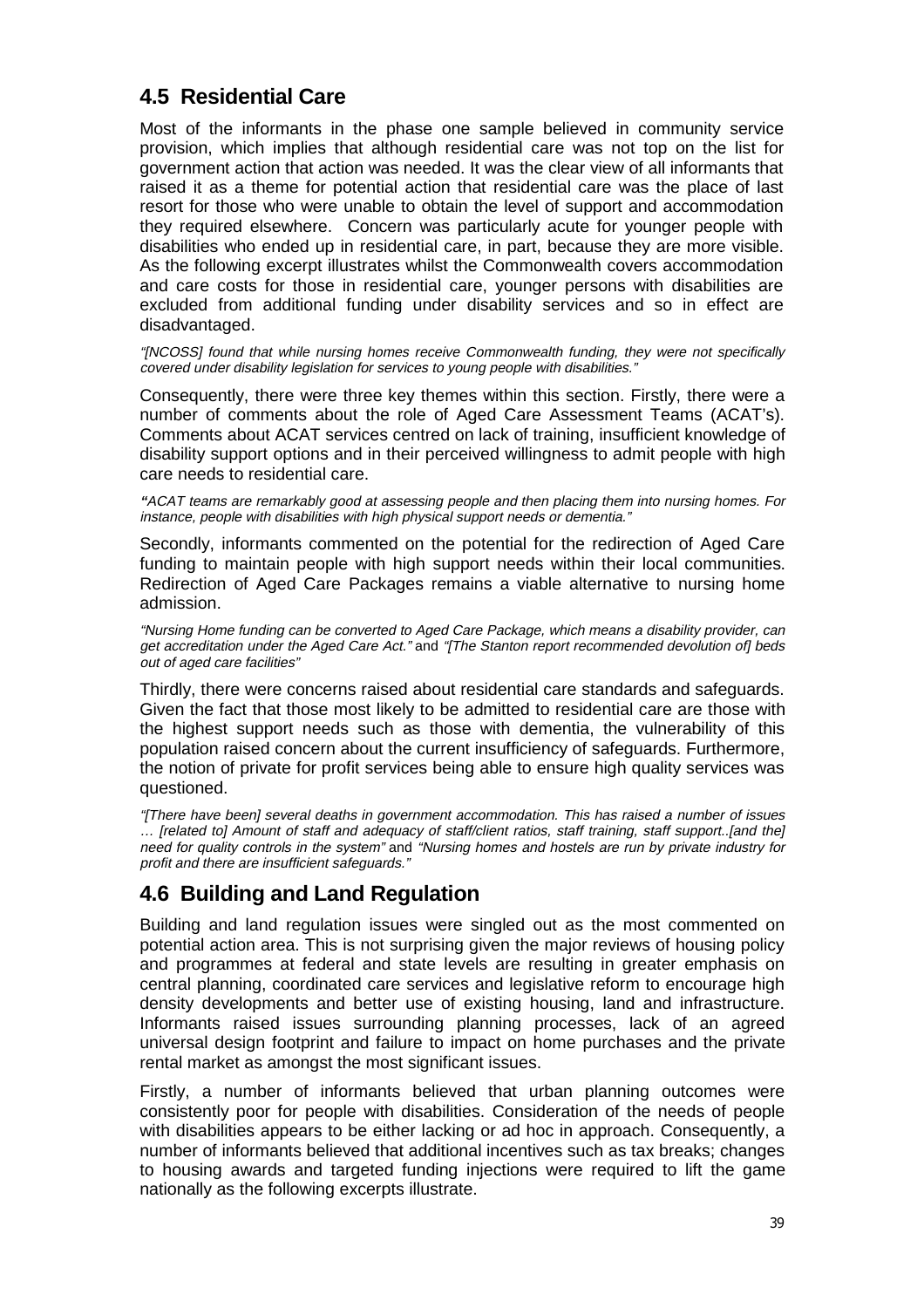"Don't plan well enough to provide adequate access for people with disabilities. So funding and awards being used to encourage the provision of better access" and "Housing award competitions must develop a category for adaptable design. Even if not the whole house, elements of the house could be a part of the award process. For instance accessible door handles or door openers."

Secondly, in all Australian States, three levels of government are involved in planning and this in itself presents barriers to appropriate distribution, design and regulation of residential housing suitable for people with disabilities. A number of informants commented on residential zoning barriers, which effectively discriminate against community accommodation for people with disabilities. The interpretation of zoning regulations also influences the concentration of housing within geographic areas as the following excerpt illustrates.

"Some councils are easier to work with than others and this leads to greater number of houses in certain localities...Rezoning to allow housing for people with disabilities is needed" and "Land regulation is a real issue. For instance zoning and segregation of land disempower communities."

Thirdly, contributory factors to poor planning outcomes were identified as failure to coordinate affordable, adaptable and energy efficient design principles with the result that tensions exist between often competing agendas. Additionally, poor coordination is compounded by lack of any credible Australian research into the anthropometrics of disability.

"There needs to be a universal design footprint for unit development that increases the proportion of accessible/adaptable units within multistorey developments. This is critical as 30% or more construction will fall into this category over the next few years."

Lastly, a number of informants believed that both State and Commonwealth levels of government needed to move towards enacting additional legislation in order to facilitate the development of adaptable housing in Australia. This is particularly critical in terms of ensuring a range of accommodation options from home purchase through to enabling rental from within the community housing and private sector markets. The following excerpts highlight the importance of legislative reform in this area.

"[There is a need to] Create adaptable housing requirements within the private sector" and "The way to move forward at a higher level is to legislate for visitability and universal design."

Another critical sub theme was the need to inform both the public and building and construction professionals of adaptable and cost effective design possibilities. Informants indicated gaps were evident in both knowledge and practice. A sample of some informant's comments relevant to this theme follows.

"We need project homes that demonstrate adaptability i.e. the 'Masterton ranch house' in adaptable form and then we need to look at the cost differentials. " and "a lot of money could be saved if housing providers used better construction techniques. For example when hallways are constructed if they are widened to 1400 mm then 400-600 mm could be used for prefabricated storage/cupboard space."

Whilst most of the comments from informants centred on the need to improve residential design and planning, some informants were also concerned about the design of residential and age related congregate infrastructures. Indeed, the more adaptable and accessible the newer residential facilities are, the better placed they will be to respond to changing needs in the future.

 "with accreditation and building of intermix facilities (Nursing home and hostel) there has been a change in standards and we still need to pick up adaptable housing principles for retirement villages."

#### 4.6.1 Multifactorial approach

A number of informants stated that because of the inherent complexities in housing and care provision for adults with disabilities that a focus on any one government action area was bound to fail. Instead, the common theme here was the need for a multifactorial integrated and individualised whole of government approach.

"I don't know that it can be said that one is more important than the other, instead an integrated approach is needed." and "[What is required is] Increased individualised and personalized support, stable accommodation and community integration. Can't separate them out."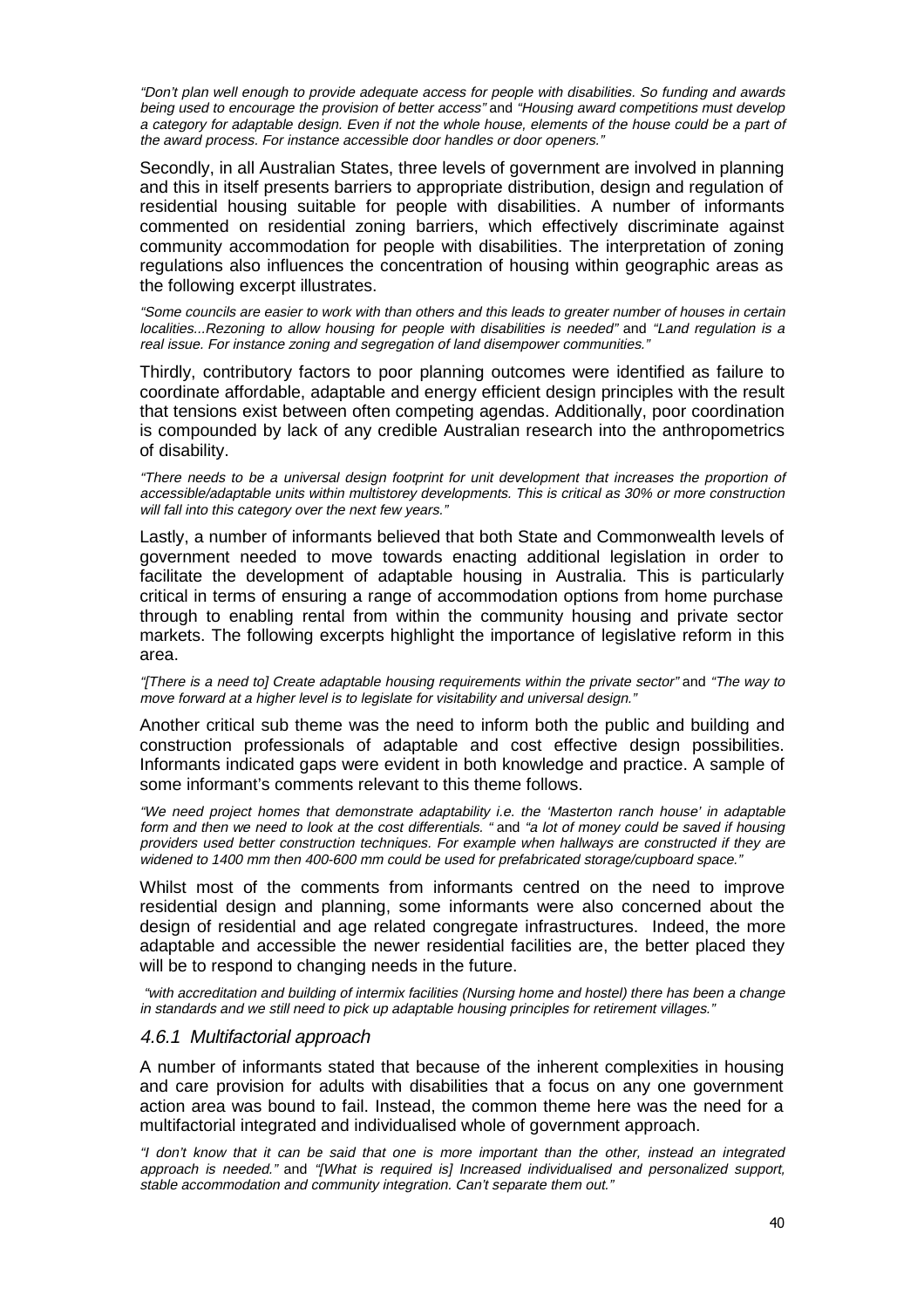# **4.7 Tensions between different players viewpoints**

Commonwealth players identified the potential of the community-housing sector as a more locally responsive and flexible alternative to public housing. Thus, it follows that the current trend towards building the community-housing sector up to increase its future viability will likely continue.

"The community housing area still exists as undeveloped potential and we are assuming that a lot more could be made of this model in the future."

However, consumer informants in particular expressed concern about increasing reliance on the community-housing sector as a public housing alternative because they perceived there to be poor lines of accountability, lack of standards and procedures and a shift of resources away from public housing.

"[There is a ] sort of competition between public housing and community housing...The competition is a furphy because both are publicly funded...when [the Commonwealth] favours community housing to house homeless, single parents and people with disabilities it is in effect, undercutting tenants rights...There is a whole dynamic of devolving responsibility to someone else with taxpayers money."

Another theme with inherent tensions concerns the partitioning of disability and aged services, both of which construe a narrow specialist focus. Lastly, tensions surround the balancing of ideological approaches to services. For instance, some informants believe that services should be mainstream, whereas others advocate for specialist services. A middle position might mean a commitment to positive discrimination for people with disabilities within mainstream services. The following excerpt illustrates this approach as a potential solution.

"there is a clamour of different need, so still need disability policy areas as advocates to impact and modify broad stream broad brush policy"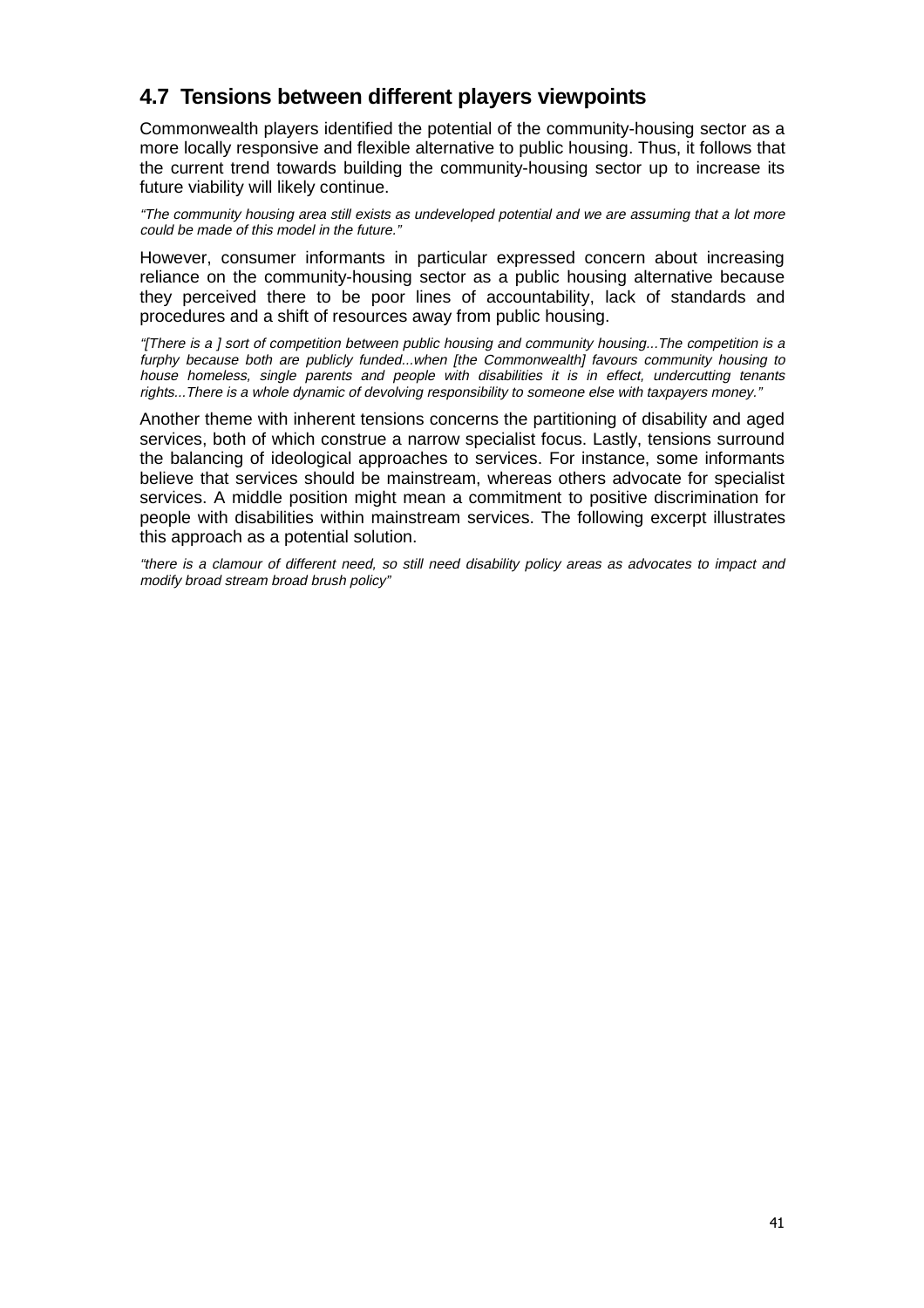# **CHAPTER 5: CURRENT HOUSING MODELS**

# **5.0 Introduction**

A critical research question developed and outlined in our Positioning Paper was the understanding within the past decade, of what strategies had been trialed in Australia for enabling a secure home for adults with disabilities and for ensuring that support for community participation was provided. The models identified from the transcripts can be grouped according to their implicit but predominate orientation into four subgroupings as follows:

- Formal Care Enabling
- Non Government Sector Care Enabling
- Informal Care Enabling
- Care Minimisation Enabling

The development of various packaging of housing and support depends on what perspective predominates. In this sense, the perspective reflects policy directions and initiator and funder perspectives. Greater detail about the models and their perceived effectiveness follows.

## **5.1 Formal Care Dominant models**

## 5.1.1 Group homes

Group homes are clearly the predominate housing option for younger adults with disabilities who are unable to be cared for within the family home. This form of accommodation typically involves purchase or construction of a six-bed domestic home designed to accommodate 4-5 residents with a live in carer. It has been the norm for people with disabilities being deinstitutionalised of both older and younger years (Intellectual Disability Services, 1995; McGuire, 1991). The reason the group home model has been so popular as the following excerpt illustrates is its relative cost effectiveness in combination with its efficiency in enabling relatively rapid relocation from larger institutional care.

"The reason we have gone down the group home model is primarily because it is reasonably cost effective and quickly eliminates waiting list. i.e., if everyone wanted to live alone the system would be unable to sustain this."

However, in a primarily post-deinstitutional environment matching and selecting compatible people with similar support needs can be difficult. Whilst the smaller size facilitates personalisation, the inflexibility of the accommodation and support packaging makes this unsuitable for some. The following excerpt highlights these tensions.

"A group home environment gets adapted to an individual but if an individual leaves [the same level of] support might not follow. The advantage is security or a housing and care package guarantee."

## 5.1.2 Cluster housing

Some States such as Victoria, Queensland and NSW are moving towards clustering group homes to better achieve economies in care, whilst retaining a local community focus. In this model, 30-40 adults may be accommodated. This model appears to work best for those with similar age and or disability requirements. The preference for this type of accommodation by some disability groups is highlighted in the excerpt below.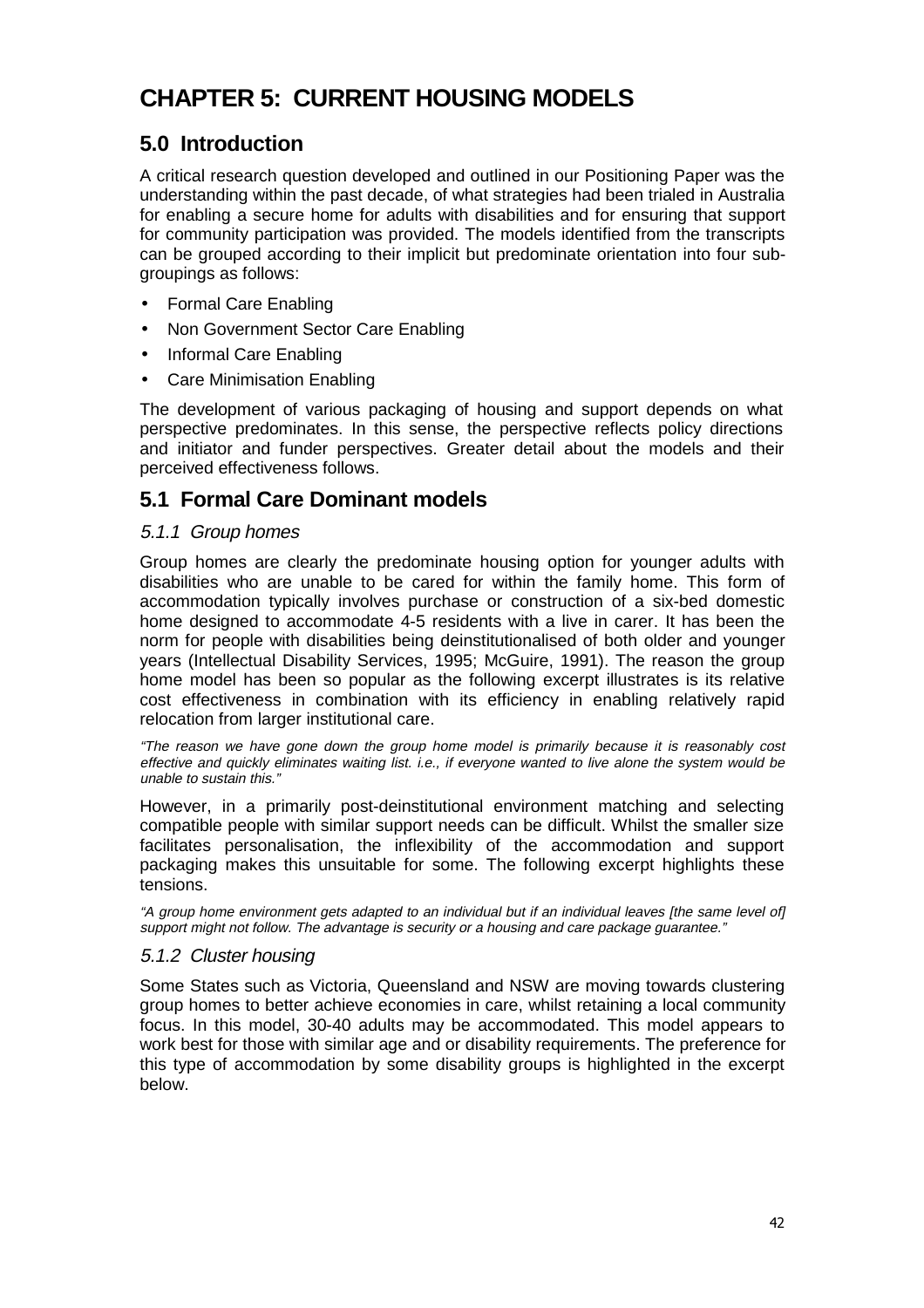"... [we have been] approached by particular disability groups (i.e. deaf/blind) requesting that they be housed together in a congregate bed-sitter facility because of communication difficulties with the rest of the community. This opens up opportunities but also opens up a can of worms with the Disability Services Act, which is about rights etc. However this model has been successful overseas i.e. in Canada." and "A subset program is an independent living program for people with mental health. People who can live independently with some support are now moving to small group homes and clustered housing."

This model has been particularly successful in other OECD countries like Canada in the bigger cities such as Toronto (McCruden, 1998).

#### 5.1.3 Secure accommodation units

Given that challenging behaviours are so costly to manage in the community, it is not surprising that a recent trend has been towards the construction of specially designed and staffed secure accommodation units for those individuals who are at risk of harming themselves or others. Unfortunately this type of unit is all too often located either within a criminal or a medical facility i.e. prison or hospital. Neither of which are primarily intended for habilitation or permanence. So, this trend presents particular issues around life skills training and 'ageing in place'. This trend is illustrated in the following excerpt.

"An alternative to aged care beds in terms of secure accommodation is the (18 bed) secure accommodation facility provided by the criminal justice system."

## **5.2 Non Government Sector Care Enabling Models**

## 5.2.1 Boarding/rooming and private hotel type accommodation

A large number of people with disabilities particularly those with mental health, intellectual disability and alcoholics tend to reside in rooming houses, boarding houses and private hotels. Whilst there is some consensus that because of the economics of care, shared facilities and shared options need further exploration, the boarding house market segment is currently not well addressed. Boarding houses were predominantly private sector supplied and run but this has had a bad history. Complaints from consumers, services and other key stakeholders across a number of States (Tait, 2001) have led to many States currently reviewing or having reviewed this form of accommodation with the view to reaccommodating those most in need of support elsewhere. The following excerpt highlights some of the issues inherent in managing this type of accommodation profitably.

"Boarding houses have gone out of business because of the expense of retro fitting for fire ramps. ...because provider agencies are dealing with properties that are ageing, the expenses involved make it unprofitable to continue to operate and maintain property appropriately.

Despite the notion of break even or profit making driven accommodation having a poor reputation, there are instances of innovative and successful implementations. Sharing of communal facilities and close proximity of peers and carers can be effective in both facilitating care support and in restraining costs.

 "The 'Winteringham' model in Victoria appears to be quite good, it provides secure accommodation and support in the context of controlled drinking."

#### 5.2.2 Singletons accommodation

Another model that is more innovative in terms of partnerships with non government providers that was highlighted by an informant was the 'Singletons' housing model, which appears to have been quite successful in Victoria. The Singeltons community accommodation model provides clustered single apartments dwellings that enable sharing of communal facilities and care. Nevertheless, the following excerpt illustrates some of the unanticipated public cost burden involved.

 "Particularly difficult to get complex care needs adequately met by the private sector. For instance, 'Singletons' housing provides [the accommodation] component but the department had to put in fire safety. To access these accommodations [clients] have had to buy an interest in the company."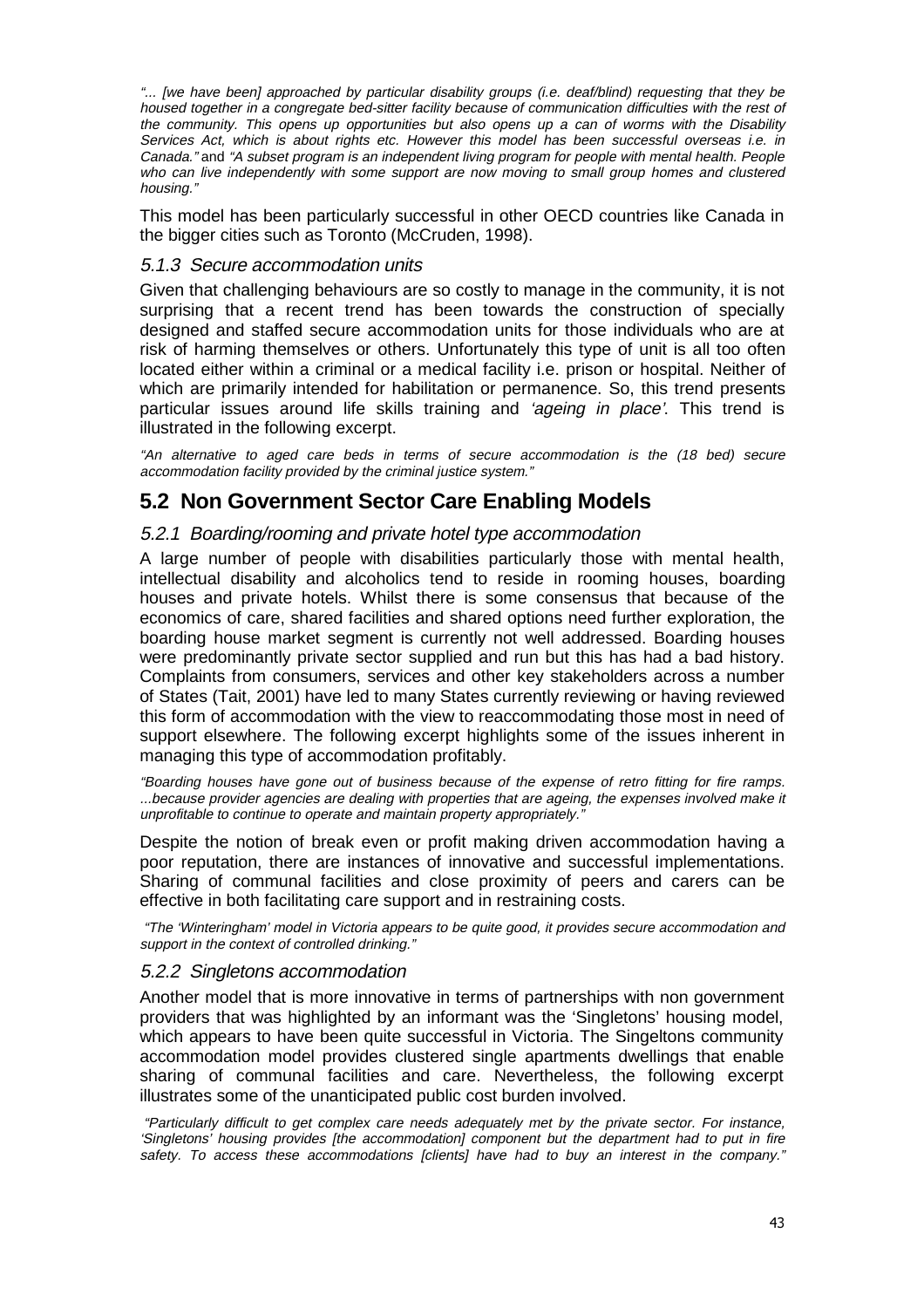## 5.2.3 Aged Care units

Units that are age specifically targeted are usually built to provide older people with a particular lifestyle, and most include some level of support or care appropriate to the needs of the residents, taking an onus of responsibility off family whilst retaining a level of independence of the older persons themselves. However, unit design rarely caters for functional decrement and the standard inclusion of steps, hobs in conjunction with insufficient storage and circulation space can force those residents with balance, reach and sensory problems or who require assistive devices to have to relocate to higher level care facilities.

"Units [are constructed especially] for older people but these are not suitable for wheelchair or frames"

## **5.3 Informal Care Dominant Models**

## 5.3.1 The supported living model

The supported living model appears to have developed in Western Australia, where it was supported by a grant from the lotteries association. This model enables families to form a company to receive money directly to provide care for their sons and daughters. The model appears to provide a considerable degree of flexibility and control to families in the running and maintenance of supported accommodation and so is very popular with carers. Whilst this sort of approach is not popular with the Unions, presumably because it potentially impacts employment opportunities and worker entitlements it might also have potential for being widened out to include retirement housing for people with disability. The following excerpt illustrates the key ideas inherent within the supported living model.

"[There are] Two models that are similar, one is more in house and the other is setup like a large residential place, i.e., parents are directors and employ staff." and "The families determined arrangements, roster, backup care, training, and wills"

Similar models have also been implemented in NSW and Tasmania where disability services have privately funded groups of families to house their sons and daughters. The primary difference between these implementations and the original model as developed in Western Australia is the requirement that a lawyer or accountant be included in the financial management. This is an important difference because although a variant on this model appears to be particularly useful in rural and regional areas where other options are limited it is potentially open to financial abuse. The following excerpts illustrate the basic concept behind the Western Australian implementation.

" In this model, Homes West provided the housing for groups of 5 people, parents and a lawyer/accountant actually run the housing. Parents can hire and fire staff and having an account/lawyer as part of the group avoids problems with budgets."

## 5.3.2 Local Area Coordination

Local Area Coordination (LAC) programs were piloted and developed in Western Australia where they have been so successful they are now being implemented in other OECD countries and in other Australian States. The LAC program provides a bridge between families and assists them to 'age in place' by coordinating support and information services at a grassroots level.

"The Local Area Coordination program in WA is an effective means of better targeting this issue."

## 5.3.3 Community Disability Housing Program

The Community Disability Housing Program is another newer and more innovative initiative, which involves partnerships between local community auspices, disability and housing support. It has many of the advantages of the supported accommodation model but is less flexible in operation and provides families with less direct control of household running. The following excerpt illustrates the basic principles.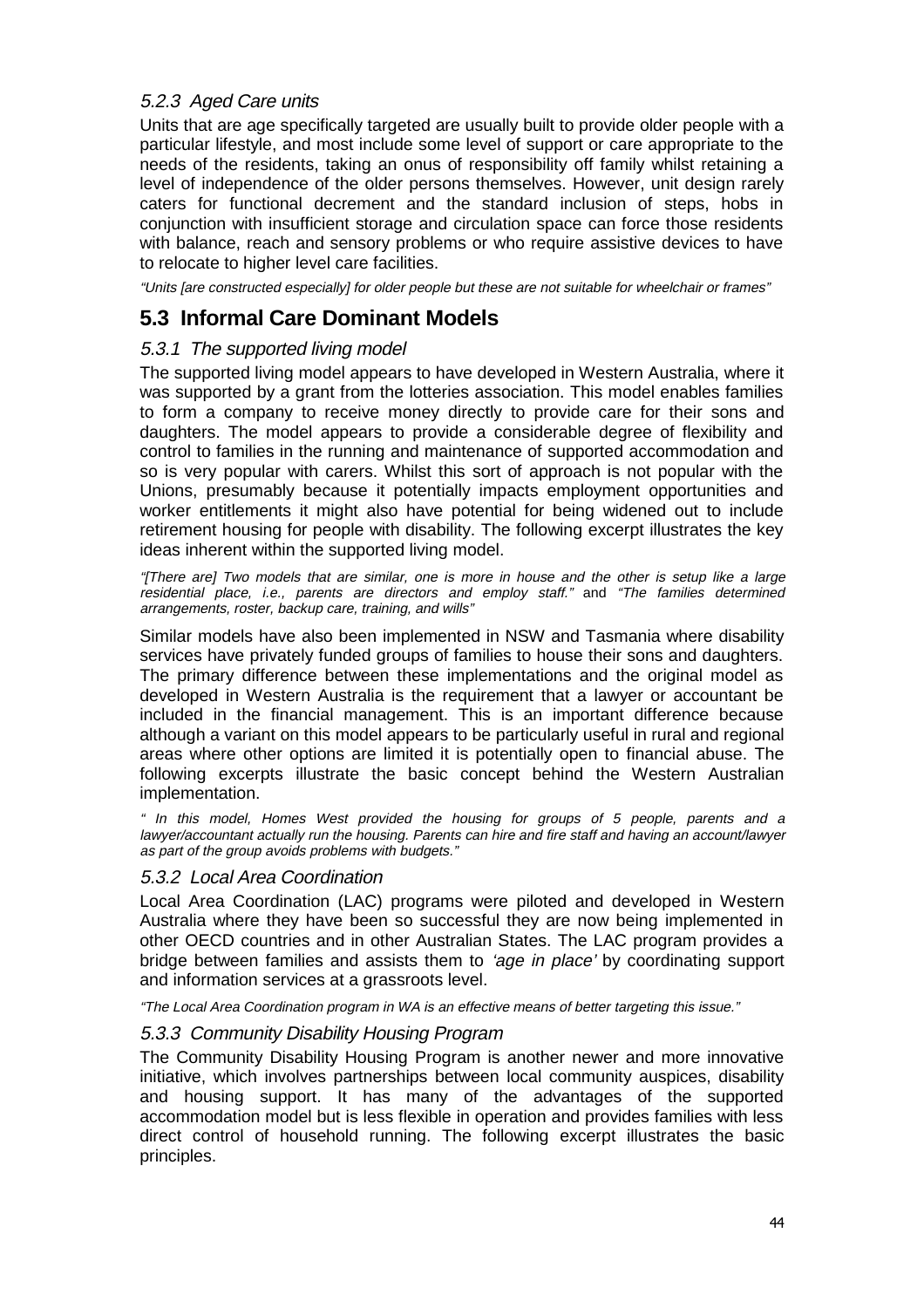"Community Disability Housing Program this is where a community agency leases houses and applies to the disability services commission for support, for particular individuals, then the Ministry of Housing provides the house."

# **5.4 Care Minimisation Enabling Housing Models**

## 5.4.1 Singles Units

There is an increasing push towards one home per person and singles units, which have a bedroom, bathroom and kitchenette are increasingly popular as the following excerpt illustrates.

#### "Part of the push is towards single units"

Singles units cater well for the increasing numbers of younger and older people with disabilities who lives alone. This model potentially has the advantage of reducing the need for housework and property maintenance services for owners whilst preserving privacy and independence. However the effectiveness of this model depends on design and construction techniques that maximise accessibility and facilitate community inclusion.

## 5.4.2 Adaptable homes

Adaptable homes are a form of private dwelling that can be constructed in the form of a house, unit, flat, townhouse or villa. They can be rented or purchased and are intended to grow or change as the occupants needs change. For instance, the Adaptable Housing Standard (AS4299) was written to provide guidelines for adaptable construction. Key principles of adaptable design are level entry, accessible sanitary facilities, wider corridors and hob free showers (Standards Australia, 1995). Adaptable housing as a concept has been advocated widely both here in Australia and overseas (Frain, 1996; Kahler, 1998; Alzheimer's Association Australia, 2000; Hill PDA, 1999). However, whilst public housing has moved to incorporate adaptable principles into new construction the private sector has been slow to take this up. The following excerpt illustrates the key ideas.

"when a house is built it should be accessible to people of all ages. This means user-friendly living space, not just for people with disabilities but for kids."

# **5.5 Conclusions**

None of the housing and support models overviewed are mutually exclusive but given the long to medium term trends identified in chapter three, it would appear that those models which are the most enabling of informal supports and which work to reduce the experience of disability by good design will prove to be the most desirable and cost effective.

It is also clear that the housing and support models so far explored within the private sector in Australia have consistently failed to incorporate adequate fire protection, circulation space, no step entries and accessible bath and kitchen facilities without governmental subsidy. Given the emphasis on government action highlighted in chapter four, it would appear to be vastly more cost effective in the longer term to move some of the more universally applicable provisions into the mainstream by regulation or legislation. Whilst encouraging the incorporation of more specialised and individualised design features in purpose built housing (i.e. cluster housing or aged care units) by providing special tax incentives or rebates.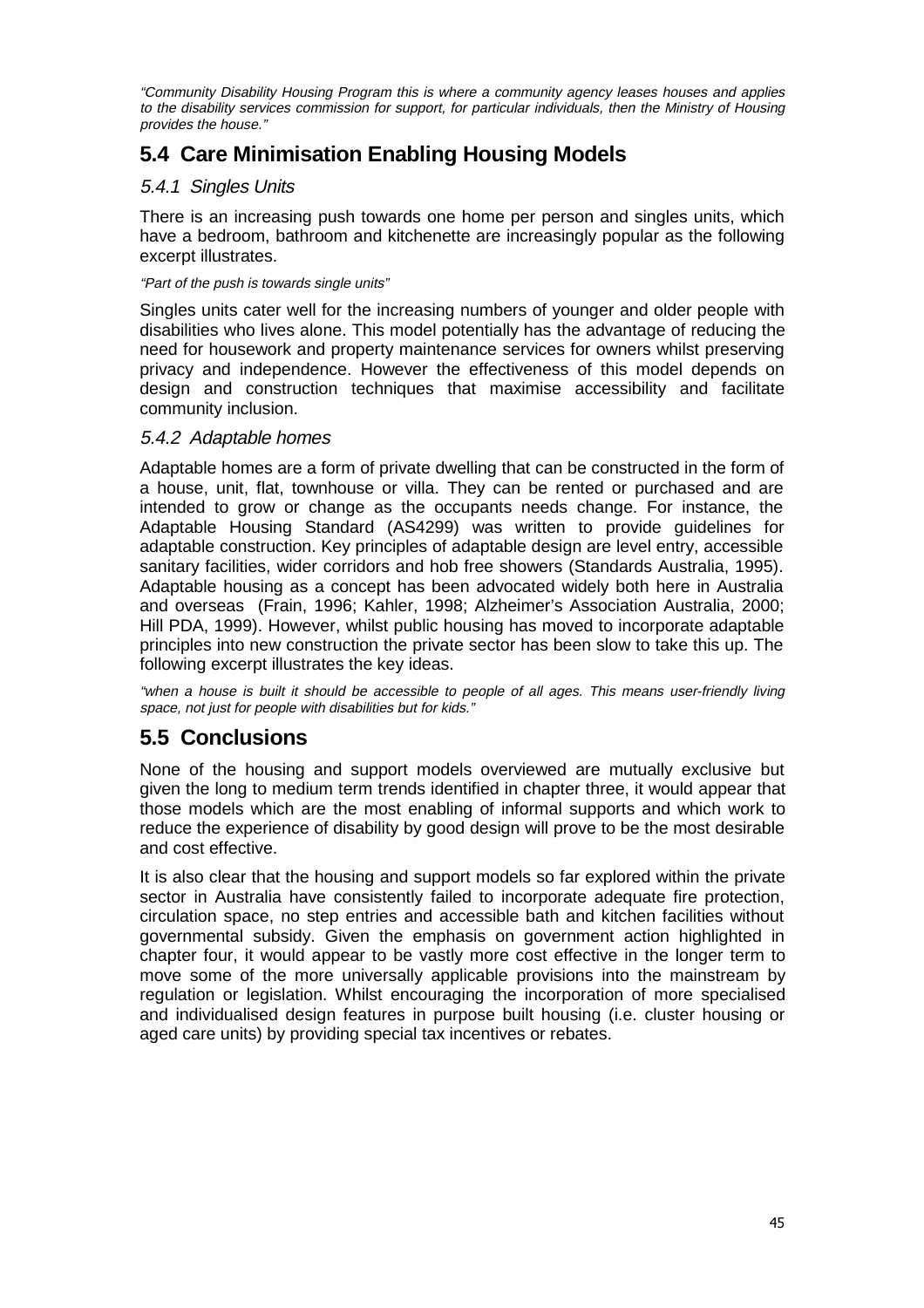# **CHAPTER 6: IMPLICATIONS FOR POLICY**

# **6.0 Introduction**

This final chapter attempts to explore some of the policy implications arising out of the research findings previously presented. The strength of these findings is the national overview of the policy and legislative framework provided. After reviewing the policy framework, this chapter addresses the three key research questions outlined in chapter 1 and in our Positioning Paper.

These are:

• Housing circumstances and service use amongst older and younger adults with disabilities;

- Viewpoints of policymakers and service providers; and
- Australian housing and care 'packages'.

The chapter concludes with a summary statement on future directions.

## **6.1 Policy Framework**

The complexity of disability, ageing, health, housing and care programs means that funding and management is divided between Commonwealth and State/Territory levels. The devolvement of program responsibility to non-government and private sector organisations further complicates matters (Kalish, 2000). The division of responsibilities, and the piecemeal and historical base for them, underscores the need to consider their joint impact on individuals whose complex needs may require provision across a number of service areas. A number of policy reviews, such as the recent National Strategy for an Ageing Australia (Bishop, 2000), have presented the case for more comprehensive and strategic development of policies and programs. However, the division of management and funding responsibilities, together with a narrow focus on accountability for outputs and costs within each of the program areas does not provide a sound base for provision of integrated accommodation and care.

All States/Territories have their own Acts and legislative frameworks that have major impacts on people with disabilities. Many State and Territory governments are trying to fill perceived gaps in national legislation and programs. Crucial areas of state action include disability rights legislation and policy frameworks, property-related tenancy and other Consumer Protection legislation aimed at private dwellings and cared accommodation policies (including regulation of retirement villages). Most states are aiming to overcome some of the policy divides across housing, care, and ageing/disability areas by establishing larger operational departments with a wider range of responsibilities.

A number of policy and service documents, reviewed in our Positioning Paper, provide critical comment on the difficulties of existing 'systems'. An example of these difficulties is provided in the case of Commonwealth-State contests in the area of community care (Burbidge, 1996). On the one hand, the Commonwealth's responsibility for residential care services for older persons provides an incentive to cap these costs and divert people in need to community care. On the other hand, State/Territories' responsibility for hospital care provides an equally strong financial imperative to discharge people early to their homes and care from community services.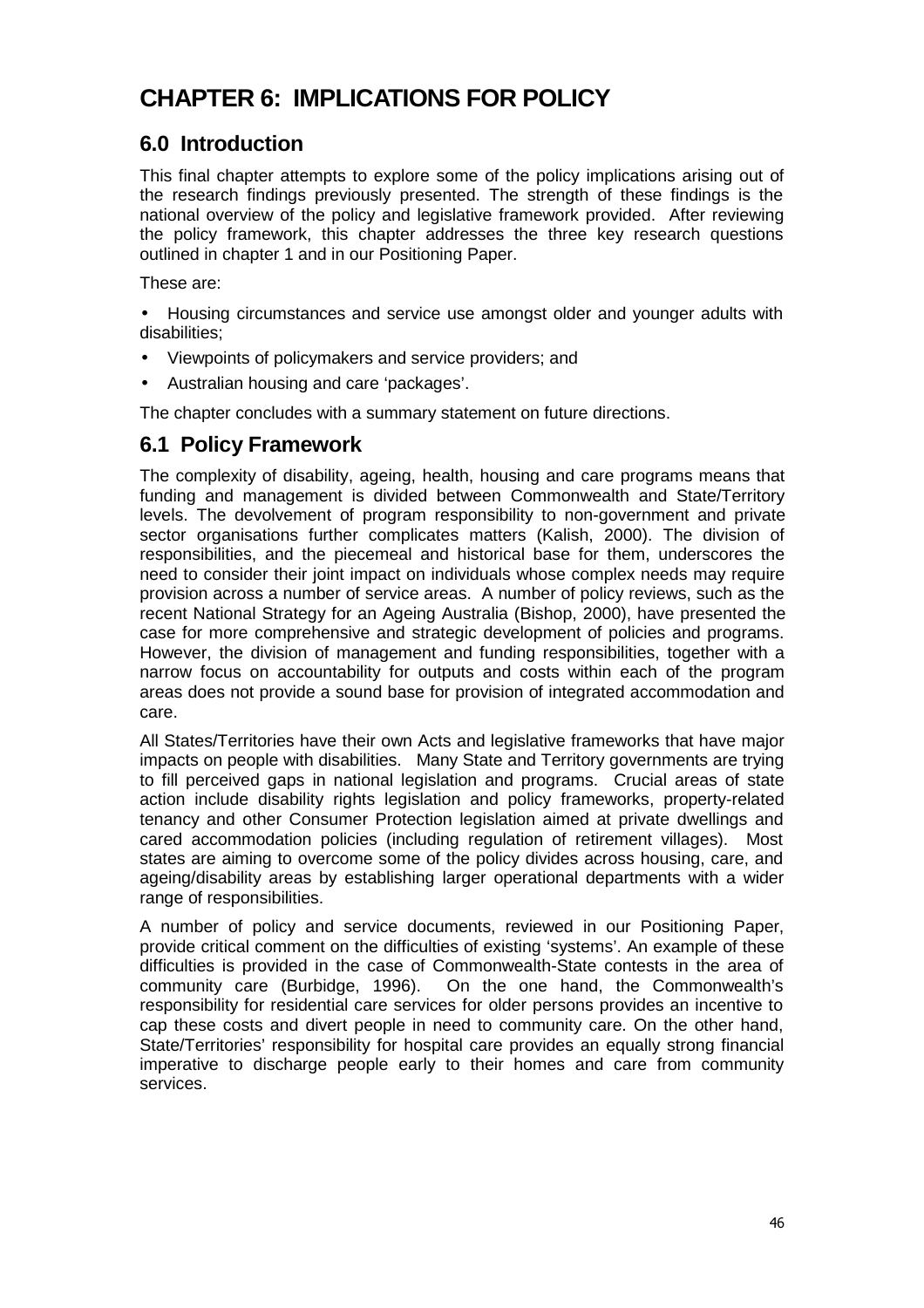# **6.2 Housing circumstances, needs and service use**

The 1998 DACS provides a valuable population perspective on the circumstances of people including those who are not directly known to service systems. Chapter 2 in this report and the Work in Progress Report provide a full account of the findings. In this section, we consider some of the policy implications of the population findings.

The fact that fully two-thirds of persons with at least moderate levels of disability reside in some form of cared accommodation implies that the primary government policy response remains support of the Residential Care industry. There is of course, far more Commonwealth funding available for residential care for older people than there is State funding for cared accommodation for younger people. Consequently, some younger people with high needs may find it difficult to access residential care while older people with similar needs may find it difficult to avoid entry to residential care.

People in the community with at least moderate disabilities are nearly equally divided between those in the younger and older age groups indicating that policies concerning equity of access to community based services need to be addressed. Three quarters of persons with significant disabilities living in the community receive informal support, reinforcing the significance of policies related to maintaining and enabling continuance of informal care.

One in ten community-based respondents indicated that housework needs were unmet implying that, this type of service should be a higher priority for Homecare. Additionally substantial levels of unmet need for property maintenance and transport services imply that neither of these receives sufficient attention in either Commonwealth or State policies. People who live alone and non-homeowners are especially likely to report having unmet needs, suggesting that they are important priority groups for service delivery.

Furthermore, half of the respondents indicated needs in more than three areas whilst a quarter had needs in more than five areas. Multiple need underscores the interrelated nature and indicates that improved coordination and integration across services is critical. However, the scope for 'user pays' approaches to services remains limited for both age groups, particularly as strong financial incentives to enter residential care exist. Overall, the findings suggest that policies need to be flexible enough to meet high levels of needs among adults in a wide variety of economic, personal and housing circumstances.

Multivariate statistics also suggest specific ways in which policies can improve targeting of services to expressed need:

• Homeowners generally are older, living in a house, living with others, employed, and have only a moderate and/or physical disability. This suggests that the most advantaged housing tenure is largely available to those who have relatively more advantage in other aspects of their lives.

• Public tenants are more likely to be young, living alone, on low incomes, and unemployed. This finding suggests considerable effectiveness in directing these public resources to those who have higher levels of need.

• The most significant factors in having some unmet needs are living alone, having more disability, being younger, being female, and not being employed. In other words, each of these characteristics can be considered as a risk factor that needs to be addressed in improving the targeting of formal services.

• Predictors of needs for self-care are living alone and having a greater degree of disability.

• Predictors of needs for transport assistance are being older, living alone, not being employed, and having a greater degree of disability.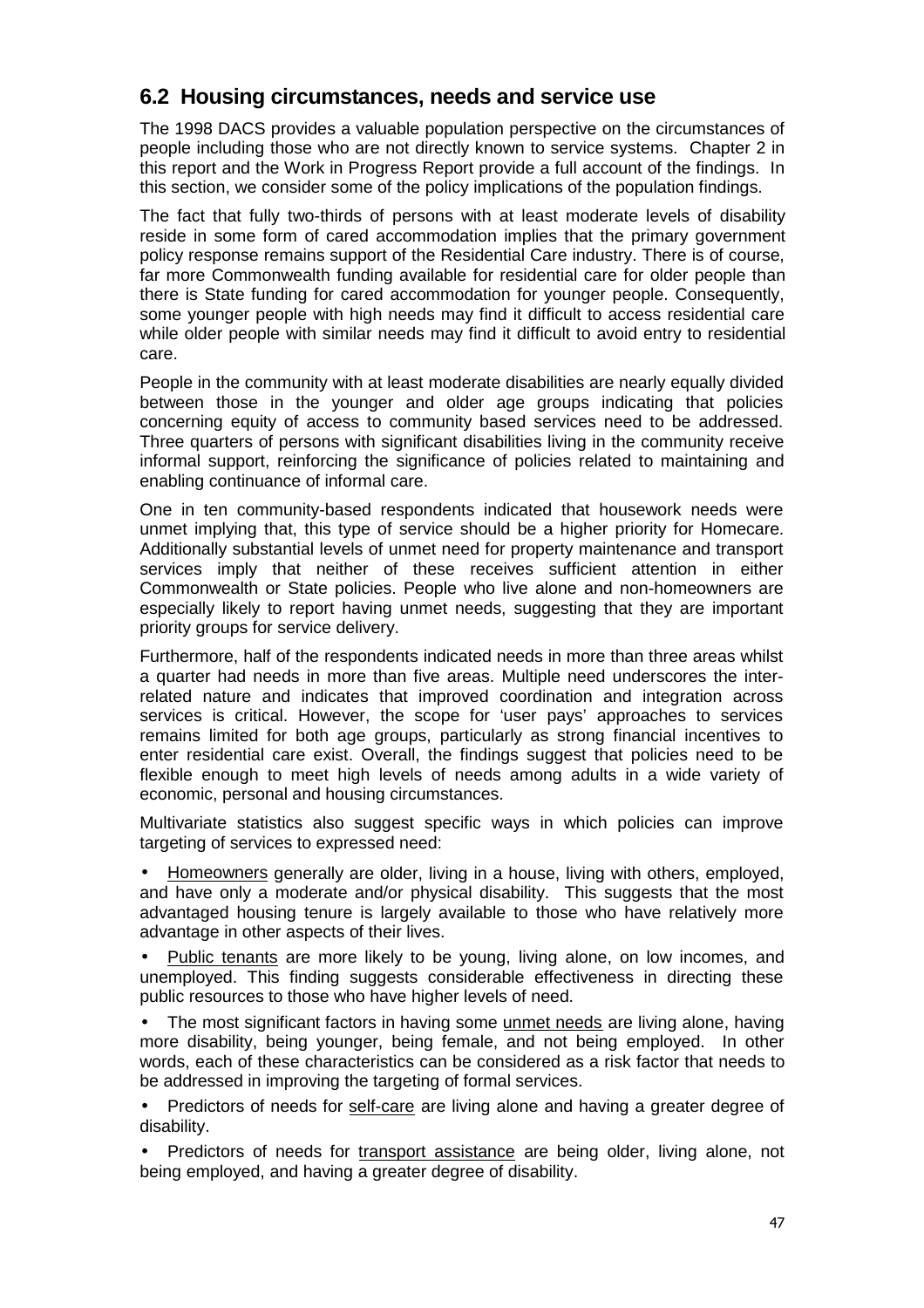• Predictors of needs for property maintenance are disability severity (particularly of a physical nature), living in a house, and being a homeowner.

• Predictors of needs for housework are disability severity, physical disability, being unemployed, and being older and/or female.

• Finally, any use of formal services was best predicted by living alone, being male, older, and on a higher income, with the latter probably indicating a greater capacity to buy private for profit services. Public and private tenants do not appear to have differential access to various forms of services.

## **6.3 Policy implications of interview findings**

The analysis of key informants' perspectives provides a sound basis to assess priorities for whole-of-government actions across levels of government and policy areas. As detailed earlier in the report, the policy interviews yielded views in terms of both middle terms trends and specific policy actions. These views are particularly significant given that financial indicators released by the Commonwealth Department of Health and Aged Care (1998) reveal that aged care services comprise around 0.7 per cent of GDP, or \$3.85 billion, with residential care comprising 76 per cent of costs. The average cost of providing institutional care has been estimated to be \$30,000 annually for each nursing home bed provided (Australian Institute of Health and Welfare (AIHW), 1999b).

## 6.3.1 Middle to longer term trends

Over recent years there has been a significant shift in community expectations about the creation of more equal opportunities. Non-discriminatory access to housing and care services has increased the pressure on Australian governments to implement a restructured human service delivery that is community based whilst downscaling the larger cared accommodation options. Consequently, all States and Territories are now implementing strategies to enable older and younger disabled people to remain in their own homes with good quality of life as an alternative to institutional care but this adds to the demand on already strained public resources.

The trend towards 'deinstitutionalisation' and 'ageing in place' demonstrates that community care is becoming the primary and preferred context of care for younger and older people with disabilities. They also raise a number of particular tensions between viewpoints where ideologies or accepted cultural practice clash. For instance, the desire of people to remain in a familiar environment impacts on both younger people with disabilities who do not want 'deinstitutionalisation' and older people with disabilities who seek to remain in the community despite high support needs. Some informants commented on the desires expressed by those living in institutions to remain there but this view of 'ageing in place' contrasts quite strongly with the view that transitions are 'normal' and inevitable for older persons with high care needs.

The trend towards 'deinstitutionalisation', raises a number of consequences that require attention. Notable among these are:

• A lack of sufficient resources following moves of people from institutions to the community, shifting costs on to the community and public housing sectors.

• A shortage of community housing and over-reliance on a single model of care, namely the 'Community Residential Units' (CRU's) that can be 'mini' institutions. The result can be limited access to the community inclusiveness that is central the rights promulgated by the Disability Services Act.

• State-based agreements across departments of health, disability, housing, and care are needed to facilitate integration of service delivery.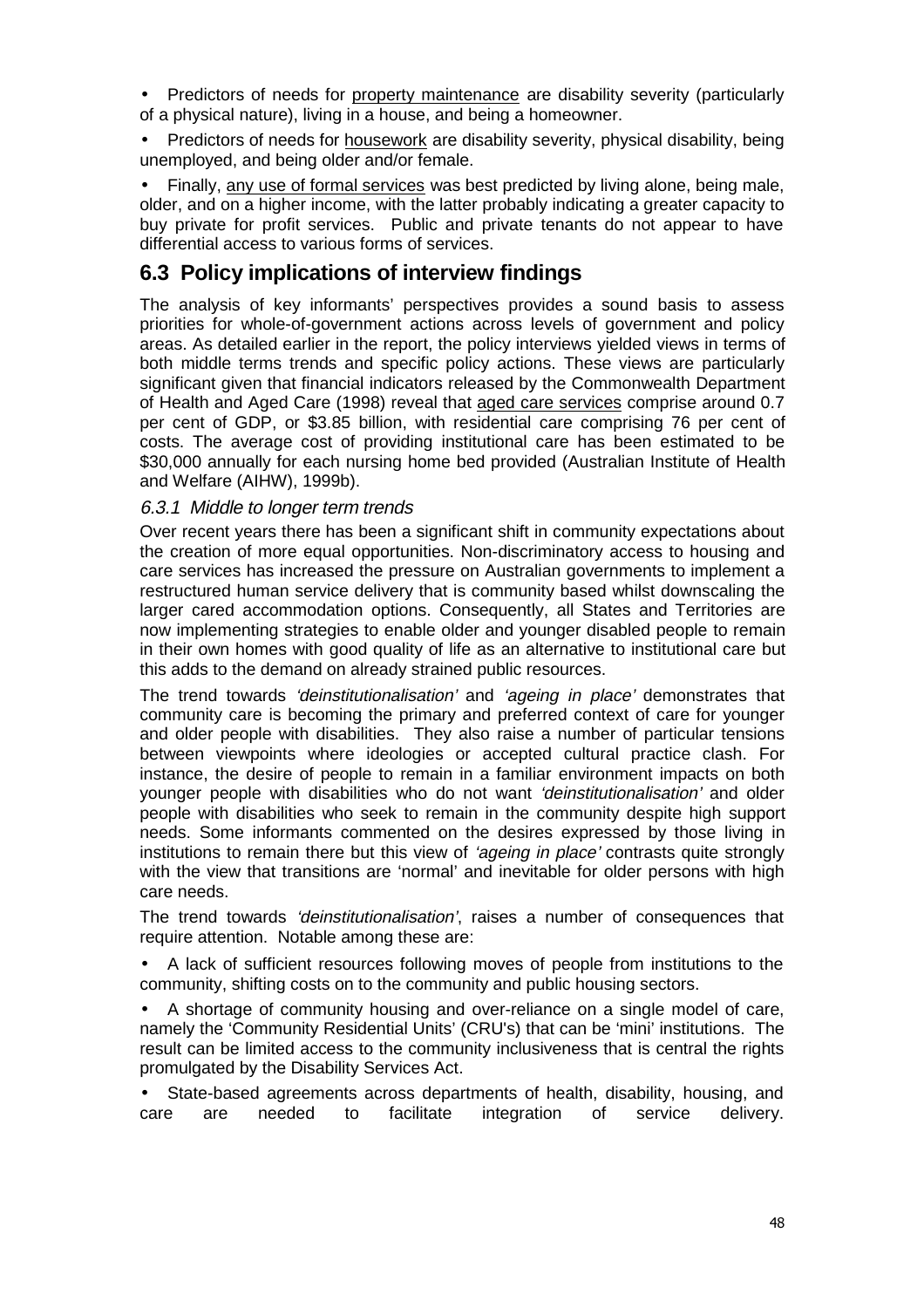The trend towards *'ageing in place'* is seen as closely accompanying the massive population ageing anticipated as the baby boom cohort reaches old age over the next two decades. Over the next decade, the growth in the numbers of people with disabilities is anticipated to be overwhelmingly in the 50 to 64 year age group (Australian Institute of Health and Welfare, 2000). This is partly due to acquired disabilities with the ageing of the baby boom but also due to the increased survival of younger people with disabilities. This changing demographic pattern is already challenging assumptions as to younger people with disabilities having notably different needs from their older counterparts and increases the case for more integrated treatment of people with disabilities irrespective of age.

A number of additional issues arise from 'ageing in place' including:

- Changed care arrangements as younger people with disabilities reach retirement age and require more resources and different mixes of services.
- The inappropriateness of much of the existing private stock of residential housing given that their residents will grow older and their chance of having a disabilities will increase.
- The wide variation of needs within the population of people with disabilities due to specific main conditions such as Acquired Brain Injury Syndrome.

'Deinstitutionalisation' and 'ageing in place' are virtually impossible without major contributions by informal carers. Overall, it does not appear that the availability of carers will be decreasing over the coming decade, notwithstanding the demands of providing this assistance (ibid, 2000). While support for carers has increased considerably over recent years, there is a strong perception that carer support is relatively uncoordinated, fragmented, and difficult to access.

Particular concerns raised by the interviewees about carers included:

- The need for security among caregivers and information important for long term planning.
- Carers and community workers require training, to better manage behavioural problems and to prevent occupational health and safety problems.
- Aids and assistive devices need to be provided for carers as well as for people with disabilities.
- The heavy financial costs of caregiving, both directly and in lost earnings, including restrictions on carers pensions.
- Concerns related to guardianship and issues when carers and clients views and interests may diverge.

The expectations of people with disabilities are rising and there is an increasing consumer rights focus. The rights focus now enshrined in disability legislation is increasingly found among older as well as younger people. However, the rhetoric of legislation is not yet matched by the treatment accorded to people with disabilities by staff in many services. Tenancy legislation is raising new issues concerning the rights of people with disability to not accept recommended services and the rights of neighbours or landlords to complain about people with behavioural or other difficulties that can reduce amenities.

The last of the major trends addressed by the policymakers concerned increasing contention in terms of 'who pays' for accommodation and services. At one level there is the expected continuation of trends towards reduced government contributions and increased devolution of cost responsibility through user charges. There also is widespread concern that government funding for housing has been falling disproportionately and that people with disabilities have decreasing access to home purchase. Ways need to be found for services to have joint responsibility, for example for people with mental health difficulties in public housing, rather than for services to shift costs onto each other.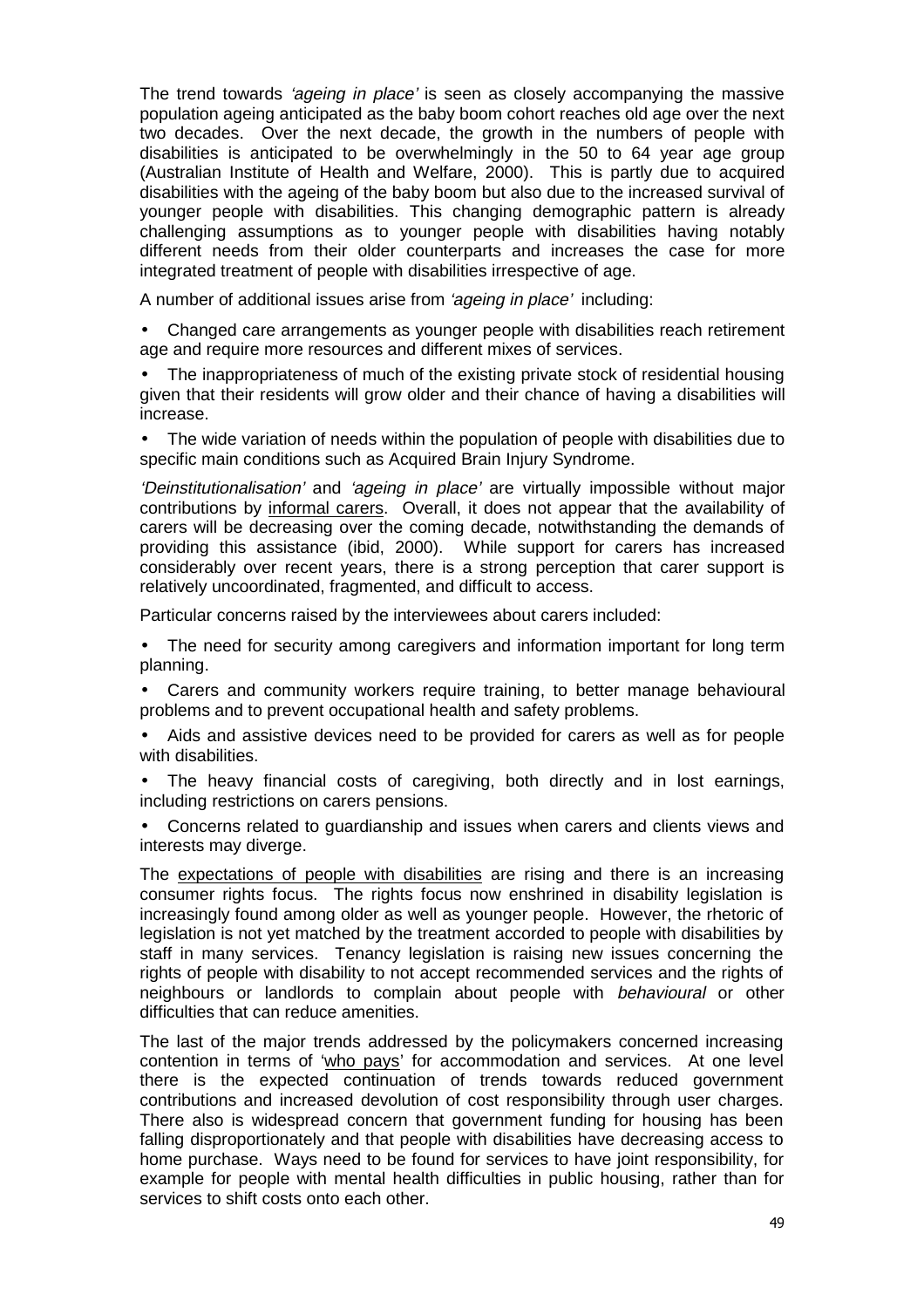## 6.3.2 Government Action Areas

Income support influences activity and participation levels of people with disabilities and influences their capacities to purchase accommodation and services. Specific concerns of the interviewees included the following income-related issues:

• The high proportions of income paid by people with disabilities especially for supported accommodation (up to 80 percent) and private rentals; the need for higher rent assistance; and the benefits of capping rents in public housing at 25 percent of income nationwide.

• The low levels of disability pensions thus limiting capacities to buy services, and the increased benefits recently provided to older people but not to younger people on disability pensions.

• The need for social security reform such as the provision of supplementary payments in recognition of the higher costs of living for people with disabilities as was previously recommended within the McLure (2000) report.

The Commonwealth State Housing Agreement attracted extensive discussion whilst having broad support for continuance. Public housing is coping with increasing numbers of older disabled persons living alone 30 percent (Bishop, 2000a) whilst up to 40 percent of all public tenants are now identified as having a disability (Australian Institute of Health and Welfare, 1999). Additional concerns arise given the high proportions of residents who have mental health difficulties. The downscaling of government investment in public housing is viewed as a serious concern because it leads to less accommodation for vulnerable people and leads to their increasing social segregation from the mainstream.

Overloaded public housing authorities are increasingly looking to community housing associations to create more affordable housing options for private renters. Commonwealth players view the community-housing sector as more locally responsive and flexible alternative to public housing. Thus, it follows that the trend towards building this area up to increase its viability will continue.

However, consumers are concerned about poor lines of accountability, lack of standards and procedures, and they see a shift in focus away from public housing.

Coordinating linkages between public housing and between various community and health services is seen as a major problem. More formalised agreements could assist in reaching common understandings of the principles of 'social housing' by better defining concepts such as independence, social success, community living, and related concepts.

A number of concerns arise concerning the partitioning and ideologies inherent in disability and aged care services, both of which can construe a narrow specialist focus. For instance, some informants believed that services should be mainstream, whereas others advocated instead for specialist services. A middle position is a commitment to positive discrimination for people with disabilities within mainstream services.

Widespread support exists for the principles of the Commonwealth State Disability Act (CSDA) particularly for its rights emphases. However, some viewed the CSDA as placing too much emphasis on group homes and leaving major gaps through not covering children's or mental health services. It was noted that the CSDA and the Commonwealth State Housing Agreement operate under different principles and financial relationships that are not always complementary. The CSDA has greatest value when health, housing, and care agencies delineate and coordinate key roles and responsibilities and set consistent priorities.

The Home and Community Care (HACC) program is viewed as a major landmark providing the opportunity for a locally based more flexible community care delivery system. Whilst the HACC program has had funding increases (Australian Institute of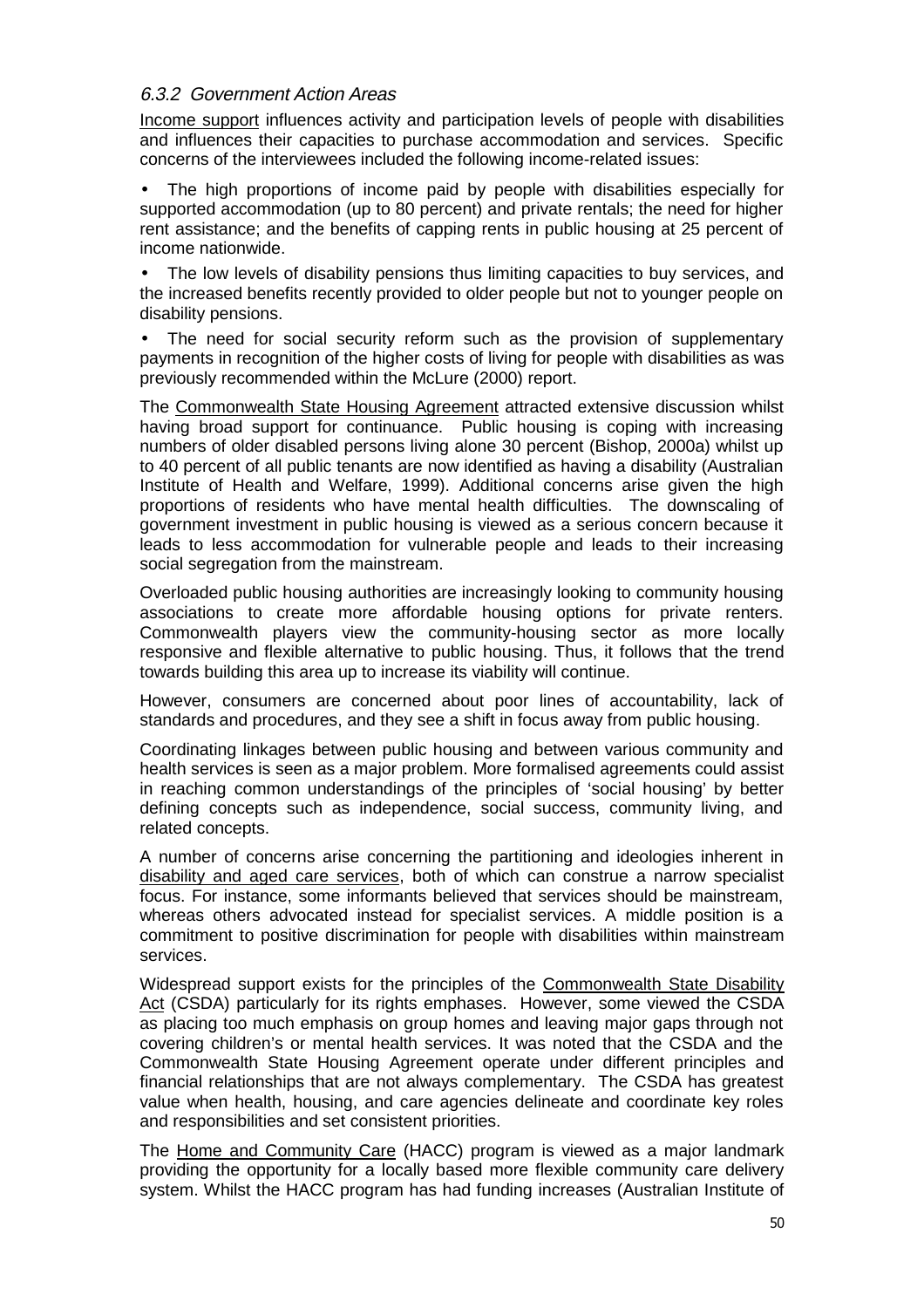Health and Welfare (AIHW), 1999a), services are still below what consumers are demanding. Consequently, a reform framework for the HACC sector is being undertaken to enhance integration and reduce duplication whilst introducing economies of scale. New HACC agreements reflect a move towards a more contestable environment. For instance, the new funding arrangements enable purchase outside the traditional community sector agencies (Bishop, 2000a).

Commonwealth and State governments have recognised to some extent, that accommodation and support needs are linked. For instance, Assistance with Care and Housing for the Aged (ACHA), Home and Community Care (HACC), Program of Aids for Disabled People (PADP) and other similar Commonwealth/State programs all seek to support people with disabilities and to prevent premature entry into cared accommodation (Alt Statis & Associates, 1996; Howe, 1992).

Additional issues arose in the policy interviews concerning the following aspects of HACC:

- The importance of capacity building, for example, in generating priority services hitherto unavailable.
- The high value placed on the flexibility of HACC funding compared to CSDA funds.
- The need for more individualised responses and preventative measures where possible.
- Property maintenance and home modification assistance currently available for adults with disabilities is insufficient to meet demand.
- Transportation infrastructure needs to be improved including replacement funding for buses and cars as necessary.

The Commonwealth Department of Health and Aged Care has primary responsibility for funding and monitoring residential care for older people. Recent restructuring has resulted in community and private sector organizations operating 99% of residential care services (Bishop, 2000b). Significant and recent reforms have been the amalgamation of nursing homes and hostels, the introduction of means-tested contributions for residential care and capital charges, and the establishment of the Aged Care Standards and Accreditation Agency (Australian Institute of Health and Welfare (AIHW), 1999b). The previous distinction between nursing homes and hostels created a dual system that did not recognise that many clients progress through a continuum of care needs. However, in an 'intermix' model with no identifiable 'nursing home' or 'hostel', consumer representatives are concerned that the conglomeration of older people at various levels and kinds of frailty in the same facility may impact adversely on the lifestyle of other residents and compromise the desired 'home-like environment'.

Specific issues raised in the policy interviews included the following:

- Problems of younger people with disabilities entering inappropriate aged care accommodation due to a lack of alternatives.
- Lack of appropriate community based assessment and rehabilitation services for younger people with disabilities.
- The potential benefits for younger people with disabilities, of converting a greater number of residential care places into community care packages.

Building and land regulations can ensure that new residential and commercial buildings provide supportive environments that facilitate independence for all Australians throughout their life course. The ability of future cohorts to 'age in place' also relies on housing design and construction that can be adapted to better support the occupant (Bishop, 2000a). Legislation relevant to housing construction includes the Disability Discrimination Act (DDA), the Building Code of Australia (BCA) and relevant Australian Standards. However, there is no national framework for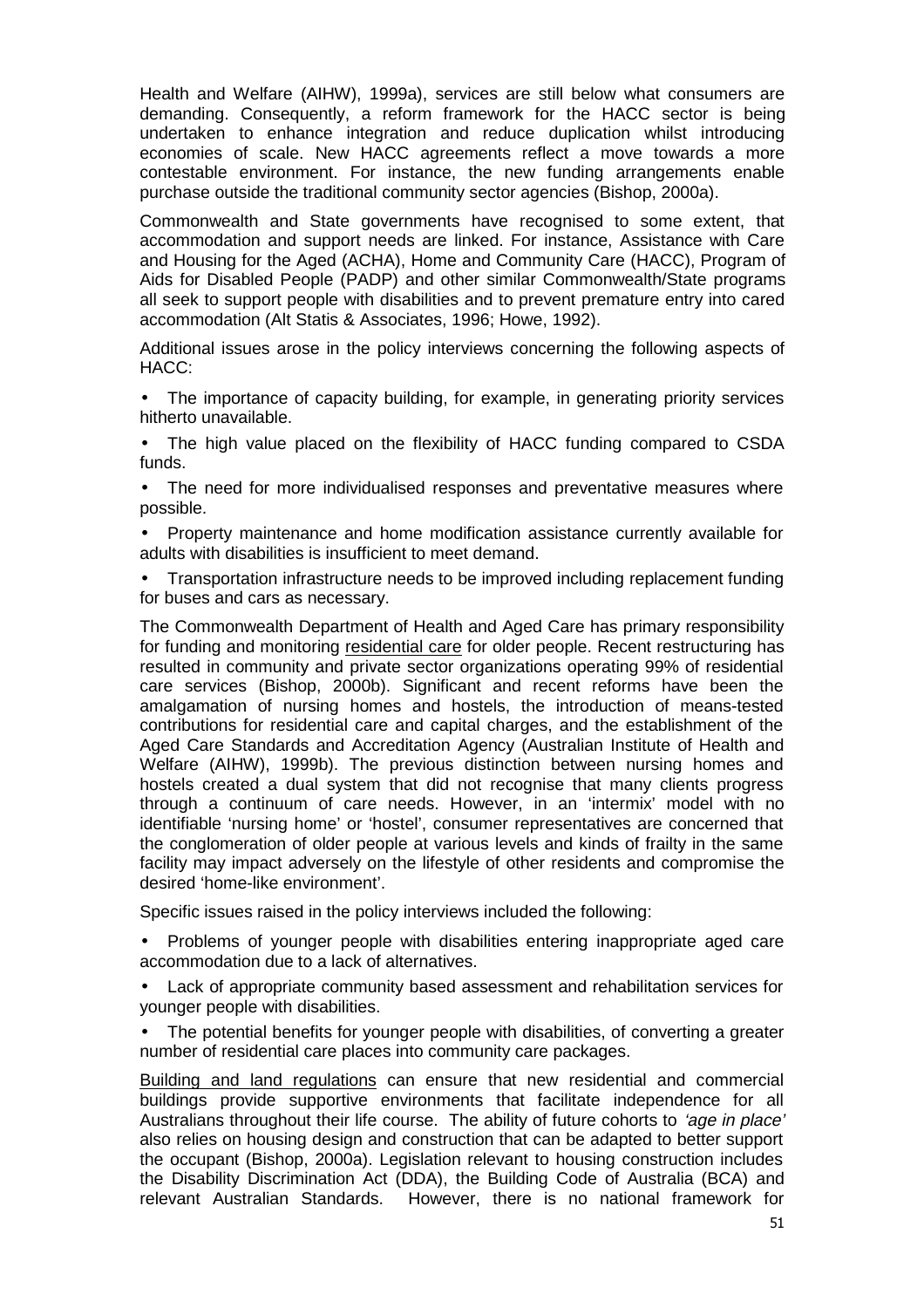regulating the implementation of adaptable housing standards for new building construction. While the Australian Urban and Regional Development Review identified principles of accessible design and Standards Australia produces standards to create a framework for better designs, neither are implemented in other than an ad hoc and piecemeal manner without political will. (Kendig, 2000). Land use controls and public transport systems also have a critical bearing on people with disabilities.

Specific concerns of policymakers include the following:

- Notwithstanding their potential importance, building and land use controls take relatively little account of the needs of people with disabilities.
- Some Councils have zoning that effectively excludes housing for people with disabilities.
- The need for demonstration homes to show the way with better design.

Overall, the policymakers rated improved land use and housing regulations as among the highest priorities but there appears to be relatively little government attention to the needs of people with disabilities particularly in State and Council planning.

# **6.4 Exploration of current housing and care packaging models**

A critical research question concerned community housing and care 'packages' being provided for adults with disabilities in the Australian context. In understanding the development of various packaging of housing and support it is important to determine what perspective predominates. In this sense, the perspective chosen results from the policy drivers, reflecting priorities and impacting policy directions either furthering or hindering them. The models identified from the policy interviews can be grouped according to their implicit but predominate orientation into four themes with a focus on formal care, privatisation of care, informal care or care minimisation.

The policy implications of housing models with a formal care focus including 'Group homes', 'cluster housing' and 'secure accommodation units' concern the apparent preference for this model within government action areas such as the CSDA. This model relies on housing or land purchase coupled to formal care packaging. Statehousing authorities under the CSHA are often expected to provide the accommodation component. In terms of housing, there are considerable infrastructure costs including purchase, design and construction and/or adaptation of existing older housing stock. There are also ongoing maintenance and infrastructure expense which are either overlooked or dealt with by cost shifting between agencies. Nevertheless, care costs are the most significant in the middle to longer term.

This model is strongly linked to deinstitutionalisation trends. However, in a postdeinstitutional environment, where the primary objective of rapid deinstitutionalisation has already been met, continued preference for this model may conflict with other trend areas like 'Ageing in place'. This is significant when considered in conjunction with the increasing importance being placed on informal care, consumer rights and cost recovery. Consequently, while this model provides security and relieves families of the onus of responsibility, the distance from and lack of input by informal caregivers tends to disenfranchise informal care giving and carer and resident autonomy.

The policy implications that flow from models that focus on non-government care such as 'rooming houses, boarding houses and private hotels' centre on the issues of building and land regulation and income support. Consumer rights and balancing out 'who pays' are also of significant concern and consequently warrant further attention. These models tend to offer less security and safeguards but there are instances of innovative and successful implementations. Private sector involvement in care provision, for those who can pay for it, ensures greater choice and flexibility in the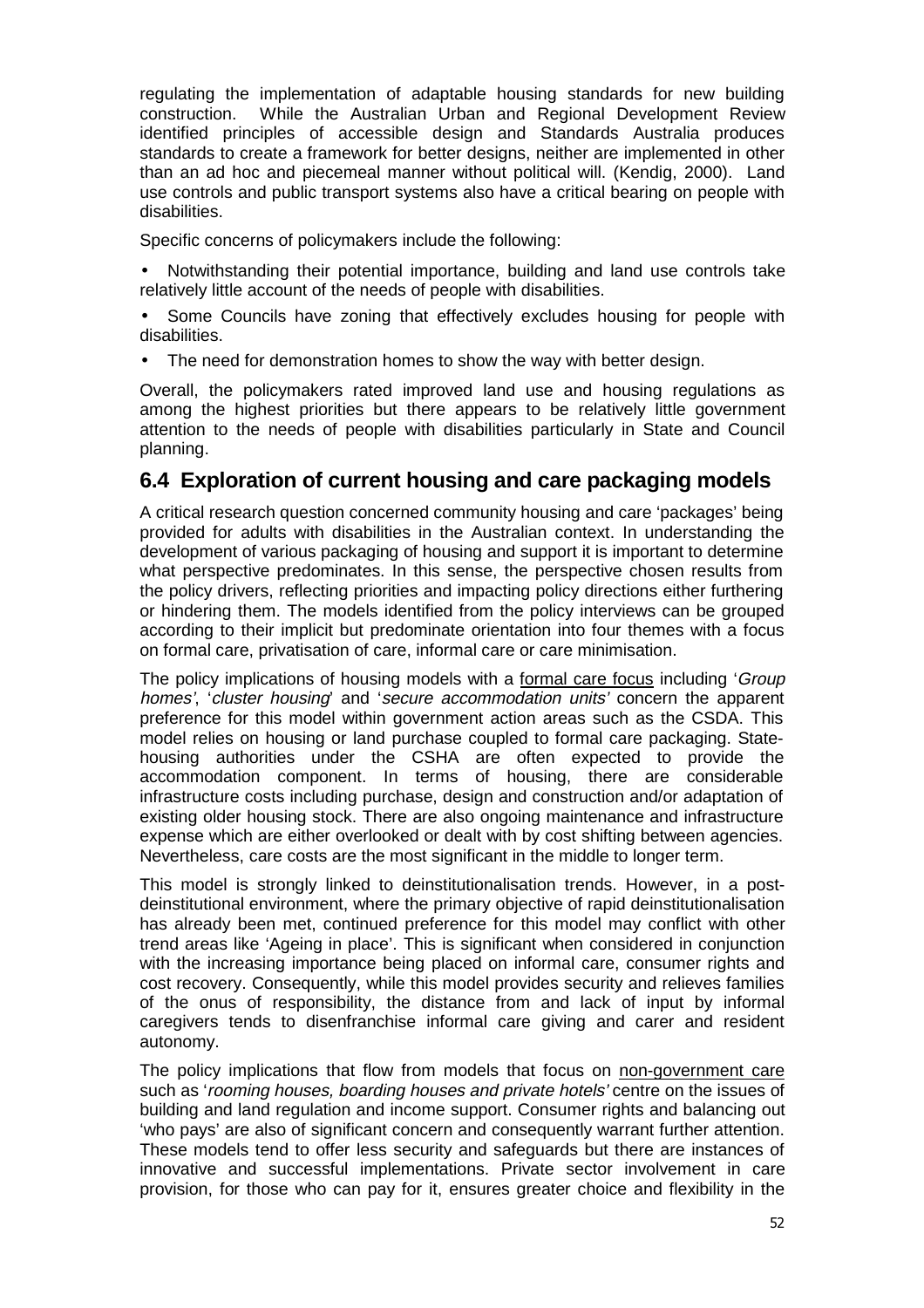medium to longer term particularly in supply of accommodation options suitable for those living on their own. Enabling sharing of facilities and/or support can reduce costs associated with provision. However, further subsidy or tax incentives for training, education and housing fitouts need to be considered to encourage greater participation and to ensure compliance with regulations and standards in line with increasing consumer expectations.

The models that focus on informal care like the 'Supported Living Model', 'Community Disability Housing' and the 'Local Area Coordination (LAC)' programs have had considerable success in increasing the degree of flexibility and control of family caregivers. By enabling the continued involvement by caregivers, 'Ageing in place' is enabled whilst formal care costs and burdens are lowered. These models have particular significance in that they demonstrate that coordination, support and information services provided at a grassroots level can positively impact on carers and consumers.

Models with a care minimisation focus like 'Adaptable homes' have the potential to enable both 'Ageing in place' and 'Deinstitutionalisation' by providing a home environment that can be adapted over the lifespan and is inclusive of a much wider range of human ability. Uptake and implementation of this model outside of accommodation being built by State housing authorities requires public education and policy initiatives in the building and land regulation and income support areas to have a maximally beneficial effect. Policies initiatives that encourage adaptable design, construction and purchase can reduce formal care costs and the necessity for housing relocation whilst maintaining individual autonomy. Finally yet importantly, government policies that facilitate a combination of private sector involvement and adaptable design whilst facilitating continuance of involvement by carers are the most likely to be effective in enabling community based care.

## **6.5 Conclusions and Directions**

This chapter reviewed policy implications from this study and their relationship to services, housing and care. It underscores the need for more flexible thinking and some fundamental changes in the priorities and delivery systems of health, housing, urban planning and local government.

Whilst there has been much innovation and reform in the delivery of health and aged care services to younger and older people with disabilities, the growth in population numbers and higher expectations about expected quality of life are resulting in pressure for further change. These changes need to target the following four areas:

Firstly, resources need to be allocated to ensure the harmonisation and articulation of principles both within Commonwealth/State agreements and within State based policy and programs across the broad areas of urban planning, housing, social welfare, health, and disability support.

Secondly, there is an urgent need to create supportive and enabling community residential environments. As in the UK, the introduction of adaptable and visitable housing would increase the housing options within the wider mainstream marketplace. Housing options need to be diversified to increase opportunities for people with disabilities to build, adapt and buy their own homes. Speedy action is required to forestall losing momentum regarding the ability to sustain 'deinstitutionalisation' and enable 'ageing in place' outside the social housing sector particularly given the very high unmet needs by adults with disabilities in securing a home and maintaining it. This will require re-examination of zoning, land use provisions, and building regulations.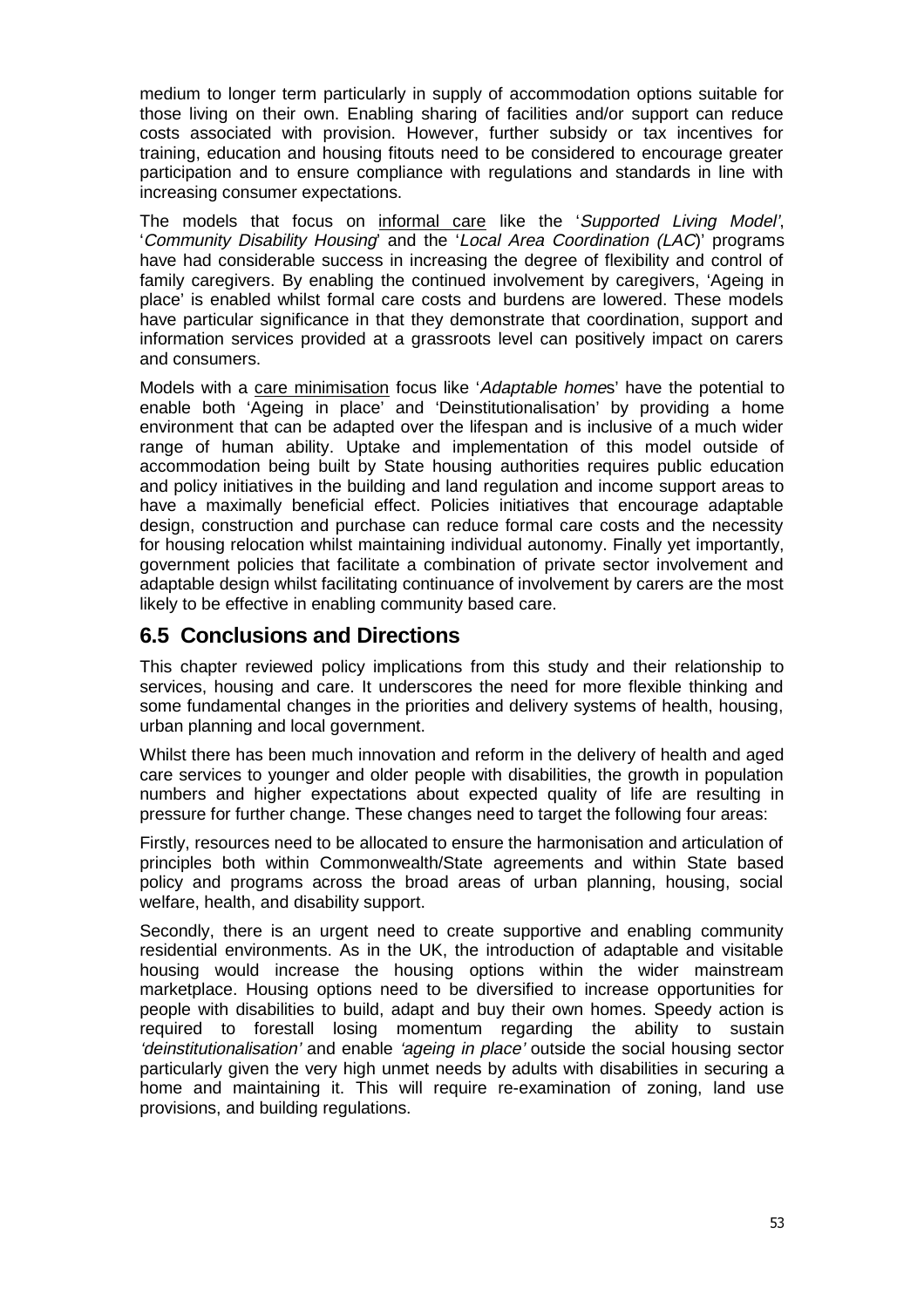Thirdly, there is an urgent need to invest more in community based support and training. Findings from this study indicate that both property maintenance and transport are insufficiently served and are crucial to the ability to 'age in place'. The lack of previous recognition of the value of these factors may relate to the fact that they relate to long-term ability to meet one's needs within the community rather than to reduce transitions to institutional care per se.

Fourthly, social housing for adults with disabilities needs to be maintained and diversified. Adults can 'age in place' within their local community only if they have a secure home base into which support can be brought.

Finally, research on housing, ageing, disability and care policy futures remains limited. In many ways, the findings of this research, like most research studies, raise more questions. Obviously, further research would assist in better understanding how a whole of government perspective might be achieved. For instance, an examination of comparative patterns of expenditure at a State level related to need indicators might assist in assessing implications of particular housing and support models. In addition, examination of more detailed State related policy differences (legislation and organisational) might promote greater insights into the impacts of common and divergent approaches across Australia. Alternatively, more qualitative approaches such as State based focus groups with key regional service providers, might shed more light on issues surrounding behavioural and mental health care. These studies if undertaken, would enrich the understanding of what housing and support models work best.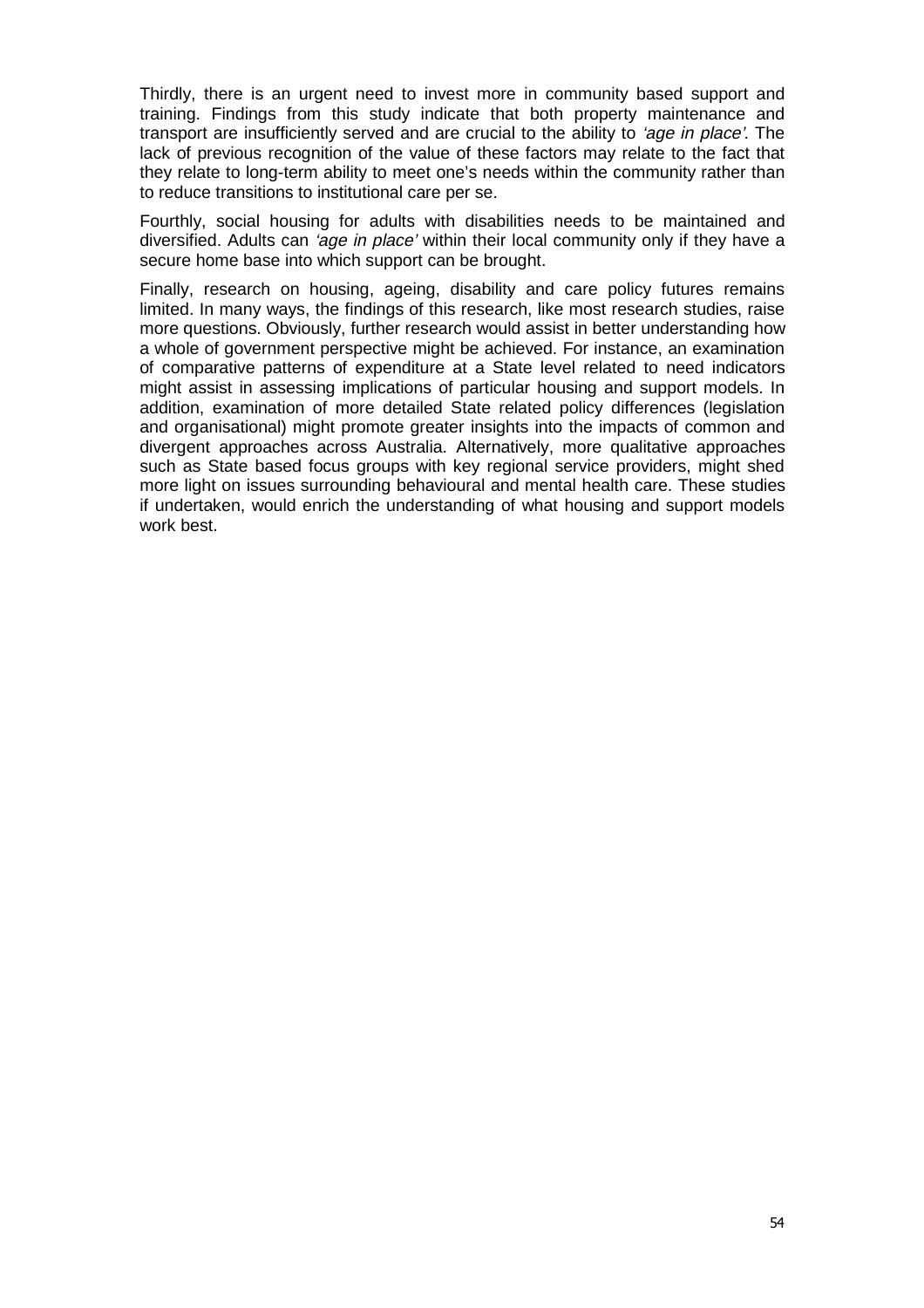# **REFERENCES**

Alt Statis & Associates. (1996). Connecting aged care and housing: An evaluation of the assistance with care and housing for the aged program (ACHA). Canberra: Aged and community care division, Department of Health and Family services.

Alzheimer's Association Australia. (2000, April 2000). New housing and renovations: The environment and dementia, [PDF]. NSW Ageing and Disability Department under the NSW Action Plan on Dementia. [2000, November].

Australian Bureau of Statistics. (1998). Survey of Disability, Aging and Carers. Canberra, ACT: Australian Government Publishing Service (AGPS).

Australian Bureau of Statistics. (1999, April). Summary of Findings (4430.0 - Survey of Disability, Aging and Carers), [WWW document]. Author. Available: http://www.abs.gov.au/websitedbs/D3110122.NSF/ [1999, 25th of May].

Australian Bureau of Statistics. (2001, May). Summary of Findings (6302.0 Average Weekly Earnings, States and Australia), [WWW document]. Author. Available: http://www.abs.gov.au/ausstats [2001, 7th of July].

Australian Institute of Health and Welfare (AIHW). (1999a). Australia Welfare 1999: Services and assistance (The fourth biennial welfare report of the Australian Institute of Health and Welfare AIHW cat no. AUS 16). Canberra: AIHW.

Australian Institute of Health and Welfare (AIHW). (1999b). Health Expenditure Bulletin (AIHW cat no. 15). Canberra: AIHW.

Australian Institute of Health and Welfare (AIHW). (2000). Disability support services 2000: First national results on services provided under the CSDA (AIHW cat. no. DIS 21). Canberra: AIHW (Disability Series).

Bishop, B. (2000a). The National Strategy for an Ageing Australia: Attitude, Lifestyle & Community Support (Discussion Paper 0 642 41524 2). Canberra, ACT: Commonwealth of Australia.

Bishop, B. (2000b). The National Strategy for an Ageing Australia: World Class Care (Discussion Paper 0 642 41524 2). Canberra, ACT: Commonwealth of Australia.

Bould, S. (1990). The Oldest Old: Caregiving or Social Support? Prevention in Human Services, 9(1), 235-251.

Bridge, C., Parsons, A., Quine, S., & Kendig, H. (2001). Housing and care for younger and older adults with disabilities (Positioning Paper). Sydney: Australian Housing and Urban Research Institute (AHURI), The University of Sydney Research Centre.

Bridge, C., Quine, S., Parsons, A., & Kendig, H. (2001). Housing and care for younger and older adults with disabilities (Work in Progress Paper). Sydney: Australian Housing and Urban Research Institute (AHURI), The University of Sydney Research Centre.

Burbidge, A. (1996). Developments in disability policies. Australian Institute of family studies: Family matters, 45(Spring/Summer), 38-39.

Chiriboga, D. A., Ottenbacher, K., & Haber, D. A. (1999). Disability in older adults: Policy implications. Behavioural medicine, 24(4), 171-180.

Commonwealth Department of Health and Aged Care. (1998). Budget Paper (no. 1). Canberra: author.

Commonwealth Government. (1997). Aged Care Act (Objective 2-1j). Canberra: Australia: Australian Government Publishing Service.

Davison, B., Kendig, H., Stephens, F., & Merrill, V. (1993). It's my place: A report on the study options and preferences - Older people and their homes. Canberra: Australian Government Publishing Service.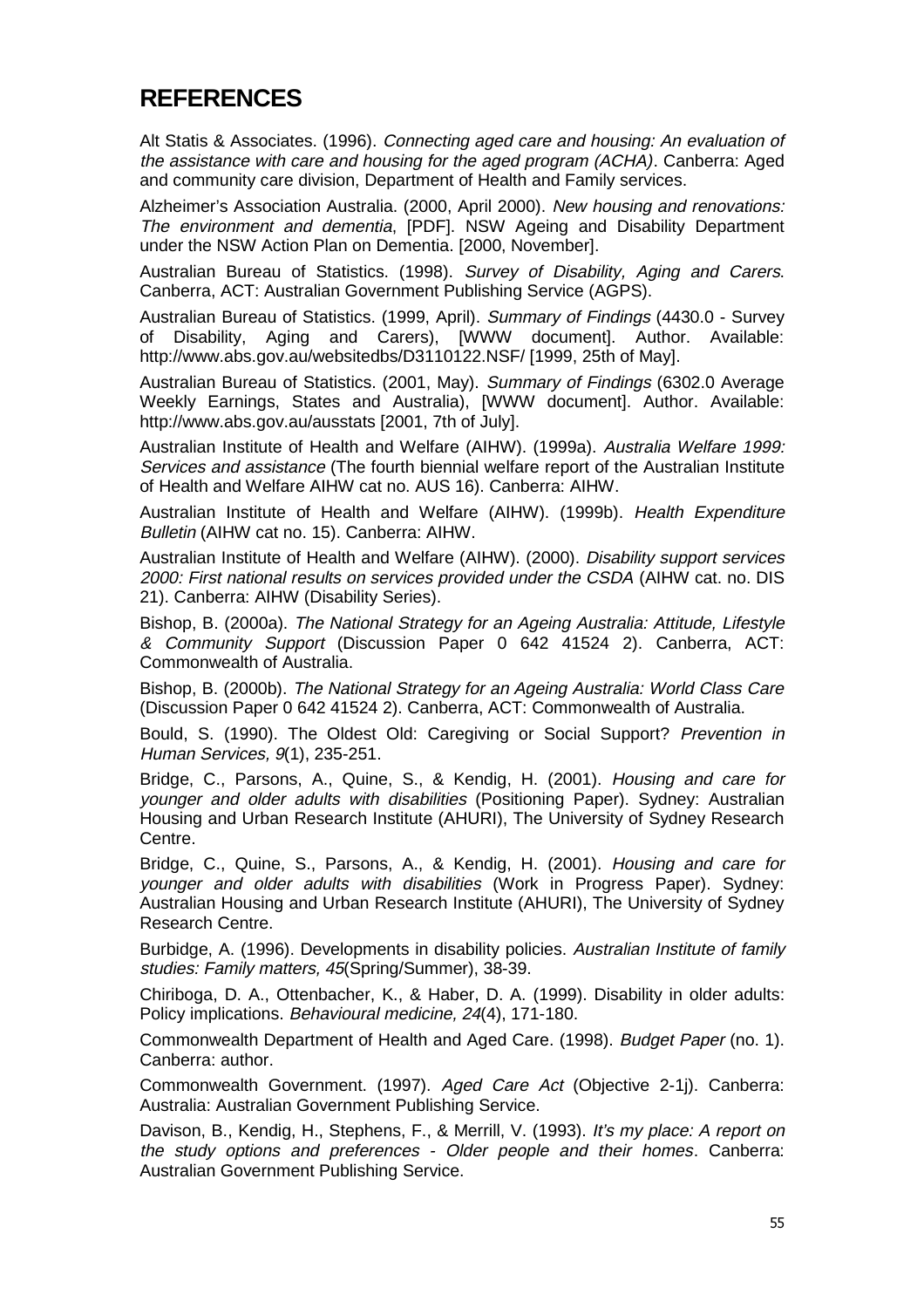Dunn, P. A. (1996). Government policy innovations and trends in barrier-free housing, accessible transportation and personal supports. Canadian Journal of Rehabilitation, 10(2), 113-123.

Frain, J. P., & Carr, P. H. (1996). Is the typical modern house designed for future adaptation for disabled older people? Age & Ageing, 25(5), 398-401.

Hill PDA, Brian Elton & Associates, & Rider Hunt Quantity Surveyors. (1999). Draft Adaptable Housing Study. Sydney, Australia: Department of Urban Affairs and Planning.

Home and Community Care (HACC) Program. (1998). Guidelines for Home Modification and Maintenance Services (lower level scheme). Canberra, ACT: Australian Government Printing Service.

Howe, A. (1992). The National Housing Strategy: housing for older Australians: affordability, adjustments and care. Canberra: Commonwealth office of the aged, Commonwealth of Australia.

Intellectual Disability Services Council. (1995). Having a place in the community: in search of best practice ... for people with disabilities. Adelaide, SA: author.

Kahler, J. (1998). National Strategy for an Ageing Australia. ACROD Newsletter Jan Feb.

Kalish, D. W. (2000). Social policy directions across the OECD region: Reflections on a decade of change (Policy research paper 4). Canberra, ACT: Department of Family and Community Services.

Kendig, H. (2000). Ageing and the built environment. In P. Troy (Ed.), Equity, environment, efficiency: Ethics and economics in urban Australia. Melbourne: University Press.

Kendig, H., & Pynoos, J. (1996). Housing. In J. Birren (Ed.), Encyclopaedia of Gerontology (pp. 703-713). San Diego: Academic Press.

McCafferty, P. (1994). Living independently: A study of the housing needs of elderly and disabled people. London: HMSO Department of the Environment.

McClure, P. (2000). Participation support for a more equitable society: Final report of the reference group on welfare reform. Canberra, ACT: Available from Family and Community Services.

McCruden, A. (1998). Report on housing options for people with disabilities. (An international research project conducted in Denmark, United Kingdom, USA & Canada): Available form the State Housing Commission of Western Australia.

McGuire, B. E., Choon, G., & Akuffo, E. (1991). Community living for elderly people with an intellectual disability: A pilot study. Australia & New Zealand Journal of Developmental Disabilities, 17(1), 25-33.

Robertson, A. (1997). Beyond Apocalyptic Demography: Towards a Moral Economy of Interdependence. Ageing & Society, 17(4), 425-446.

Standards Australia. (1995). Part 5: Adaptable housing (Design for access and mobility AS 1428.5).

Strauss, A., & Corbin, J. (1990). Basics of Qualitative research: Grounded theory procedures and techniques. Newbury park, California: Sage.

Tait, S. (2001). Finding a home, keeping a home: Supporting the journey towards a secure base. Claremont: WA: Accommodation reference group for the Metropolitan Mental Health Service.

Ustan, B. (1997). International classification of Impairments, Activities and Participation: A manual of dimensions of disablement and functioning (Beta-1 draft for field trials). World Health Organisation. Available: http://www.who.ch/icidh [1998, 20th March].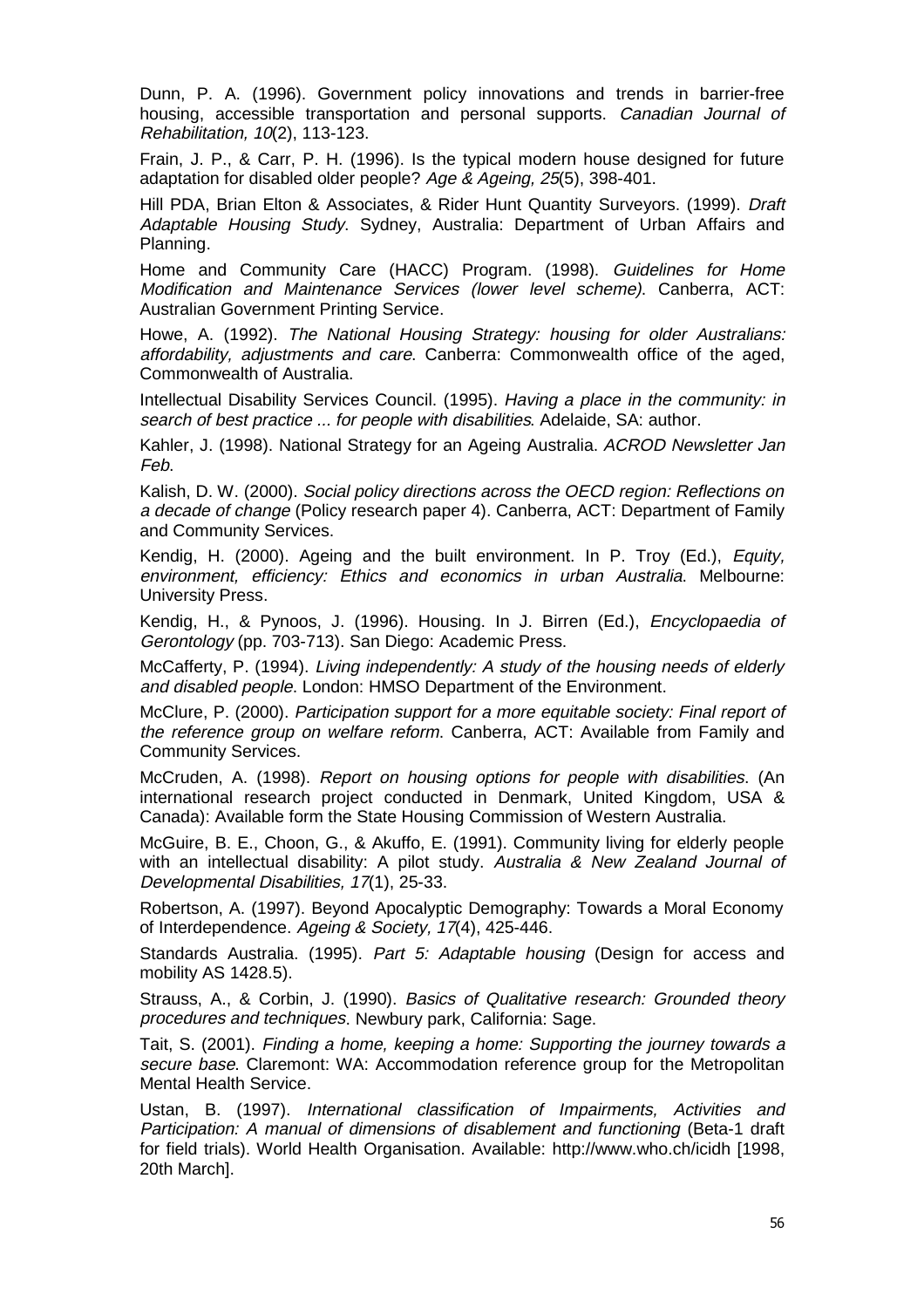. . . . .

| <b>APPENDIX A: LIST OF USER GROUP PARTICIPANTS</b>                            |              |                           |                           |  |  |
|-------------------------------------------------------------------------------|--------------|---------------------------|---------------------------|--|--|
| <b>Department</b>                                                             | <b>State</b> | <b>Person</b>             | <b>Position</b>           |  |  |
| Commonwealth<br>Department of Family &<br><b>Community Services</b><br>(FACS) | <b>NSW</b>   | Annette Donohoe           | Senior Policy Advisor     |  |  |
| &<br><b>Disability</b><br>Ageing<br>Department                                | <b>NSW</b>   | Pat Occelli               | Senior Policy Advisor     |  |  |
| <b>of</b><br>Human<br>Department<br><b>Services</b>                           | <b>VIC</b>   | <b>Arthur Rogers</b>      | <b>Assistant Director</b> |  |  |
| Council on the Ageing                                                         | <b>VIC</b>   | <b>Kath Bruster</b>       | Advocate                  |  |  |
| Department of Health &<br><b>Human Services</b>                               | <b>TAS</b>   | <b>Malcolm Downie</b>     | Director of Housing       |  |  |
| <b>Physical Disability Council</b><br>of Australia                            | <b>NSW</b>   | Mark Relf                 | Advocate                  |  |  |
| Department of Housing                                                         | <b>NSW</b>   | Andrew<br>Cappie-<br>Wood | <b>Director General</b>   |  |  |
| Department of Housing                                                         | QLD          | Margaret Ward             | Senior Policy Advisor     |  |  |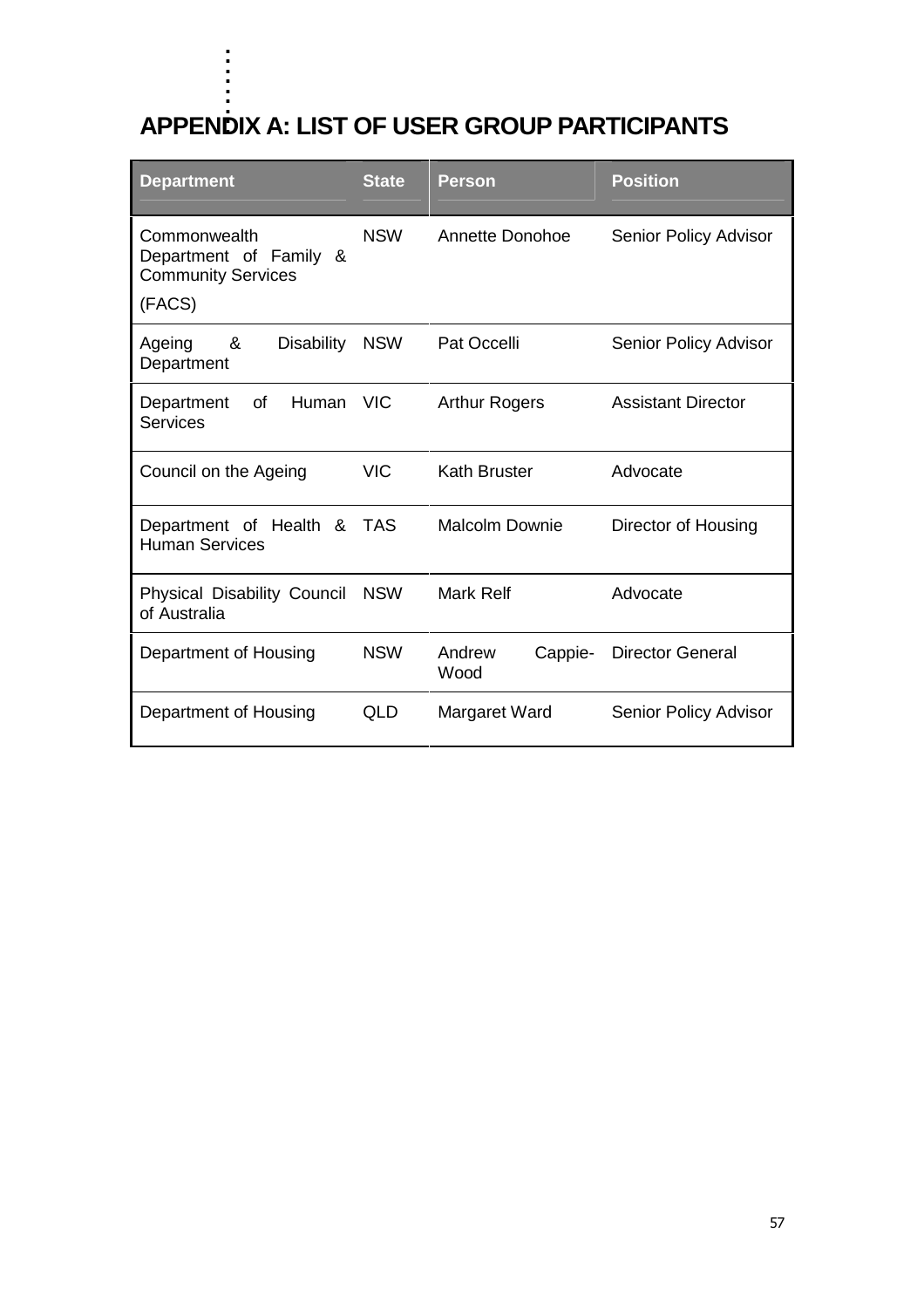# **APPENDIX B: THE SAMPLING FRAME USED FOR THE INFORMANT INTERVIEWS**

|              | <b>Housing</b>                                                          | <b>Ageing/Disability</b>                                                   | Care                                                                                                |
|--------------|-------------------------------------------------------------------------|----------------------------------------------------------------------------|-----------------------------------------------------------------------------------------------------|
| Peak         | National<br><b>Shelter</b>                                              | PDCA/COTA                                                                  | <b>ACROD</b>                                                                                        |
| Commonwealth | CSHA                                                                    | CSDA                                                                       | <b>HACC</b>                                                                                         |
| <b>NSW</b>   | Department of<br><b>Housing NSW</b>                                     | ADD-NSW                                                                    | <b>FACS-NSW</b>                                                                                     |
| <b>VIC</b>   | Housing<br>Victoria<br>(Department of<br>Human<br>Services)             | <b>Disability Program</b><br>(Department of<br>Human Services)             | Policy and<br>Services Branch<br>(Department of<br>Human<br>Services)                               |
| QLD          | Housing<br>Queensland                                                   | <b>Disability Services</b>                                                 | Community<br>Resource Unit                                                                          |
| <b>TAS</b>   | Housing<br>Tasmania<br>(Department of<br>Health &<br>Human<br>Services) | <b>Disability Program</b><br>(Department of<br>Health & Human<br>Services) | Aged, Rural &<br>Community<br><b>Health Program</b><br>(Department of<br>Health & Human<br>Services |
| <b>SA</b>    | <b>SA Housing</b><br>Trust                                              | <b>Human Services</b><br>SА                                                | <b>FACS-SA</b>                                                                                      |
| <b>WA</b>    | Ministry of<br>Housing                                                  | <b>Disability Services</b><br>Commission                                   | FACS-WA                                                                                             |